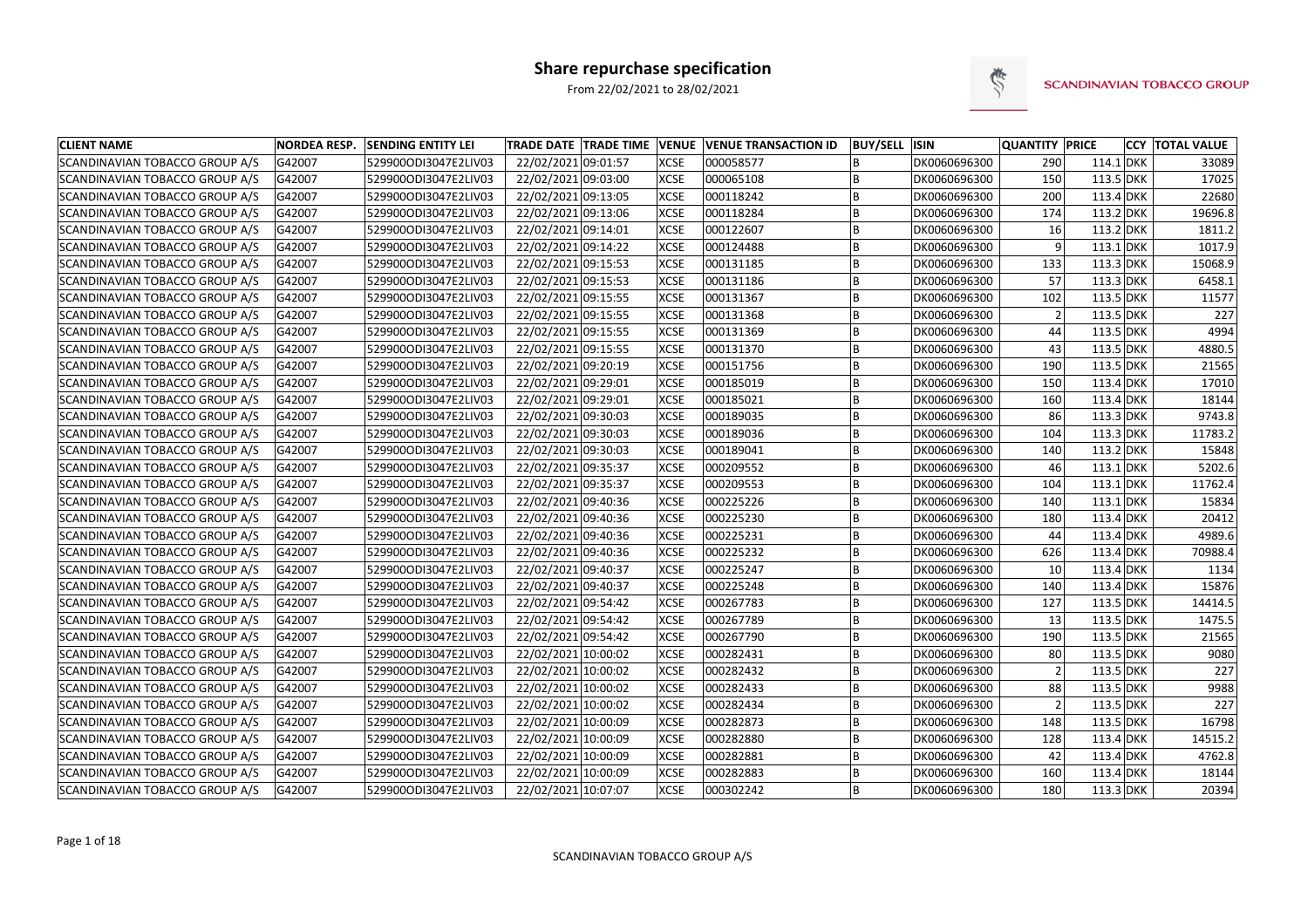

| <b>CLIENT NAME</b>             | <b>NORDEA RESP.</b> | <b>SENDING ENTITY LEI</b> | <b>TRADE DATE TRADE TIME VENUE VENUE TRANSACTION ID</b> |             |           | <b>BUY/SELL ISIN</b> |              | <b>QUANTITY PRICE</b> |             |           | <b>CCY TOTAL VALUE</b> |
|--------------------------------|---------------------|---------------------------|---------------------------------------------------------|-------------|-----------|----------------------|--------------|-----------------------|-------------|-----------|------------------------|
| SCANDINAVIAN TOBACCO GROUP A/S | G42007              | 529900ODI3047E2LIV03      | 22/02/2021 10:07:07                                     | <b>XCSE</b> | 000302243 |                      | DK0060696300 | 160                   | $113.3$ DKK |           | 18128                  |
| SCANDINAVIAN TOBACCO GROUP A/S | G42007              | 529900ODI3047E2LIV03      | 22/02/2021 10:16:50                                     | <b>XCSE</b> | 000325291 |                      | DK0060696300 | 150                   | 113.4 DKK   |           | 17010                  |
| SCANDINAVIAN TOBACCO GROUP A/S | G42007              | 529900ODI3047E2LIV03      | 22/02/2021 10:17:38                                     | <b>XCSE</b> | 000326913 |                      | DK0060696300 | 150                   | $113.5$ DKK |           | 17025                  |
| SCANDINAVIAN TOBACCO GROUP A/S | G42007              | 529900ODI3047E2LIV03      | 22/02/2021 10:24:15                                     | <b>XCSE</b> | 000341341 | B                    | DK0060696300 | 140                   | 113.6 DKK   |           | 15904                  |
| SCANDINAVIAN TOBACCO GROUP A/S | G42007              | 529900ODI3047E2LIV03      | 22/02/2021 10:31:34                                     | <b>XCSE</b> | 000356030 |                      | DK0060696300 | 90                    | $113.6$ DKK |           | 10224                  |
| SCANDINAVIAN TOBACCO GROUP A/S | G42007              | 529900ODI3047E2LIV03      | 22/02/2021 10:31:34                                     | <b>XCSE</b> | 000356031 | B                    | DK0060696300 | 70                    | 113.6 DKK   |           | 7952                   |
| SCANDINAVIAN TOBACCO GROUP A/S | G42007              | 529900ODI3047E2LIV03      | 22/02/2021 10:33:59                                     | <b>XCSE</b> | 000360952 | B                    | DK0060696300 | 170                   | 113.5 DKK   |           | 19295                  |
| SCANDINAVIAN TOBACCO GROUP A/S | G42007              | 529900ODI3047E2LIV03      | 22/02/2021 10:33:59                                     | <b>XCSE</b> | 000360954 | B                    | DK0060696300 | 16                    | 113.5 DKK   |           | 1816                   |
| SCANDINAVIAN TOBACCO GROUP A/S | G42007              | 529900ODI3047E2LIV03      | 22/02/2021 10:33:59                                     | <b>XCSE</b> | 000360955 | B                    | DK0060696300 | 144                   | 113.5 DKK   |           | 16344                  |
| SCANDINAVIAN TOBACCO GROUP A/S | G42007              | 529900ODI3047E2LIV03      | 22/02/2021 10:37:03                                     | <b>XCSE</b> | 000368374 |                      | DK0060696300 | 140                   | $113.4$ DKK |           | 15876                  |
| SCANDINAVIAN TOBACCO GROUP A/S | G42007              | 529900ODI3047E2LIV03      | 22/02/2021 10:37:03                                     | <b>XCSE</b> | 000368375 | B                    | DK0060696300 | 400                   | 113.4 DKK   |           | 45360                  |
| SCANDINAVIAN TOBACCO GROUP A/S | G42007              | 529900ODI3047E2LIV03      | 22/02/2021 10:56:07                                     | <b>XCSE</b> | 000406878 | B                    | DK0060696300 | 92                    | $113.4$ DKK |           | 10432.8                |
| SCANDINAVIAN TOBACCO GROUP A/S | G42007              | 529900ODI3047E2LIV03      | 22/02/2021 10:58:34                                     | <b>XCSE</b> | 000411474 | B                    | DK0060696300 | 88                    | $113.4$ DKK |           | 9979.2                 |
| SCANDINAVIAN TOBACCO GROUP A/S | G42007              | 529900ODI3047E2LIV03      | 22/02/2021 10:58:34                                     | <b>XCSE</b> | 000411475 | B                    | DK0060696300 | 240                   | $113.4$ DKK |           | 27216                  |
| SCANDINAVIAN TOBACCO GROUP A/S | G42007              | 529900ODI3047E2LIV03      | 22/02/2021 10:58:34                                     | <b>XCSE</b> | 000411476 |                      | DK0060696300 | 150                   | $113.4$ DKK |           | 17010                  |
| SCANDINAVIAN TOBACCO GROUP A/S | G42007              | 529900ODI3047E2LIV03      | 22/02/2021 11:07:26                                     | <b>XCSE</b> | 000430181 | B                    | DK0060696300 | 160                   | 113.7 DKK   |           | 18192                  |
| SCANDINAVIAN TOBACCO GROUP A/S | G42007              | 529900ODI3047E2LIV03      | 22/02/2021 11:07:26                                     | <b>XCSE</b> | 000430182 | B                    | DK0060696300 | 40                    | 113.7 DKK   |           | 4548                   |
| SCANDINAVIAN TOBACCO GROUP A/S | G42007              | 529900ODI3047E2LIV03      | 22/02/2021 11:10:01                                     | <b>XCSE</b> | 000435189 | B                    | DK0060696300 | 110                   | 113.7 DKK   |           | 12507                  |
| SCANDINAVIAN TOBACCO GROUP A/S | G42007              | 529900ODI3047E2LIV03      | 22/02/2021 11:10:01                                     | <b>XCSE</b> | 000435192 |                      | DK0060696300 | 280                   | $113.7$ DKK |           | 31836                  |
| SCANDINAVIAN TOBACCO GROUP A/S | G42007              | 529900ODI3047E2LIV03      | 22/02/2021 11:14:57                                     | <b>XCSE</b> | 000444791 | B                    | DK0060696300 | 115                   | $113.6$ DKK |           | 13064                  |
| SCANDINAVIAN TOBACCO GROUP A/S | G42007              | 529900ODI3047E2LIV03      | 22/02/2021 11:14:57                                     | <b>XCSE</b> | 000444795 | B                    | DK0060696300 | 35                    | 113.6 DKK   |           | 3976                   |
| SCANDINAVIAN TOBACCO GROUP A/S | G42007              | 529900ODI3047E2LIV03      | 22/02/2021 11:14:57                                     | <b>XCSE</b> | 000444804 |                      | DK0060696300 | 115                   | 113.6 DKK   |           | 13064                  |
| SCANDINAVIAN TOBACCO GROUP A/S | G42007              | 529900ODI3047E2LIV03      | 22/02/2021 11:14:57                                     | <b>XCSE</b> | 000444810 | B                    | DK0060696300 | 65                    | 113.6 DKK   |           | 7384                   |
| SCANDINAVIAN TOBACCO GROUP A/S | G42007              | 529900ODI3047E2LIV03      | 22/02/2021 11:32:10                                     | <b>XCSE</b> | 000477552 | <b>B</b>             | DK0060696300 | 135                   | $113.9$ DKK |           | 15376.5                |
| SCANDINAVIAN TOBACCO GROUP A/S | G42007              | 529900ODI3047E2LIV03      | 22/02/2021 11:32:10                                     | <b>XCSE</b> | 000477553 | B                    | DK0060696300 | 15                    | $113.9$ DKK |           | 1708.5                 |
| SCANDINAVIAN TOBACCO GROUP A/S | G42007              | 529900ODI3047E2LIV03      | 22/02/2021 11:32:10                                     | <b>XCSE</b> | 000477556 | B                    | DK0060696300 | 160                   | $113.9$ DKK |           | 18224                  |
| SCANDINAVIAN TOBACCO GROUP A/S | G42007              | 529900ODI3047E2LIV03      | 22/02/2021 11:32:10                                     | <b>XCSE</b> | 000477557 | B                    | DK0060696300 | 150                   | $113.9$ DKK |           | 17085                  |
| SCANDINAVIAN TOBACCO GROUP A/S | G42007              | 529900ODI3047E2LIV03      | 22/02/2021 11:40:26                                     | <b>XCSE</b> | 000492551 |                      | DK0060696300 | 89                    | $113.9$ DKK |           | 10137.1                |
| SCANDINAVIAN TOBACCO GROUP A/S | G42007              | 529900ODI3047E2LIV03      | 22/02/2021 11:40:26                                     | <b>XCSE</b> | 000492552 |                      | DK0060696300 | 41                    | $113.9$ DKK |           | 4669.9                 |
| SCANDINAVIAN TOBACCO GROUP A/S | G42007              | 529900ODI3047E2LIV03      | 22/02/2021 11:40:26                                     | <b>XCSE</b> | 000492553 |                      | DK0060696300 | $\vert$ 3             | 113.9 DKK   |           | 341.7                  |
| SCANDINAVIAN TOBACCO GROUP A/S | G42007              | 529900ODI3047E2LIV03      | 22/02/2021 11:40:26                                     | <b>XCSE</b> | 000492554 | B                    | DK0060696300 | $\overline{7}$        | 113.9 DKK   |           | 797.3                  |
| SCANDINAVIAN TOBACCO GROUP A/S | G42007              | 529900ODI3047E2LIV03      | 22/02/2021 11:40:26                                     | <b>XCSE</b> | 000492555 | B                    | DK0060696300 | 120                   | $113.9$ DKK |           | 13668                  |
| SCANDINAVIAN TOBACCO GROUP A/S | G42007              | 529900ODI3047E2LIV03      | 22/02/2021 11:40:26                                     | <b>XCSE</b> | 000492556 | B                    | DK0060696300 | 150                   | $113.9$ DKK |           | 17085                  |
| SCANDINAVIAN TOBACCO GROUP A/S | G42007              | 529900ODI3047E2LIV03      | 22/02/2021 11:50:28                                     | <b>XCSE</b> | 000509027 | B                    | DK0060696300 | 118                   | $114.1$ DKK |           | 13463.8                |
| SCANDINAVIAN TOBACCO GROUP A/S | G42007              | 529900ODI3047E2LIV03      | 22/02/2021 11:50:28                                     | <b>XCSE</b> | 000509028 | B                    | DK0060696300 | 22                    | $114.1$ DKK |           | 2510.2                 |
| SCANDINAVIAN TOBACCO GROUP A/S | G42007              | 529900ODI3047E2LIV03      | 22/02/2021 11:50:28                                     | <b>XCSE</b> | 000509032 | B                    | DK0060696300 | 160                   |             | $114$ DKK | 18240                  |
| SCANDINAVIAN TOBACCO GROUP A/S | G42007              | 529900ODI3047E2LIV03      | 22/02/2021 12:18:44                                     | <b>XCSE</b> | 000555211 | B                    | DK0060696300 | 150                   | $114.1$ DKK |           | 17115                  |
| SCANDINAVIAN TOBACCO GROUP A/S | G42007              | 529900ODI3047E2LIV03      | 22/02/2021 12:18:44                                     | <b>XCSE</b> | 000555212 | İΒ.                  | DK0060696300 | 150                   | $114.1$ DKK |           | 17115                  |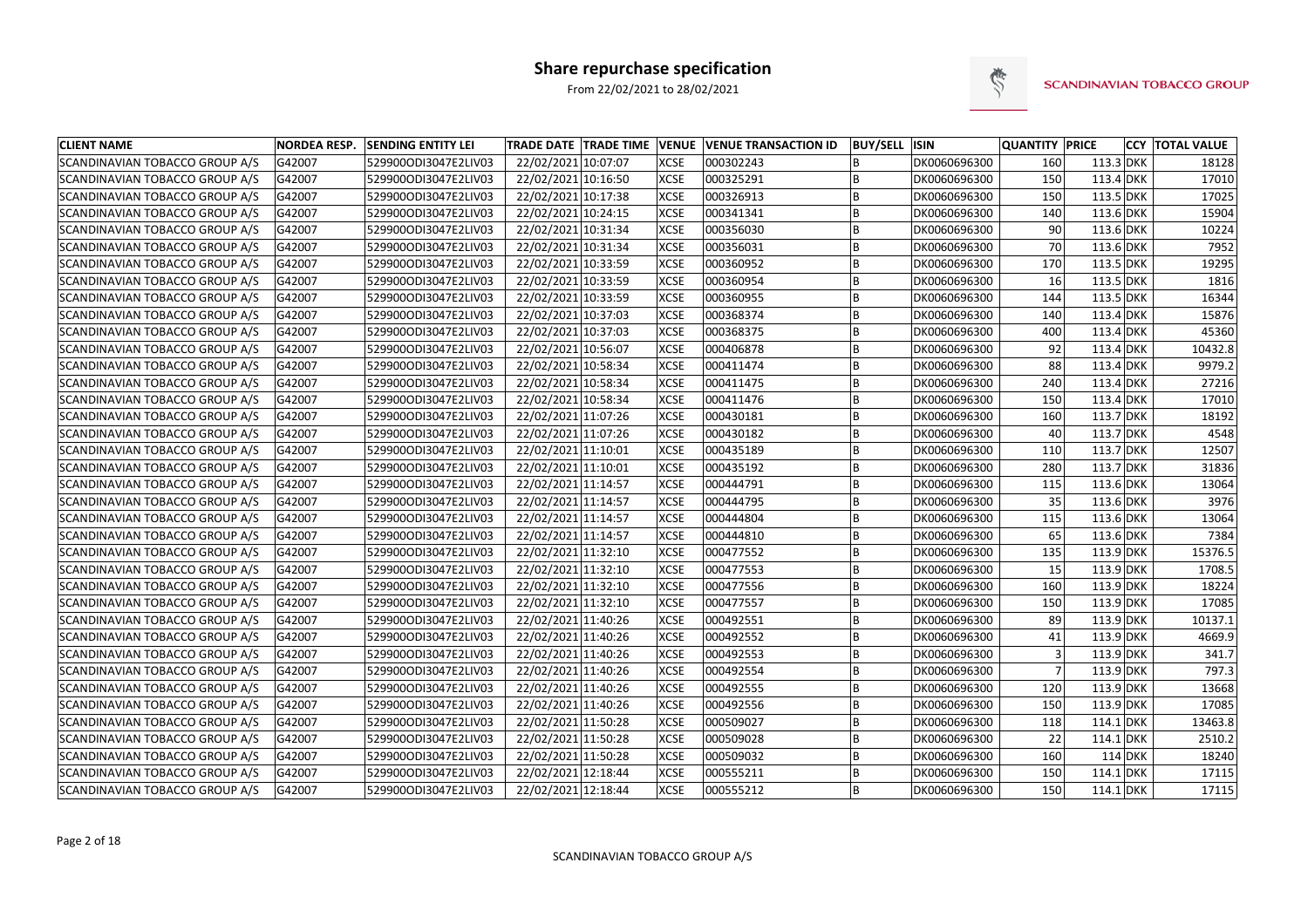

| <b>CLIENT NAME</b>             | <b>NORDEA RESP.</b> | <b>SENDING ENTITY LEI</b> | TRADE DATE   TRADE TIME   VENUE   VENUE TRANSACTION ID |             |            | <b>BUY/SELL ISIN</b> |              | <b>QUANTITY PRICE</b> |             | <b>CCY TOTAL VALUE</b> |
|--------------------------------|---------------------|---------------------------|--------------------------------------------------------|-------------|------------|----------------------|--------------|-----------------------|-------------|------------------------|
| SCANDINAVIAN TOBACCO GROUP A/S | G42007              | 529900ODI3047E2LIV03      | 22/02/2021 12:18:44                                    | <b>XCSE</b> | 000555213  |                      | DK0060696300 | 140                   | $114.1$ DKK | 15974                  |
| SCANDINAVIAN TOBACCO GROUP A/S | G42007              | 529900ODI3047E2LIV03      | 22/02/2021 12:35:39                                    | <b>XCSE</b> | 000580107  |                      | DK0060696300 | 220                   | 114.5 DKK   | 25190                  |
| SCANDINAVIAN TOBACCO GROUP A/S | G42007              | 529900ODI3047E2LIV03      | 22/02/2021 12:35:39                                    | <b>XCSE</b> | 000580117  |                      | DK0060696300 | 130                   | 114.4 DKK   | 14872                  |
| SCANDINAVIAN TOBACCO GROUP A/S | G42007              | 529900ODI3047E2LIV03      | 22/02/2021 12:36:35                                    | <b>XCSE</b> | 000581450  |                      | DK0060696300 | 140                   | 114.4 DKK   | 16016                  |
| SCANDINAVIAN TOBACCO GROUP A/S | G42007              | 529900ODI3047E2LIV03      | 22/02/2021 12:36:35                                    | <b>XCSE</b> | 000581451  | B                    | DK0060696300 | 10 <sup>1</sup>       | 114.4 DKK   | 1144                   |
| SCANDINAVIAN TOBACCO GROUP A/S | G42007              | 529900ODI3047E2LIV03      | 22/02/2021 12:36:35                                    | <b>XCSE</b> | 000581452  |                      | DK0060696300 | 101                   | 114.4 DKK   | 11554.4                |
| SCANDINAVIAN TOBACCO GROUP A/S | G42007              | 529900ODI3047E2LIV03      | 22/02/2021 12:36:35                                    | <b>XCSE</b> | 000581453  | B                    | DK0060696300 | 139                   | 114.4 DKK   | 15901.6                |
| SCANDINAVIAN TOBACCO GROUP A/S | G42007              | 529900ODI3047E2LIV03      | 22/02/2021 12:36:35                                    | <b>XCSE</b> | 000581456  |                      | DK0060696300 | 130                   | $114.3$ DKK | 14859                  |
| SCANDINAVIAN TOBACCO GROUP A/S | G42007              | 529900ODI3047E2LIV03      | 22/02/2021 12:42:29                                    | <b>XCSE</b> | 000589496  |                      | DK0060696300 | 150                   | 114.4 DKK   | 17160                  |
| SCANDINAVIAN TOBACCO GROUP A/S | G42007              | 529900ODI3047E2LIV03      | 22/02/2021 12:42:34                                    | <b>XCSE</b> | 000589577  |                      | DK0060696300 | q                     | 114.4 DKK   | 1029.6                 |
| SCANDINAVIAN TOBACCO GROUP A/S | G42007              | 529900ODI3047E2LIV03      | 22/02/2021 12:42:34                                    | <b>XCSE</b> | 000589578  |                      | DK0060696300 | 131                   | 114.4 DKK   | 14986.4                |
| SCANDINAVIAN TOBACCO GROUP A/S | G42007              | 529900ODI3047E2LIV03      | 22/02/2021 14:52:16                                    | <b>XCSE</b> | 000772604  | B                    | DK0060696300 | 197                   | 114.5 DKK   | 22556.5                |
| SCANDINAVIAN TOBACCO GROUP A/S | G42007              | 529900ODI3047E2LIV03      | 22/02/2021 16:45:16                                    | <b>XCSE</b> | 001021582  |                      | DK0060696300 | 20                    | 114.8 DKK   | 2296                   |
| SCANDINAVIAN TOBACCO GROUP A/S | G42007              | 529900ODI3047E2LIV03      | 22/02/2021 16:45:27                                    | <b>XCSE</b> | 001022570  |                      | DK0060696300 | 285                   | 114.8 DKK   | 32718                  |
| SCANDINAVIAN TOBACCO GROUP A/S | G42007              | 529900ODI3047E2LIV03      | 22/02/2021 16:46:18                                    | <b>XCSE</b> | 001024462  |                      | DK0060696300 | 500                   | 114.8 DKK   | 57400                  |
| SCANDINAVIAN TOBACCO GROUP A/S | G42007              | 529900ODI3047E2LIV03      | 22/02/2021 16:46:18                                    | <b>XCSE</b> | 001024463  |                      | DK0060696300 | 395                   | $114.8$ DKK | 45346                  |
| SCANDINAVIAN TOBACCO GROUP A/S | G42007              | 529900ODI3047E2LIV03      | 22/02/2021 16:46:18                                    | <b>XCSE</b> | 001024465  | B                    | DK0060696300 | 622                   | 114.8 DKK   | 71405.6                |
| SCANDINAVIAN TOBACCO GROUP A/S | G42007              | 529900ODI3047E2LIV03      | 22/02/2021 16:46:18                                    | <b>XCSE</b> | 001024466  |                      | DK0060696300 | 478                   | 114.8 DKK   | 54874.4                |
| SCANDINAVIAN TOBACCO GROUP A/S | G42007              | 529900ODI3047E2LIV03      | 22/02/2021 16:46:18                                    | <b>XCSE</b> | 001024467  | B                    | DK0060696300 | 222                   | 114.8 DKK   | 25485.6                |
| SCANDINAVIAN TOBACCO GROUP A/S | G42007              | 529900ODI3047E2LIV03      | 22/02/2021 16:46:18                                    | <b>XCSE</b> | 001024468  |                      | DK0060696300 | 280                   | 114.8 DKK   | 32144                  |
| SCANDINAVIAN TOBACCO GROUP A/S | G42007              | 529900ODI3047E2LIV03      | 23/02/2021 09:15:07                                    | <b>XCSE</b> | 000114915  |                      | DK0060696300 | 34                    | $116.1$ DKK | 3947.4                 |
| SCANDINAVIAN TOBACCO GROUP A/S | G42007              | 529900ODI3047E2LIV03      | 23/02/2021 09:15:07                                    | <b>XCSE</b> | 000114916  |                      | DK0060696300 | 100                   | $116.1$ DKK | 11610                  |
| SCANDINAVIAN TOBACCO GROUP A/S | G42007              | 529900ODI3047E2LIV03      | 23/02/2021 09:15:07                                    | <b>XCSE</b> | 000114917  |                      | DK0060696300 | 96                    | $116.1$ DKK | 11145.6                |
| SCANDINAVIAN TOBACCO GROUP A/S | G42007              | 529900ODI3047E2LIV03      | 23/02/2021 09:18:55                                    | <b>XCSE</b> | 000135839  |                      | DK0060696300 | 103                   | $116.1$ DKK | 11958.3                |
| SCANDINAVIAN TOBACCO GROUP A/S | G42007              | 529900ODI3047E2LIV03      | 23/02/2021 09:18:55                                    | <b>XCSE</b> | 000135840  | B                    | DK0060696300 | 97                    | $116.1$ DKK | 11261.7                |
| SCANDINAVIAN TOBACCO GROUP A/S | G42007              | 529900ODI3047E2LIV03      | 23/02/2021 09:18:55                                    | <b>XCSE</b> | 000135844  | B                    | DK0060696300 | 150                   | $116.1$ DKK | 17415                  |
| SCANDINAVIAN TOBACCO GROUP A/S | G42007              | 529900ODI3047E2LIV03      | 23/02/2021 09:18:55                                    | <b>XCSE</b> | 000135846  |                      | DK0060696300 | 125                   | $116.1$ DKK | 14512.5                |
| SCANDINAVIAN TOBACCO GROUP A/S | G42007              | 529900ODI3047E2LIV03      | 23/02/2021 09:18:55                                    | <b>XCSE</b> | 000135847  | B                    | DK0060696300 | 15                    | $116.1$ DKK | 1741.5                 |
| SCANDINAVIAN TOBACCO GROUP A/S | G42007              | 529900ODI3047E2LIV03      | 23/02/2021 09:20:14                                    | <b>XCSE</b> | 000145712  |                      | DK0060696300 | 78                    | 115.7 DKK   | 9024.6                 |
| SCANDINAVIAN TOBACCO GROUP A/S | G42007              | 529900ODI3047E2LIV03      | 23/02/2021 09:20:14                                    | <b>XCSE</b> | 000145713  |                      | DK0060696300 | 62                    | 115.7 DKK   | 7173.4                 |
| SCANDINAVIAN TOBACCO GROUP A/S | G42007              | 529900ODI3047E2LIV03      | 23/02/2021 09:24:34                                    | <b>XCSE</b> | V000164615 | B                    | DK0060696300 | 10000                 | 115.9 DKK   | 1159000                |
| SCANDINAVIAN TOBACCO GROUP A/S | G42007              | 529900ODI3047E2LIV03      | 23/02/2021 09:26:49                                    | <b>XCSE</b> | 000176144  | B                    | DK0060696300 | 88                    | 115.9 DKK   | 10199.2                |
| SCANDINAVIAN TOBACCO GROUP A/S | G42007              | 529900ODI3047E2LIV03      | 23/02/2021 09:29:39                                    | <b>XCSE</b> | 000188644  | B                    | DK0060696300 | 44                    | 115.8 DKK   | 5095.2                 |
| SCANDINAVIAN TOBACCO GROUP A/S | G42007              | 529900ODI3047E2LIV03      | 23/02/2021 09:29:39                                    | <b>XCSE</b> | 000188645  | B                    | DK0060696300 | 33                    | 115.8 DKK   | 3821.4                 |
| SCANDINAVIAN TOBACCO GROUP A/S | G42007              | 529900ODI3047E2LIV03      | 23/02/2021 09:33:13                                    | <b>XCSE</b> | 000205279  | B                    | DK0060696300 | 430                   | 115.9 DKK   | 49837                  |
| SCANDINAVIAN TOBACCO GROUP A/S | G42007              | 529900ODI3047E2LIV03      | 23/02/2021 09:40:45                                    | <b>XCSE</b> | 000238809  | B                    | DK0060696300 | 77                    | 115.7 DKK   | 8908.9                 |
| SCANDINAVIAN TOBACCO GROUP A/S | G42007              | 529900ODI3047E2LIV03      | 23/02/2021 09:40:45                                    | <b>XCSE</b> | 000238810  | B                    | DK0060696300 | 89                    | 115.7 DKK   | 10297.3                |
| SCANDINAVIAN TOBACCO GROUP A/S | G42007              | 529900ODI3047E2LIV03      | 23/02/2021 09:41:45                                    | <b>XCSE</b> | 000243049  | B                    | DK0060696300 | 86                    | 115.6 DKK   | 9941.6                 |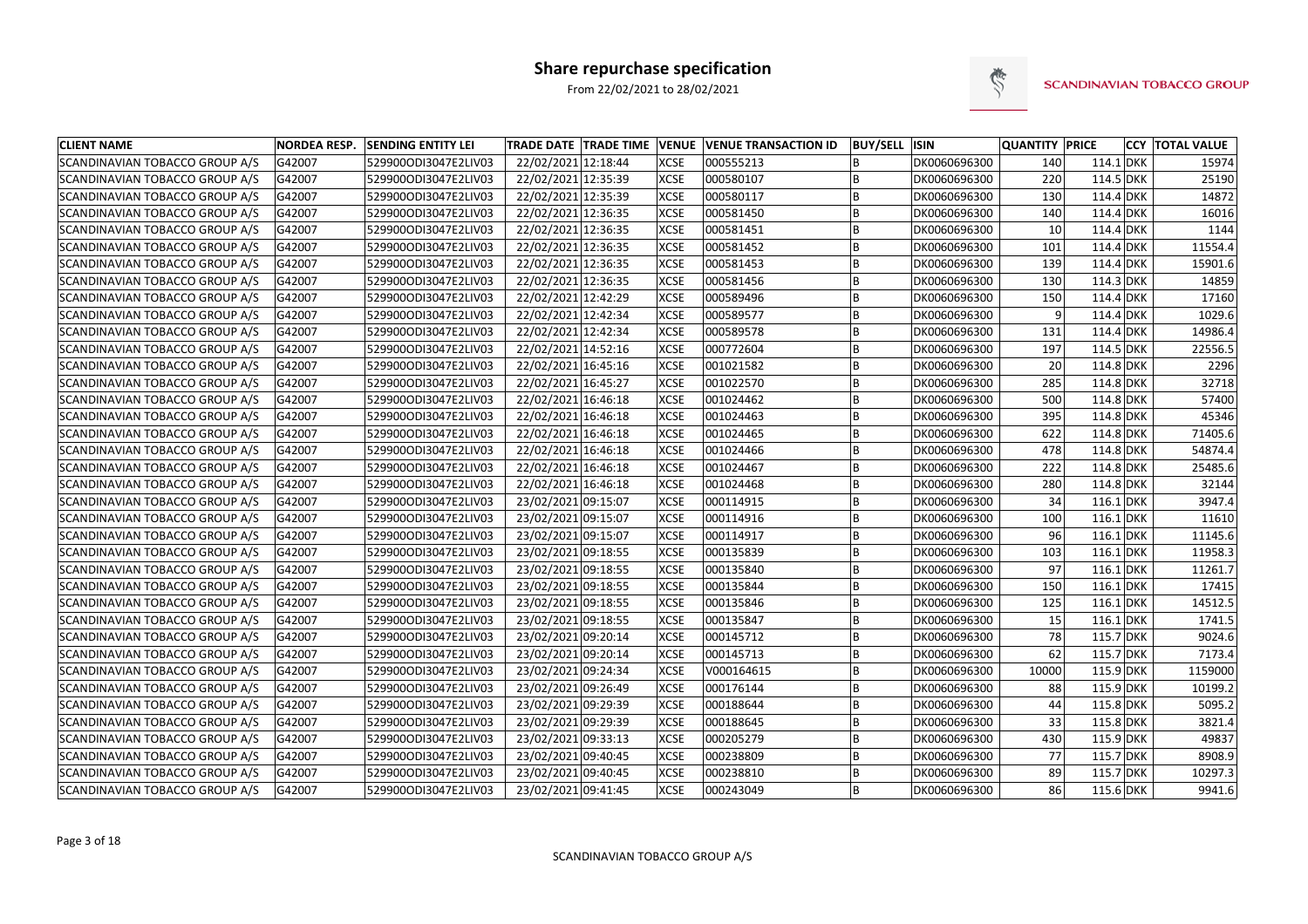

| <b>CLIENT NAME</b>                    | <b>NORDEA RESP.</b> | <b>SENDING ENTITY LEI</b> |                     |             | TRADE DATE TRADE TIME VENUE VENUE TRANSACTION ID | <b>BUY/SELL ISIN</b> |              | <b>QUANTITY PRICE</b> |             | <b>CCY TOTAL VALUE</b> |
|---------------------------------------|---------------------|---------------------------|---------------------|-------------|--------------------------------------------------|----------------------|--------------|-----------------------|-------------|------------------------|
| SCANDINAVIAN TOBACCO GROUP A/S        | G42007              | 529900ODI3047E2LIV03      | 23/02/2021 09:43:21 | <b>XCSE</b> | 000249392                                        |                      | DK0060696300 | 74                    | 115.5 DKK   | 8547                   |
| SCANDINAVIAN TOBACCO GROUP A/S        | G42007              | 529900ODI3047E2LIV03      | 23/02/2021 09:54:01 | <b>XCSE</b> | 000293630                                        |                      | DK0060696300 | 71                    | 115.5 DKK   | 8200.5                 |
| SCANDINAVIAN TOBACCO GROUP A/S        | G42007              | 529900ODI3047E2LIV03      | 23/02/2021 09:57:59 | <b>XCSE</b> | 000308313                                        |                      | DK0060696300 | 77                    | 115.5 DKK   | 8893.5                 |
| SCANDINAVIAN TOBACCO GROUP A/S        | G42007              | 529900ODI3047E2LIV03      | 23/02/2021 10:04:47 | <b>XCSE</b> | 000333944                                        |                      | DK0060696300 | 11                    | 115.5 DKK   | 1270.5                 |
| SCANDINAVIAN TOBACCO GROUP A/S        | G42007              | 529900ODI3047E2LIV03      | 23/02/2021 10:04:47 | <b>XCSE</b> | 000333945                                        | B                    | DK0060696300 | 79                    | 115.5 DKK   | 9124.5                 |
| SCANDINAVIAN TOBACCO GROUP A/S        | G42007              | 529900ODI3047E2LIV03      | 23/02/2021 10:06:02 | <b>XCSE</b> | 000339100                                        |                      | DK0060696300 | 86                    | 115.6 DKK   | 9941.6                 |
| SCANDINAVIAN TOBACCO GROUP A/S        | G42007              | 529900ODI3047E2LIV03      | 23/02/2021 10:06:51 | <b>XCSE</b> | 000342705                                        | B                    | DK0060696300 | 76                    | 115.5 DKK   | 8778                   |
| SCANDINAVIAN TOBACCO GROUP A/S        | G42007              | 529900ODI3047E2LIV03      | 23/02/2021 10:11:32 | <b>XCSE</b> | 000363431                                        |                      | DK0060696300 | 85                    | 115.5 DKK   | 9817.5                 |
| SCANDINAVIAN TOBACCO GROUP A/S        | G42007              | 529900ODI3047E2LIV03      | 23/02/2021 10:12:42 | <b>XCSE</b> | 000367550                                        |                      | DK0060696300 | 77                    | 115.4 DKK   | 8885.8                 |
| SCANDINAVIAN TOBACCO GROUP A/S        | G42007              | 529900ODI3047E2LIV03      | 23/02/2021 10:12:42 | <b>XCSE</b> | 000367551                                        |                      | DK0060696300 | 8                     | 115.4 DKK   | 923.2                  |
| SCANDINAVIAN TOBACCO GROUP A/S        | G42007              | 529900ODI3047E2LIV03      | 23/02/2021 10:12:42 | <b>XCSE</b> | 000367552                                        |                      | DK0060696300 | 67                    | 115.4 DKK   | 7731.8                 |
| SCANDINAVIAN TOBACCO GROUP A/S        | G42007              | 529900ODI3047E2LIV03      | 23/02/2021 10:12:51 | <b>XCSE</b> | 000368274                                        | B                    | DK0060696300 | 84                    | 115.3 DKK   | 9685.2                 |
| <b>SCANDINAVIAN TOBACCO GROUP A/S</b> | G42007              | 529900ODI3047E2LIV03      | 23/02/2021 10:23:11 | <b>XCSE</b> | 000405313                                        |                      | DK0060696300 | 73                    | 115.5 DKK   | 8431.5                 |
| SCANDINAVIAN TOBACCO GROUP A/S        | G42007              | 529900ODI3047E2LIV03      | 23/02/2021 10:23:12 | <b>XCSE</b> | 000405318                                        | B                    | DK0060696300 | 81                    | 115.5 DKK   | 9355.5                 |
| SCANDINAVIAN TOBACCO GROUP A/S        | G42007              | 529900ODI3047E2LIV03      | 23/02/2021 10:27:24 | <b>XCSE</b> | 000419474                                        |                      | DK0060696300 | 84                    | $115.2$ DKK | 9676.8                 |
| SCANDINAVIAN TOBACCO GROUP A/S        | G42007              | 529900ODI3047E2LIV03      | 23/02/2021 10:33:31 | <b>XCSE</b> | 000443256                                        |                      | DK0060696300 | 80                    | $115$ DKK   | 9200                   |
| SCANDINAVIAN TOBACCO GROUP A/S        | G42007              | 529900ODI3047E2LIV03      | 23/02/2021 10:36:51 | <b>XCSE</b> | 000458311                                        |                      | DK0060696300 | 250                   | $114.9$ DKK | 28725                  |
| SCANDINAVIAN TOBACCO GROUP A/S        | G42007              | 529900ODI3047E2LIV03      | 23/02/2021 10:46:44 | <b>XCSE</b> | 000491416                                        |                      | DK0060696300 | 90                    | 114.6 DKK   | 10314                  |
| SCANDINAVIAN TOBACCO GROUP A/S        | G42007              | 529900ODI3047E2LIV03      | 23/02/2021 10:48:46 | <b>XCSE</b> | 000498127                                        | B                    | DK0060696300 | 80                    | 114.5 DKK   | 9160                   |
| SCANDINAVIAN TOBACCO GROUP A/S        | G42007              | 529900ODI3047E2LIV03      | 23/02/2021 10:51:46 | <b>XCSE</b> | 000509896                                        |                      | DK0060696300 | 86                    | $114.9$ DKK | 9881.4                 |
| SCANDINAVIAN TOBACCO GROUP A/S        | G42007              | 529900ODI3047E2LIV03      | 23/02/2021 10:55:45 | <b>XCSE</b> | 000523183                                        |                      | DK0060696300 | 66                    | 114.5 DKK   | 7557                   |
| SCANDINAVIAN TOBACCO GROUP A/S        | G42007              | 529900ODI3047E2LIV03      | 23/02/2021 11:06:23 | <b>XCSE</b> | 000561983                                        |                      | DK0060696300 | 76                    | 114.6 DKK   | 8709.6                 |
| SCANDINAVIAN TOBACCO GROUP A/S        | G42007              | 529900ODI3047E2LIV03      | 23/02/2021 11:07:05 | <b>XCSE</b> | 000565151                                        |                      | DK0060696300 | 54                    | 114.5 DKK   | 6183                   |
| SCANDINAVIAN TOBACCO GROUP A/S        | G42007              | 529900ODI3047E2LIV03      | 23/02/2021 11:07:05 | <b>XCSE</b> | 000565154                                        |                      | DK0060696300 | 76                    | 114.5 DKK   | 8702                   |
| SCANDINAVIAN TOBACCO GROUP A/S        | G42007              | 529900ODI3047E2LIV03      | 23/02/2021 11:07:05 | <b>XCSE</b> | 000565157                                        |                      | DK0060696300 | 140                   | 114.5 DKK   | 16030                  |
| SCANDINAVIAN TOBACCO GROUP A/S        | G42007              | 529900ODI3047E2LIV03      | 23/02/2021 11:32:07 | <b>XCSE</b> | 000654286                                        | B                    | DK0060696300 | 150                   | 114.6 DKK   | 17190                  |
| SCANDINAVIAN TOBACCO GROUP A/S        | G42007              | 529900ODI3047E2LIV03      | 23/02/2021 11:32:07 | <b>XCSE</b> | 000654293                                        |                      | DK0060696300 | 150                   | 114.5 DKK   | 17175                  |
| <b>SCANDINAVIAN TOBACCO GROUP A/S</b> | G42007              | 529900ODI3047E2LIV03      | 23/02/2021 11:32:07 | <b>XCSE</b> | 000654294                                        | B                    | DK0060696300 | 75                    | 114.5 DKK   | 8587.5                 |
| SCANDINAVIAN TOBACCO GROUP A/S        | G42007              | 529900ODI3047E2LIV03      | 23/02/2021 11:32:07 | <b>XCSE</b> | 000654295                                        |                      | DK0060696300 | 55                    | 114.5 DKK   | 6297.5                 |
| SCANDINAVIAN TOBACCO GROUP A/S        | G42007              | 529900ODI3047E2LIV03      | 23/02/2021 11:33:10 | <b>XCSE</b> | 000658514                                        |                      | DK0060696300 | 180                   | 114.4 DKK   | 20592                  |
| SCANDINAVIAN TOBACCO GROUP A/S        | G42007              | 529900ODI3047E2LIV03      | 23/02/2021 11:33:10 | <b>XCSE</b> | 000658515                                        | B                    | DK0060696300 | 170                   | 114.4 DKK   | 19448                  |
| SCANDINAVIAN TOBACCO GROUP A/S        | G42007              | 529900ODI3047E2LIV03      | 23/02/2021 11:36:08 | <b>XCSE</b> | 000668764                                        | B                    | DK0060696300 | 130                   | $114.1$ DKK | 14833                  |
| <b>SCANDINAVIAN TOBACCO GROUP A/S</b> | G42007              | 529900ODI3047E2LIV03      | 23/02/2021 11:47:34 | <b>XCSE</b> | 000706538                                        | B                    | DK0060696300 | 136                   | 114.3 DKK   | 15544.8                |
| SCANDINAVIAN TOBACCO GROUP A/S        | G42007              | 529900ODI3047E2LIV03      | 23/02/2021 11:47:34 | <b>XCSE</b> | 000706539                                        | B                    | DK0060696300 | 34                    | 114.3 DKK   | 3886.2                 |
| SCANDINAVIAN TOBACCO GROUP A/S        | G42007              | 529900ODI3047E2LIV03      | 23/02/2021 11:47:34 | <b>XCSE</b> | 000706540                                        | B                    | DK0060696300 | 140                   | 114.3 DKK   | 16002                  |
| SCANDINAVIAN TOBACCO GROUP A/S        | G42007              | 529900ODI3047E2LIV03      | 23/02/2021 11:52:53 | <b>XCSE</b> | 000723263                                        | B                    | DK0060696300 | 67                    | 114.6 DKK   | 7678.2                 |
| SCANDINAVIAN TOBACCO GROUP A/S        | G42007              | 529900ODI3047E2LIV03      | 23/02/2021 11:54:02 | <b>XCSE</b> | 000727292                                        | B                    | DK0060696300 |                       | $114.8$ DKK | 459.2                  |
| SCANDINAVIAN TOBACCO GROUP A/S        | G42007              | 529900ODI3047E2LIV03      | 23/02/2021 11:54:24 | <b>XCSE</b> | 000728569                                        | B                    | DK0060696300 | 63                    | 114.8 DKK   | 7232.4                 |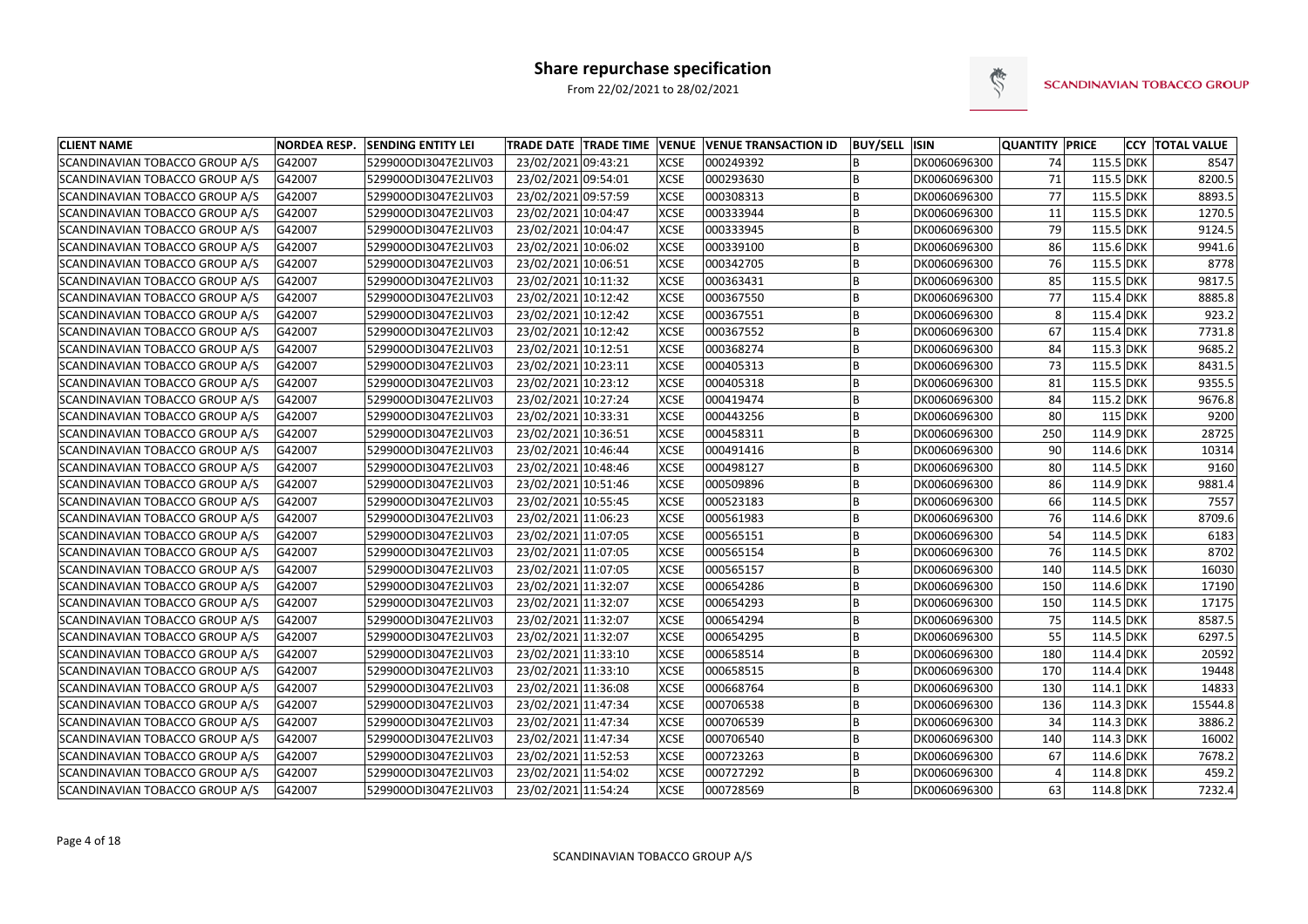

| <b>CLIENT NAME</b>                    | <b>NORDEA RESP.</b> | <b>SENDING ENTITY LEI</b> | TRADE DATE TRADE TIME VENUE VENUE TRANSACTION ID |             |           | <b>BUY/SELL ISIN</b> |              | <b>QUANTITY PRICE</b> |             | <b>CCY TOTAL VALUE</b> |
|---------------------------------------|---------------------|---------------------------|--------------------------------------------------|-------------|-----------|----------------------|--------------|-----------------------|-------------|------------------------|
| SCANDINAVIAN TOBACCO GROUP A/S        | G42007              | 529900ODI3047E2LIV03      | 23/02/2021 11:55:18                              | <b>XCSE</b> | 000731451 |                      | DK0060696300 | 25                    | 114.6 DKK   | 2865                   |
| SCANDINAVIAN TOBACCO GROUP A/S        | G42007              | 529900ODI3047E2LIV03      | 23/02/2021 11:55:18                              | <b>XCSE</b> | 000731452 | ΙB                   | DK0060696300 | 100                   | 114.6 DKK   | 11460                  |
| SCANDINAVIAN TOBACCO GROUP A/S        | G42007              | 529900ODI3047E2LIV03      | 23/02/2021 11:58:53                              | <b>XCSE</b> | 000743475 | B                    | DK0060696300 | 87                    | 114.6 DKK   | 9970.2                 |
| SCANDINAVIAN TOBACCO GROUP A/S        | G42007              | 529900ODI3047E2LIV03      | 23/02/2021 12:06:45                              | <b>XCSE</b> | 000766850 | B                    | DK0060696300 | 82                    | 114.5 DKK   | 9389                   |
| SCANDINAVIAN TOBACCO GROUP A/S        | G42007              | 529900ODI3047E2LIV03      | 23/02/2021 12:06:45                              | <b>XCSE</b> | 000766852 | lB                   | DK0060696300 | 33                    | 114.5 DKK   | 3778.5                 |
| SCANDINAVIAN TOBACCO GROUP A/S        | G42007              | 529900ODI3047E2LIV03      | 23/02/2021 12:15:51                              | <b>XCSE</b> | 000792252 | B                    | DK0060696300 | 72                    | 114.7 DKK   | 8258.4                 |
| SCANDINAVIAN TOBACCO GROUP A/S        | G42007              | 529900ODI3047E2LIV03      | 23/02/2021 12:15:51                              | <b>XCSE</b> | 000792256 | ΙB                   | DK0060696300 | 13                    | 114.7 DKK   | 1491.1                 |
| SCANDINAVIAN TOBACCO GROUP A/S        | G42007              | 529900ODI3047E2LIV03      | 23/02/2021 12:15:51                              | <b>XCSE</b> | 000792257 | B                    | DK0060696300 | 69                    | 114.7 DKK   | 7914.3                 |
| SCANDINAVIAN TOBACCO GROUP A/S        | G42007              | 529900ODI3047E2LIV03      | 23/02/2021 12:20:00                              | <b>XCSE</b> | 000802815 | B                    | DK0060696300 | 32                    | 114.6 DKK   | 3667.2                 |
| SCANDINAVIAN TOBACCO GROUP A/S        | G42007              | 529900ODI3047E2LIV03      | 23/02/2021 12:20:00                              | <b>XCSE</b> | 000802816 |                      | DK0060696300 | 58                    | 114.6 DKK   | 6646.8                 |
| SCANDINAVIAN TOBACCO GROUP A/S        | G42007              | 529900ODI3047E2LIV03      | 23/02/2021 12:39:18                              | <b>XCSE</b> | 000843905 | ΙB                   | DK0060696300 | 84                    | $114.9$ DKK | 9651.6                 |
| SCANDINAVIAN TOBACCO GROUP A/S        | G42007              | 529900ODI3047E2LIV03      | 23/02/2021 12:39:18                              | <b>XCSE</b> | 000843911 | lB                   | DK0060696300 | 91                    | 114.9 DKK   | 10455.9                |
| SCANDINAVIAN TOBACCO GROUP A/S        | G42007              | 529900ODI3047E2LIV03      | 23/02/2021 12:39:29                              | <b>XCSE</b> | 000844317 | lB                   | DK0060696300 | 150                   | $114.8$ DKK | 17220                  |
| SCANDINAVIAN TOBACCO GROUP A/S        | G42007              | 529900ODI3047E2LIV03      | 23/02/2021 12:39:29                              | <b>XCSE</b> | 000844318 | B                    | DK0060696300 | 60                    | $114.8$ DKK | 6888                   |
| SCANDINAVIAN TOBACCO GROUP A/S        | G42007              | 529900ODI3047E2LIV03      | 23/02/2021 12:39:29                              | <b>XCSE</b> | 000844319 | B                    | DK0060696300 | 90                    | $114.8$ DKK | 10332                  |
| SCANDINAVIAN TOBACCO GROUP A/S        | G42007              | 529900ODI3047E2LIV03      | 23/02/2021 12:39:29                              | <b>XCSE</b> | 000844320 | ΙB                   | DK0060696300 | 70                    | $114.8$ DKK | 8036                   |
| SCANDINAVIAN TOBACCO GROUP A/S        | G42007              | 529900ODI3047E2LIV03      | 23/02/2021 12:39:30                              | <b>XCSE</b> | 000844347 | B                    | DK0060696300 | 24                    | $114.8$ DKK | 2755.2                 |
| SCANDINAVIAN TOBACCO GROUP A/S        | G42007              | 529900ODI3047E2LIV03      | 23/02/2021 12:39:30                              | <b>XCSE</b> | 000844348 | ΙB                   | DK0060696300 | 44                    | $114.8$ DKK | 5051.2                 |
| SCANDINAVIAN TOBACCO GROUP A/S        | G42007              | 529900ODI3047E2LIV03      | 23/02/2021 12:40:16                              | <b>XCSE</b> | 000845975 | lB                   | DK0060696300 | 80                    | 114.7 DKK   | 9176                   |
| SCANDINAVIAN TOBACCO GROUP A/S        | G42007              | 529900ODI3047E2LIV03      | 23/02/2021 12:41:01                              | <b>XCSE</b> | 000847378 | B                    | DK0060696300 | 91                    | 114.9 DKK   | 10455.9                |
| SCANDINAVIAN TOBACCO GROUP A/S        | G42007              | 529900ODI3047E2LIV03      | 23/02/2021 12:51:45                              | <b>XCSE</b> | 000869177 | ΙB                   | DK0060696300 | 100                   | $114.9$ DKK | 11490                  |
| SCANDINAVIAN TOBACCO GROUP A/S        | G42007              | 529900ODI3047E2LIV03      | 23/02/2021 12:51:45                              | <b>XCSE</b> | 000869178 | B                    | DK0060696300 | 77                    | $114.9$ DKK | 8847.3                 |
| SCANDINAVIAN TOBACCO GROUP A/S        | G42007              | 529900ODI3047E2LIV03      | 23/02/2021 12:55:05                              | <b>XCSE</b> | 000876305 | B                    | DK0060696300 | 20                    | $114.9$ DKK | 2298                   |
| SCANDINAVIAN TOBACCO GROUP A/S        | G42007              | 529900ODI3047E2LIV03      | 23/02/2021 12:55:05                              | <b>XCSE</b> | 000876306 |                      | DK0060696300 | 45                    | $114.9$ DKK | 5170.5                 |
| SCANDINAVIAN TOBACCO GROUP A/S        | G42007              | 529900ODI3047E2LIV03      | 23/02/2021 12:55:05                              | <b>XCSE</b> | 000876307 | ΙB                   | DK0060696300 |                       | $114.9$ DKK | 344.7                  |
| SCANDINAVIAN TOBACCO GROUP A/S        | G42007              | 529900ODI3047E2LIV03      | 23/02/2021 12:55:05                              | <b>XCSE</b> | 000876308 | lB                   | DK0060696300 | 26                    | $114.9$ DKK | 2987.4                 |
| SCANDINAVIAN TOBACCO GROUP A/S        | G42007              | 529900ODI3047E2LIV03      | 23/02/2021 13:07:05                              | <b>XCSE</b> | 000899163 | B                    | DK0060696300 | 50                    | $115$ DKK   | 5750                   |
| SCANDINAVIAN TOBACCO GROUP A/S        | G42007              | 529900ODI3047E2LIV03      | 23/02/2021 13:07:05                              | <b>XCSE</b> | 000899164 | ΙB                   | DK0060696300 | 140                   | $115$ DKK   | 16100                  |
| SCANDINAVIAN TOBACCO GROUP A/S        | G42007              | 529900ODI3047E2LIV03      | 23/02/2021 13:07:05                              | <b>XCSE</b> | 000899165 |                      | DK0060696300 | 76                    | $115$ DKK   | 8740                   |
| SCANDINAVIAN TOBACCO GROUP A/S        | G42007              | 529900ODI3047E2LIV03      | 23/02/2021 13:08:46                              | <b>XCSE</b> | 000902306 | lB                   | DK0060696300 | 100                   | $115$ DKK   | 11500                  |
| SCANDINAVIAN TOBACCO GROUP A/S        | G42007              | 529900ODI3047E2LIV03      | 23/02/2021 13:17:26                              | <b>XCSE</b> | 000917324 | lB                   | DK0060696300 | 91                    | $115.1$ DKK | 10474.1                |
| <b>SCANDINAVIAN TOBACCO GROUP A/S</b> | G42007              | 529900ODI3047E2LIV03      | 23/02/2021 13:18:57                              | <b>XCSE</b> | 000919663 | B                    | DK0060696300 | 75                    | $115$ DKK   | 8625                   |
| SCANDINAVIAN TOBACCO GROUP A/S        | G42007              | 529900ODI3047E2LIV03      | 23/02/2021 13:20:01                              | <b>XCSE</b> | 000921460 | B                    | DK0060696300 | 12                    | $115$ DKK   | 1380                   |
| SCANDINAVIAN TOBACCO GROUP A/S        | G42007              | 529900ODI3047E2LIV03      | 23/02/2021 13:20:01                              | <b>XCSE</b> | 000921461 | B                    | DK0060696300 | 63                    | $115$ DKK   | 7245                   |
| <b>SCANDINAVIAN TOBACCO GROUP A/S</b> | G42007              | 529900ODI3047E2LIV03      | 23/02/2021 13:20:01                              | <b>XCSE</b> | 000921462 | B                    | DK0060696300 | 72                    | $115$ DKK   | 8280                   |
| SCANDINAVIAN TOBACCO GROUP A/S        | G42007              | 529900ODI3047E2LIV03      | 23/02/2021 13:25:09                              | <b>XCSE</b> | 000930755 | lΒ                   | DK0060696300 | 76                    | $115.1$ DKK | 8747.6                 |
| SCANDINAVIAN TOBACCO GROUP A/S        | G42007              | 529900ODI3047E2LIV03      | 23/02/2021 13:30:19                              | <b>XCSE</b> | 000939545 | B                    | DK0060696300 | 80                    | $114.9$ DKK | 9192                   |
| SCANDINAVIAN TOBACCO GROUP A/S        | G42007              | 529900ODI3047E2LIV03      | 23/02/2021 13:30:19                              | <b>XCSE</b> | 000939550 | B                    | DK0060696300 | 100                   | 114.9 DKK   | 11490                  |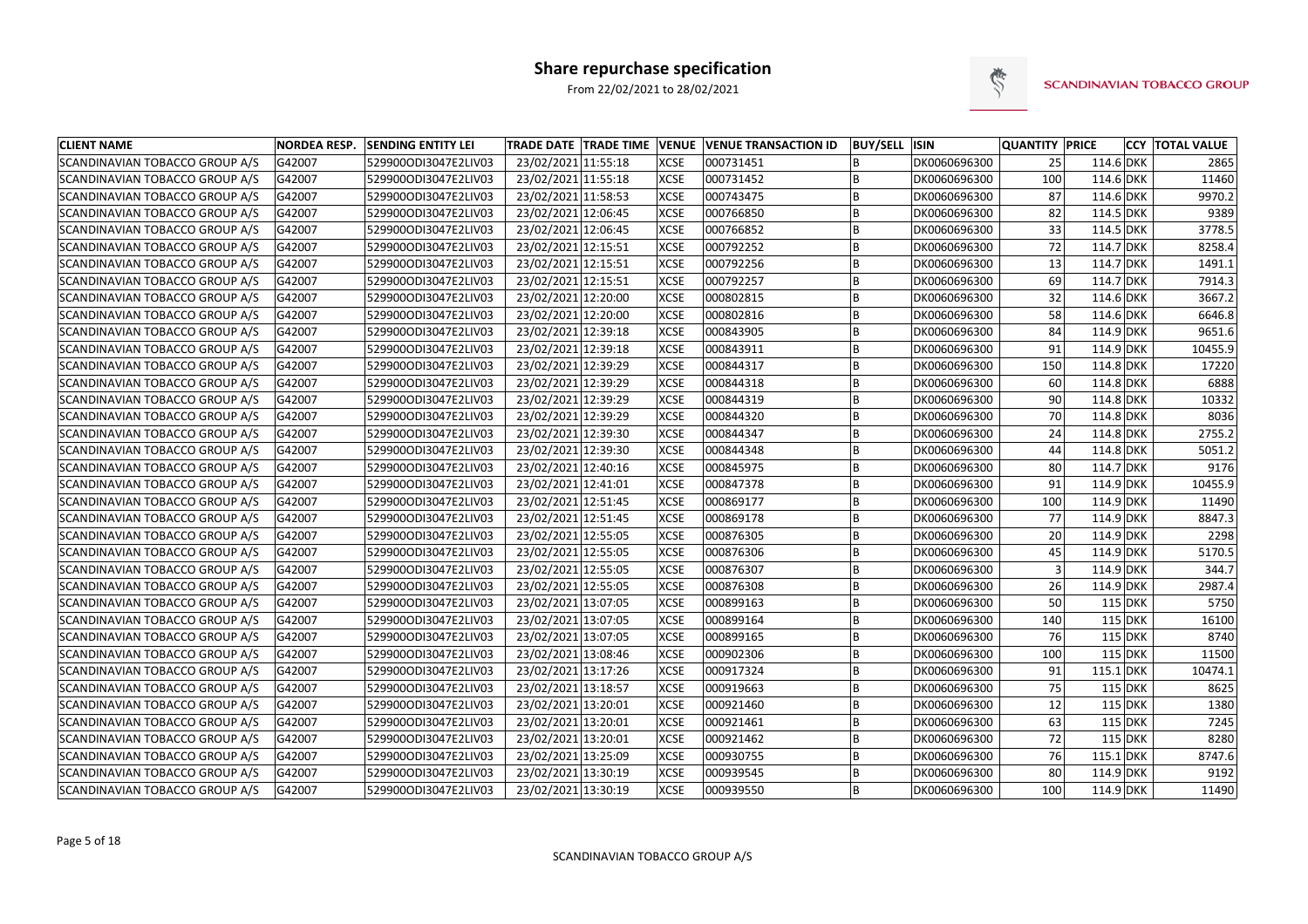

| <b>CLIENT NAME</b>                    | <b>NORDEA RESP.</b> | <b>SENDING ENTITY LEI</b> |                     |             | TRADE DATE TRADE TIME VENUE VENUE TRANSACTION ID | <b>BUY/SELL ISIN</b> |              | <b>QUANTITY PRICE</b> |             | <b>CCY TOTAL VALUE</b> |
|---------------------------------------|---------------------|---------------------------|---------------------|-------------|--------------------------------------------------|----------------------|--------------|-----------------------|-------------|------------------------|
| SCANDINAVIAN TOBACCO GROUP A/S        | G42007              | 529900ODI3047E2LIV03      | 23/02/2021 13:30:40 | <b>XCSE</b> | 000940064                                        |                      | DK0060696300 | 78                    | $114.8$ DKK | 8954.4                 |
| SCANDINAVIAN TOBACCO GROUP A/S        | G42007              | 529900ODI3047E2LIV03      | 23/02/2021 13:46:46 | <b>XCSE</b> | 000967882                                        |                      | DK0060696300 | 110                   | $115$ DKK   | 12650                  |
| SCANDINAVIAN TOBACCO GROUP A/S        | G42007              | 529900ODI3047E2LIV03      | 23/02/2021 13:46:46 | <b>XCSE</b> | 000967883                                        |                      | DK0060696300 | 88                    | 115 DKK     | 10120                  |
| <b>SCANDINAVIAN TOBACCO GROUP A/S</b> | G42007              | 529900ODI3047E2LIV03      | 23/02/2021 13:46:46 | <b>XCSE</b> | 000967888                                        |                      | DK0060696300 | 79                    | $115$ DKK   | 9085                   |
| SCANDINAVIAN TOBACCO GROUP A/S        | G42007              | 529900ODI3047E2LIV03      | 23/02/2021 13:46:46 | <b>XCSE</b> | 000967889                                        |                      | DK0060696300 | 81                    | $115$ DKK   | 9315                   |
| SCANDINAVIAN TOBACCO GROUP A/S        | G42007              | 529900ODI3047E2LIV03      | 23/02/2021 14:00:25 | <b>XCSE</b> | 000992519                                        |                      | DK0060696300 | 110                   | 115.1 DKK   | 12661                  |
| SCANDINAVIAN TOBACCO GROUP A/S        | G42007              | 529900ODI3047E2LIV03      | 23/02/2021 14:00:25 | <b>XCSE</b> | 000992520                                        |                      | DK0060696300 | 77                    | $115.1$ DKK | 8862.7                 |
| SCANDINAVIAN TOBACCO GROUP A/S        | G42007              | 529900ODI3047E2LIV03      | 23/02/2021 14:00:25 | <b>XCSE</b> | 000992525                                        |                      | DK0060696300 | 100                   | $115.1$ DKK | 11510                  |
| SCANDINAVIAN TOBACCO GROUP A/S        | G42007              | 529900ODI3047E2LIV03      | 23/02/2021 14:11:32 | <b>XCSE</b> | 001012138                                        |                      | DK0060696300 | 106                   | $115.1$ DKK | 12200.6                |
| SCANDINAVIAN TOBACCO GROUP A/S        | G42007              | 529900ODI3047E2LIV03      | 23/02/2021 14:11:32 | <b>XCSE</b> | 001012139                                        |                      | DK0060696300 | 174                   | $115.1$ DKK | 20027.4                |
| SCANDINAVIAN TOBACCO GROUP A/S        | G42007              | 529900ODI3047E2LIV03      | 23/02/2021 14:24:27 | <b>XCSE</b> | 001034200                                        |                      | DK0060696300 | 42                    | 115.2 DKK   | 4838.4                 |
| SCANDINAVIAN TOBACCO GROUP A/S        | G42007              | 529900ODI3047E2LIV03      | 23/02/2021 14:24:27 | <b>XCSE</b> | 001034201                                        | B                    | DK0060696300 | 29                    | 115.2 DKK   | 3340.8                 |
| SCANDINAVIAN TOBACCO GROUP A/S        | G42007              | 529900ODI3047E2LIV03      | 23/02/2021 14:24:27 | <b>XCSE</b> | 001034202                                        |                      | DK0060696300 | 81                    | 115.2 DKK   | 9331.2                 |
| SCANDINAVIAN TOBACCO GROUP A/S        | G42007              | 529900ODI3047E2LIV03      | 23/02/2021 14:25:03 | <b>XCSE</b> | 001035117                                        |                      | DK0060696300 | 86                    | 115.1 DKK   | 9898.6                 |
| SCANDINAVIAN TOBACCO GROUP A/S        | G42007              | 529900ODI3047E2LIV03      | 23/02/2021 14:25:03 | <b>XCSE</b> | 001035119                                        |                      | DK0060696300 | 72                    | 115.1 DKK   | 8287.2                 |
| SCANDINAVIAN TOBACCO GROUP A/S        | G42007              | 529900ODI3047E2LIV03      | 23/02/2021 14:25:03 | <b>XCSE</b> | 001035124                                        |                      | DK0060696300 | 86                    | $115.1$ DKK | 9898.6                 |
| SCANDINAVIAN TOBACCO GROUP A/S        | G42007              | 529900ODI3047E2LIV03      | 23/02/2021 14:26:34 | <b>XCSE</b> | 001037284                                        |                      | DK0060696300 | 70                    | $115.1$ DKK | 8057                   |
| SCANDINAVIAN TOBACCO GROUP A/S        | G42007              | 529900ODI3047E2LIV03      | 23/02/2021 14:26:34 | <b>XCSE</b> | 001037285                                        |                      | DK0060696300 | 61                    | 115.1 DKK   | 690.6                  |
| SCANDINAVIAN TOBACCO GROUP A/S        | G42007              | 529900ODI3047E2LIV03      | 23/02/2021 14:26:34 | <b>XCSE</b> | 001037286                                        |                      | DK0060696300 | 94                    | 115.1 DKK   | 10819.4                |
| SCANDINAVIAN TOBACCO GROUP A/S        | G42007              | 529900ODI3047E2LIV03      | 23/02/2021 14:32:39 | <b>XCSE</b> | 001047898                                        |                      | DK0060696300 | 86                    | $115$ DKK   | 9890                   |
| SCANDINAVIAN TOBACCO GROUP A/S        | G42007              | 529900ODI3047E2LIV03      | 23/02/2021 14:32:39 | <b>XCSE</b> | 001047899                                        |                      | DK0060696300 | 98                    | $115$ DKK   | 11270                  |
| SCANDINAVIAN TOBACCO GROUP A/S        | G42007              | 529900ODI3047E2LIV03      | 23/02/2021 14:32:39 | <b>XCSE</b> | 001047905                                        |                      | DK0060696300 | 96                    | $115$ DKK   | 11040                  |
| SCANDINAVIAN TOBACCO GROUP A/S        | G42007              | 529900ODI3047E2LIV03      | 23/02/2021 14:32:39 | <b>XCSE</b> | 001047906                                        |                      | DK0060696300 | 84                    | $115$ DKK   | 9660                   |
| SCANDINAVIAN TOBACCO GROUP A/S        | G42007              | 529900ODI3047E2LIV03      | 23/02/2021 14:35:01 | <b>XCSE</b> | 001051863                                        |                      | DK0060696300 | 11                    | $115.1$ DKK | 1266.1                 |
| SCANDINAVIAN TOBACCO GROUP A/S        | G42007              | 529900ODI3047E2LIV03      | 23/02/2021 14:35:01 | <b>XCSE</b> | 001051864                                        |                      | DK0060696300 | -80                   | 115.1 DKK   | 9208                   |
| SCANDINAVIAN TOBACCO GROUP A/S        | G42007              | 529900ODI3047E2LIV03      | 23/02/2021 14:43:06 | <b>XCSE</b> | 001066942                                        | B                    | DK0060696300 | 94                    | 114.8 DKK   | 10791.2                |
| SCANDINAVIAN TOBACCO GROUP A/S        | G42007              | 529900ODI3047E2LIV03      | 23/02/2021 14:51:05 | <b>XCSE</b> | 001081095                                        |                      | DK0060696300 | 92                    | 114.9 DKK   | 10570.8                |
| <b>SCANDINAVIAN TOBACCO GROUP A/S</b> | G42007              | 529900ODI3047E2LIV03      | 23/02/2021 14:53:59 | <b>XCSE</b> | 001086354                                        |                      | DK0060696300 | 57                    | 114.9 DKK   | 6549.3                 |
| SCANDINAVIAN TOBACCO GROUP A/S        | G42007              | 529900ODI3047E2LIV03      | 23/02/2021 14:53:59 | <b>XCSE</b> | 001086356                                        |                      | DK0060696300 | 22                    | 115 DKK     | 2530                   |
| SCANDINAVIAN TOBACCO GROUP A/S        | G42007              | 529900ODI3047E2LIV03      | 23/02/2021 14:59:09 | <b>XCSE</b> | 001094473                                        |                      | DK0060696300 | 75                    | 114.9 DKK   | 8617.5                 |
| SCANDINAVIAN TOBACCO GROUP A/S        | G42007              | 529900ODI3047E2LIV03      | 23/02/2021 15:11:21 | <b>XCSE</b> | 001117508                                        | l B                  | DK0060696300 | 67                    | $114.8$ DKK | 7691.6                 |
| SCANDINAVIAN TOBACCO GROUP A/S        | G42007              | 529900ODI3047E2LIV03      | 23/02/2021 15:11:21 | <b>XCSE</b> | 001117510                                        |                      | DK0060696300 | 190                   | $114.8$ DKK | 21812                  |
| SCANDINAVIAN TOBACCO GROUP A/S        | G42007              | 529900ODI3047E2LIV03      | 23/02/2021 15:11:21 | <b>XCSE</b> | 001117511                                        | B                    | DK0060696300 | 9                     | 114.8 DKK   | 1033.2                 |
| SCANDINAVIAN TOBACCO GROUP A/S        | G42007              | 529900ODI3047E2LIV03      | 23/02/2021 15:11:21 | <b>XCSE</b> | 001117512                                        | B                    | DK0060696300 | 81                    | 114.8 DKK   | 9298.8                 |
| SCANDINAVIAN TOBACCO GROUP A/S        | G42007              | 529900ODI3047E2LIV03      | 23/02/2021 15:11:21 | <b>XCSE</b> | 001117513                                        | B                    | DK0060696300 | 83                    | 114.8 DKK   | 9528.4                 |
| SCANDINAVIAN TOBACCO GROUP A/S        | G42007              | 529900ODI3047E2LIV03      | 23/02/2021 15:11:21 | <b>XCSE</b> | 001117514                                        | B                    | DK0060696300 | 87                    | 114.8 DKK   | 9987.6                 |
| SCANDINAVIAN TOBACCO GROUP A/S        | G42007              | 529900ODI3047E2LIV03      | 23/02/2021 15:11:21 | <b>XCSE</b> | 001117522                                        | ΙB                   | DK0060696300 | 60                    | $114.8$ DKK | 6888                   |
| SCANDINAVIAN TOBACCO GROUP A/S        | G42007              | 529900ODI3047E2LIV03      | 23/02/2021 15:11:21 | <b>XCSE</b> | 001117523                                        | ΙB                   | DK0060696300 | 26                    | 114.8 DKK   | 2984.8                 |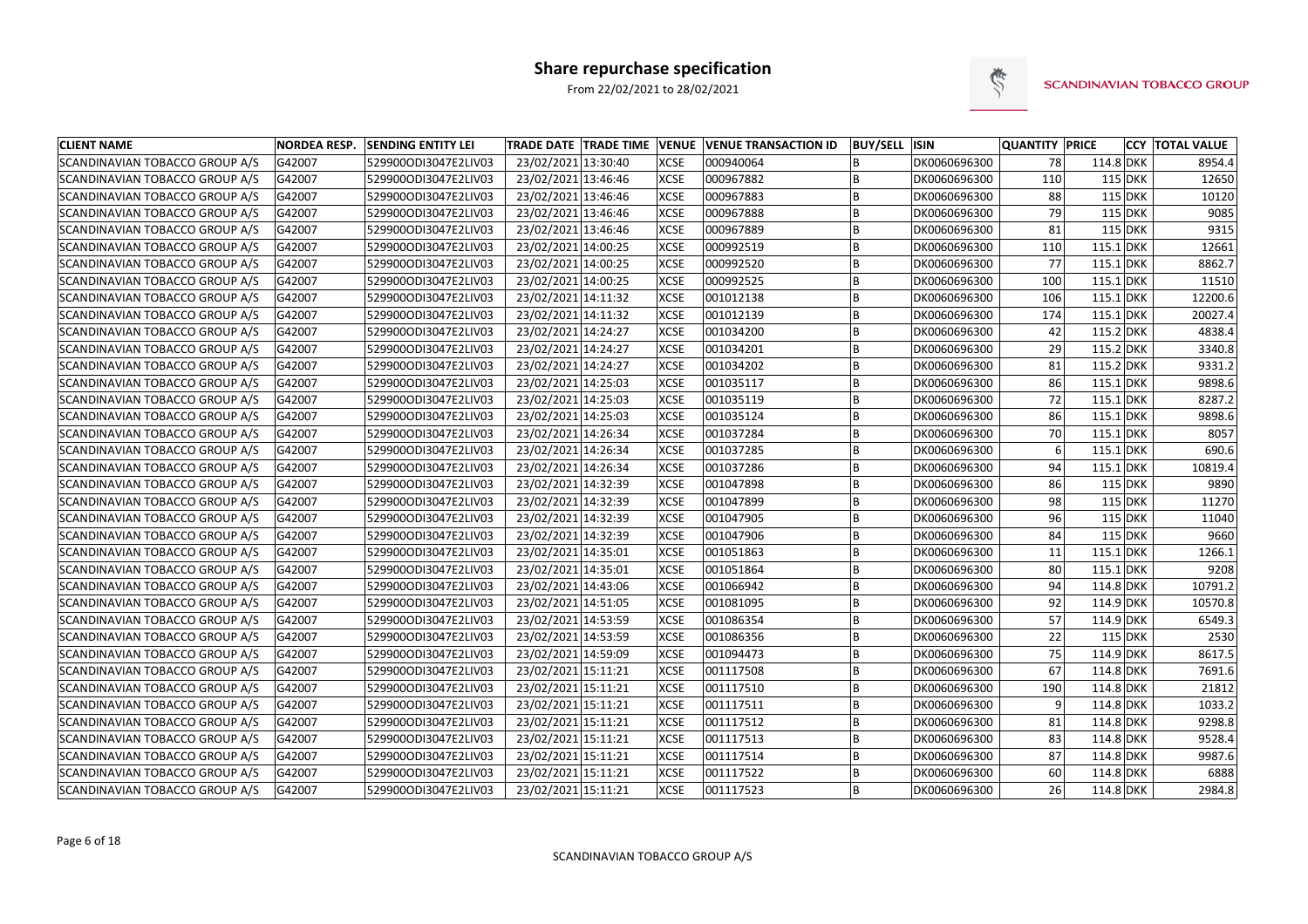

| <b>CLIENT NAME</b>                    | <b>NORDEA RESP.</b> | <b>SENDING ENTITY LEI</b> | TRADE DATE TRADE TIME VENUE VENUE TRANSACTION ID |             |           | <b>BUY/SELL ISIN</b> |              | <b>QUANTITY PRICE</b> |             | <b>CCY  TOTAL VALUE</b> |
|---------------------------------------|---------------------|---------------------------|--------------------------------------------------|-------------|-----------|----------------------|--------------|-----------------------|-------------|-------------------------|
| SCANDINAVIAN TOBACCO GROUP A/S        | G42007              | 529900ODI3047E2LIV03      | 23/02/2021 15:17:51                              | <b>XCSE</b> | 001130564 |                      | DK0060696300 |                       | 114.7 DKK   | 458.8                   |
| SCANDINAVIAN TOBACCO GROUP A/S        | G42007              | 529900ODI3047E2LIV03      | 23/02/2021 15:21:37                              | <b>XCSE</b> | 001137780 |                      | DK0060696300 | 84                    | 114.8 DKK   | 9643.2                  |
| SCANDINAVIAN TOBACCO GROUP A/S        | G42007              | 529900ODI3047E2LIV03      | 23/02/2021 15:21:37                              | <b>XCSE</b> | 001137781 |                      | DK0060696300 | 46                    | 114.8 DKK   | 5280.8                  |
| SCANDINAVIAN TOBACCO GROUP A/S        | G42007              | 529900ODI3047E2LIV03      | 23/02/2021 15:30:09                              | <b>XCSE</b> | 001156155 |                      | DK0060696300 | 94                    | 114.8 DKK   | 10791.2                 |
| SCANDINAVIAN TOBACCO GROUP A/S        | G42007              | 529900ODI3047E2LIV03      | 23/02/2021 15:30:09                              | <b>XCSE</b> | 001156162 |                      | DK0060696300 | 90                    | 114.8 DKK   | 10332                   |
| SCANDINAVIAN TOBACCO GROUP A/S        | G42007              | 529900ODI3047E2LIV03      | 23/02/2021 15:35:47                              | <b>XCSE</b> | 001178757 |                      | DK0060696300 | 72                    | 114.8 DKK   | 8265.6                  |
| SCANDINAVIAN TOBACCO GROUP A/S        | G42007              | 529900ODI3047E2LIV03      | 23/02/2021 15:37:53                              | <b>XCSE</b> | 001186930 |                      | DK0060696300 | 87                    | 114.8 DKK   | 9987.6                  |
| SCANDINAVIAN TOBACCO GROUP A/S        | G42007              | 529900ODI3047E2LIV03      | 23/02/2021 15:37:53                              | <b>XCSE</b> | 001186940 |                      | DK0060696300 | 29                    | 114.7 DKK   | 3326.3                  |
| SCANDINAVIAN TOBACCO GROUP A/S        | G42007              | 529900ODI3047E2LIV03      | 23/02/2021 15:37:53                              | <b>XCSE</b> | 001186943 |                      | DK0060696300 | 84                    | 114.8 DKK   | 9643.2                  |
| SCANDINAVIAN TOBACCO GROUP A/S        | G42007              | 529900ODI3047E2LIV03      | 23/02/2021 15:40:38                              | <b>XCSE</b> | 001198153 |                      | DK0060696300 | 36                    | 114.9 DKK   | 4136.4                  |
| SCANDINAVIAN TOBACCO GROUP A/S        | G42007              | 529900ODI3047E2LIV03      | 23/02/2021 15:40:38                              | <b>XCSE</b> | 001198154 |                      | DK0060696300 | 63                    | $114.9$ DKK | 7238.7                  |
| SCANDINAVIAN TOBACCO GROUP A/S        | G42007              | 529900ODI3047E2LIV03      | 23/02/2021 15:40:38                              | <b>XCSE</b> | 001198155 | B                    | DK0060696300 | 6                     | 114.9 DKK   | 689.4                   |
| SCANDINAVIAN TOBACCO GROUP A/S        | G42007              | 529900ODI3047E2LIV03      | 23/02/2021 15:40:38                              | <b>XCSE</b> | 001198171 | B                    | DK0060696300 | 88                    | 114.9 DKK   | 10111.2                 |
| SCANDINAVIAN TOBACCO GROUP A/S        | G42007              | 529900ODI3047E2LIV03      | 23/02/2021 15:43:43                              | <b>XCSE</b> | 001210139 |                      | DK0060696300 | 27                    | 114.7 DKK   | 3096.9                  |
| SCANDINAVIAN TOBACCO GROUP A/S        | G42007              | 529900ODI3047E2LIV03      | 23/02/2021 15:50:00                              | <b>XCSE</b> | 001235881 |                      | DK0060696300 | 13                    | 114.7 DKK   | 1491.1                  |
| SCANDINAVIAN TOBACCO GROUP A/S        | G42007              | 529900ODI3047E2LIV03      | 23/02/2021 15:50:37                              | <b>XCSE</b> | 001239985 |                      | DK0060696300 | 27                    | 114.7 DKK   | 3096.9                  |
| SCANDINAVIAN TOBACCO GROUP A/S        | G42007              | 529900ODI3047E2LIV03      | 23/02/2021 15:50:37                              | <b>XCSE</b> | 001239986 |                      | DK0060696300 | 76                    | 114.7 DKK   | 8717.2                  |
| SCANDINAVIAN TOBACCO GROUP A/S        | G42007              | 529900ODI3047E2LIV03      | 23/02/2021 15:50:37                              | <b>XCSE</b> | 001239987 |                      | DK0060696300 | 47                    | 114.7 DKK   | 5390.9                  |
| SCANDINAVIAN TOBACCO GROUP A/S        | G42007              | 529900ODI3047E2LIV03      | 23/02/2021 15:50:37                              | <b>XCSE</b> | 001239988 | B                    | DK0060696300 | 38                    | 114.7 DKK   | 4358.6                  |
| SCANDINAVIAN TOBACCO GROUP A/S        | G42007              | 529900ODI3047E2LIV03      | 23/02/2021 15:50:37                              | <b>XCSE</b> | 001239989 |                      | DK0060696300 | 89                    | 114.7 DKK   | 10208.3                 |
| SCANDINAVIAN TOBACCO GROUP A/S        | G42007              | 529900ODI3047E2LIV03      | 23/02/2021 15:50:37                              | <b>XCSE</b> | 001239993 |                      | DK0060696300 | 120                   | 114.7 DKK   | 13764                   |
| SCANDINAVIAN TOBACCO GROUP A/S        | G42007              | 529900ODI3047E2LIV03      | 23/02/2021 15:50:37                              | <b>XCSE</b> | 001239994 |                      | DK0060696300 | 11                    | 114.7 DKK   | 1261.7                  |
| SCANDINAVIAN TOBACCO GROUP A/S        | G42007              | 529900ODI3047E2LIV03      | 23/02/2021 15:50:37                              | <b>XCSE</b> | 001239995 |                      | DK0060696300 | 10                    | 114.7 DKK   | 1147                    |
| SCANDINAVIAN TOBACCO GROUP A/S        | G42007              | 529900ODI3047E2LIV03      | 23/02/2021 15:50:37                              | <b>XCSE</b> | 001239996 |                      | DK0060696300 | 75                    | 114.7 DKK   | 8602.5                  |
| SCANDINAVIAN TOBACCO GROUP A/S        | G42007              | 529900ODI3047E2LIV03      | 23/02/2021 15:54:34                              | <b>XCSE</b> | 001255938 |                      | DK0060696300 | 100                   | 114.7 DKK   | 11470                   |
| SCANDINAVIAN TOBACCO GROUP A/S        | G42007              | 529900ODI3047E2LIV03      | 23/02/2021 15:54:34                              | <b>XCSE</b> | 001255940 | B                    | DK0060696300 | 89                    | 114.7 DKK   | 10208.3                 |
| SCANDINAVIAN TOBACCO GROUP A/S        | G42007              | 529900ODI3047E2LIV03      | 23/02/2021 15:58:47                              | <b>XCSE</b> | 001270075 | B                    | DK0060696300 | 97                    | 114.6 DKK   | 11116.2                 |
| <b>SCANDINAVIAN TOBACCO GROUP A/S</b> | G42007              | 529900ODI3047E2LIV03      | 23/02/2021 16:03:09                              | <b>XCSE</b> | 001286466 |                      | DK0060696300 | 10 <sup>1</sup>       | 114.7 DKK   | 1147                    |
| SCANDINAVIAN TOBACCO GROUP A/S        | G42007              | 529900ODI3047E2LIV03      | 23/02/2021 16:03:09                              | <b>XCSE</b> | 001286467 |                      | DK0060696300 | 76                    | 114.7 DKK   | 8717.2                  |
| SCANDINAVIAN TOBACCO GROUP A/S        | G42007              | 529900ODI3047E2LIV03      | 23/02/2021 16:03:13                              | <b>XCSE</b> | 001286865 |                      | DK0060696300 | 74                    | 114.6 DKK   | 8480.4                  |
| SCANDINAVIAN TOBACCO GROUP A/S        | G42007              | 529900ODI3047E2LIV03      | 23/02/2021 16:03:16                              | <b>XCSE</b> | 001287175 | B                    | DK0060696300 | 500                   | 114.5 DKK   | 57250                   |
| SCANDINAVIAN TOBACCO GROUP A/S        | G42007              | 529900ODI3047E2LIV03      | 23/02/2021 16:03:16                              | <b>XCSE</b> | 001287179 |                      | DK0060696300 | -90                   | 114.5 DKK   | 10305                   |
| SCANDINAVIAN TOBACCO GROUP A/S        | G42007              | 529900ODI3047E2LIV03      | 23/02/2021 16:03:16                              | <b>XCSE</b> | 001287181 | B                    | DK0060696300 | 408                   | 114.5 DKK   | 46716                   |
| SCANDINAVIAN TOBACCO GROUP A/S        | G42007              | 529900ODI3047E2LIV03      | 23/02/2021 16:03:16                              | <b>XCSE</b> | 001287182 | B                    | DK0060696300 | 111                   | 114.5 DKK   | 12709.5                 |
| SCANDINAVIAN TOBACCO GROUP A/S        | G42007              | 529900ODI3047E2LIV03      | 23/02/2021 16:03:16                              | <b>XCSE</b> | 001287183 | B                    | DK0060696300 | 400                   | 114.5 DKK   | 45800                   |
| SCANDINAVIAN TOBACCO GROUP A/S        | G42007              | 529900ODI3047E2LIV03      | 23/02/2021 16:03:16                              | <b>XCSE</b> | 001287184 | B                    | DK0060696300 |                       | 114.5 DKK   | 343.5                   |
| SCANDINAVIAN TOBACCO GROUP A/S        | G42007              | 529900ODI3047E2LIV03      | 23/02/2021 16:03:16                              | <b>XCSE</b> | 001287185 | ΙB.                  | DK0060696300 | 415                   | 114.5 DKK   | 47517.5                 |
| SCANDINAVIAN TOBACCO GROUP A/S        | G42007              | 529900ODI3047E2LIV03      | 23/02/2021 16:03:16                              | <b>XCSE</b> | 001287186 | ΙB.                  | DK0060696300 | 82                    | 114.5 DKK   | 9389                    |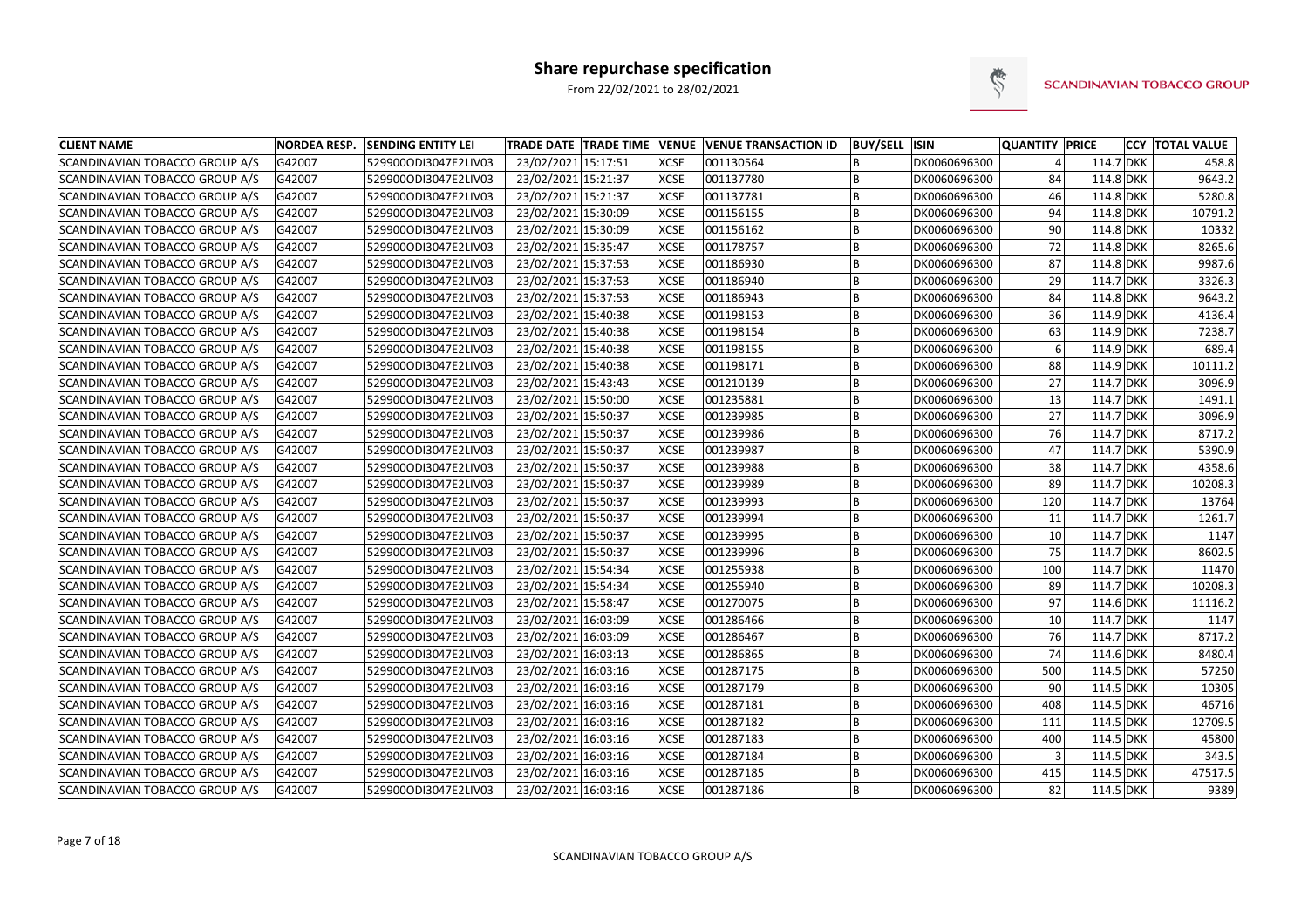

| <b>CLIENT NAME</b>             | <b>NORDEA RESP.</b> | <b>SENDING ENTITY LEI</b> | <b>TRADE DATE TRADE TIME VENUE</b> |             | <b>VENUE TRANSACTION ID</b> | <b>BUY/SELL ISIN</b> |              | <b>QUANTITY PRICE</b> |             | <b>CCY TOTAL VALUE</b> |
|--------------------------------|---------------------|---------------------------|------------------------------------|-------------|-----------------------------|----------------------|--------------|-----------------------|-------------|------------------------|
| SCANDINAVIAN TOBACCO GROUP A/S | G42007              | 529900ODI3047E2LIV03      | 23/02/2021 16:03:16                | <b>XCSE</b> | 001287187                   |                      | DK0060696300 | 313                   | 114.5 DKK   | 35838.5                |
| SCANDINAVIAN TOBACCO GROUP A/S | G42007              | 529900ODI3047E2LIV03      | 23/02/2021 16:03:21                | <b>XCSE</b> | 001287446                   |                      | DK0060696300 | 12                    | 114.5 DKK   | 1374                   |
| SCANDINAVIAN TOBACCO GROUP A/S | G42007              | 529900ODI3047E2LIV03      | 23/02/2021 16:09:33                | <b>XCSE</b> | 001309363                   | B                    | DK0060696300 | 30                    | 114.9 DKK   | 3447                   |
| SCANDINAVIAN TOBACCO GROUP A/S | G42007              | 529900ODI3047E2LIV03      | 23/02/2021 16:09:33                | <b>XCSE</b> | 001309364                   | B                    | DK0060696300 | 100                   | 114.9 DKK   | 11490                  |
| SCANDINAVIAN TOBACCO GROUP A/S | G42007              | 529900ODI3047E2LIV03      | 23/02/2021 16:09:33                | <b>XCSE</b> | 001309365                   | B                    | DK0060696300 | 84                    | $114.9$ DKK | 9651.6                 |
| SCANDINAVIAN TOBACCO GROUP A/S | G42007              | 529900ODI3047E2LIV03      | 23/02/2021 16:14:13                | <b>XCSE</b> | 001324340                   | B                    | DK0060696300 | 15                    | 114.8 DKK   | 1722                   |
| SCANDINAVIAN TOBACCO GROUP A/S | G42007              | 529900ODI3047E2LIV03      | 23/02/2021 16:14:13                | <b>XCSE</b> | 001324342                   | B                    | DK0060696300 | 78                    | 114.8 DKK   | 8954.4                 |
| SCANDINAVIAN TOBACCO GROUP A/S | G42007              | 529900ODI3047E2LIV03      | 23/02/2021 16:14:30                | <b>XCSE</b> | 001325243                   | B                    | DK0060696300 | 69                    | 114.7 DKK   | 7914.3                 |
| SCANDINAVIAN TOBACCO GROUP A/S | G42007              | 529900ODI3047E2LIV03      | 23/02/2021 16:14:30                | <b>XCSE</b> | 001325244                   | B                    | DK0060696300 | 99                    | 114.7 DKK   | 11355.3                |
| SCANDINAVIAN TOBACCO GROUP A/S | G42007              | 529900ODI3047E2LIV03      | 23/02/2021 16:14:47                | <b>XCSE</b> | 001326016                   |                      | DK0060696300 | 92                    | 114.5 DKK   | 10534                  |
| SCANDINAVIAN TOBACCO GROUP A/S | G42007              | 529900ODI3047E2LIV03      | 23/02/2021 16:15:03                | <b>XCSE</b> | 001327044                   | B                    | DK0060696300 | 200                   | 114.5 DKK   | 22900                  |
| SCANDINAVIAN TOBACCO GROUP A/S | G42007              | 529900ODI3047E2LIV03      | 23/02/2021 16:19:00                | <b>XCSE</b> | 001339058                   | l B                  | DK0060696300 | 72                    | 114.6 DKK   | 8251.2                 |
| SCANDINAVIAN TOBACCO GROUP A/S | G42007              | 529900ODI3047E2LIV03      | 23/02/2021 16:19:00                | <b>XCSE</b> | 001339062                   | B                    | DK0060696300 | 82                    | 114.6 DKK   | 9397.2                 |
| SCANDINAVIAN TOBACCO GROUP A/S | G42007              | 529900ODI3047E2LIV03      | 23/02/2021 16:22:06                | <b>XCSE</b> | 001348784                   | B                    | DK0060696300 | 120                   | 114.6 DKK   | 13752                  |
| SCANDINAVIAN TOBACCO GROUP A/S | G42007              | 529900ODI3047E2LIV03      | 23/02/2021 16:31:34                | <b>XCSE</b> | 001378354                   | B                    | DK0060696300 | 120                   | 114.7 DKK   | 13764                  |
| SCANDINAVIAN TOBACCO GROUP A/S | G42007              | 529900ODI3047E2LIV03      | 23/02/2021 16:31:34                | <b>XCSE</b> | 001378358                   | B                    | DK0060696300 | 69                    | 114.7 DKK   | 7914.3                 |
| SCANDINAVIAN TOBACCO GROUP A/S | G42007              | 529900ODI3047E2LIV03      | 23/02/2021 16:31:34                | <b>XCSE</b> | 001378360                   | B                    | DK0060696300 | 120                   | $114.7$ DKK | 13764                  |
| SCANDINAVIAN TOBACCO GROUP A/S | G42007              | 529900ODI3047E2LIV03      | 23/02/2021 16:31:34                | <b>XCSE</b> | 001378363                   | B                    | DK0060696300 | 21                    | 114.7 DKK   | 2408.7                 |
| SCANDINAVIAN TOBACCO GROUP A/S | G42007              | 529900ODI3047E2LIV03      | 23/02/2021 16:31:34                | <b>XCSE</b> | 001378364                   | B                    | DK0060696300 | 79                    | $114.7$ DKK | 9061.3                 |
| SCANDINAVIAN TOBACCO GROUP A/S | G42007              | 529900ODI3047E2LIV03      | 23/02/2021 16:34:29                | <b>XCSE</b> | 001386705                   | B                    | DK0060696300 | 110                   | 114.8 DKK   | 12628                  |
| SCANDINAVIAN TOBACCO GROUP A/S | G42007              | 529900ODI3047E2LIV03      | 23/02/2021 16:35:02                | <b>XCSE</b> | 001387999                   | B                    | DK0060696300 | 120                   | 114.8 DKK   | 13776                  |
| SCANDINAVIAN TOBACCO GROUP A/S | G42007              | 529900ODI3047E2LIV03      | 23/02/2021 16:39:04                | <b>XCSE</b> | 001399334                   | B                    | DK0060696300 | 79                    | 114.7 DKK   | 9061.3                 |
| SCANDINAVIAN TOBACCO GROUP A/S | G42007              | 529900ODI3047E2LIV03      | 23/02/2021 16:39:04                | <b>XCSE</b> | 001399338                   | B                    | DK0060696300 | 67                    | 114.7 DKK   | 7684.9                 |
| SCANDINAVIAN TOBACCO GROUP A/S | G42007              | 529900ODI3047E2LIV03      | 23/02/2021 16:42:25                | <b>XCSE</b> | 001408883                   |                      | DK0060696300 | 28                    | $114.9$ DKK | 3217.2                 |
| SCANDINAVIAN TOBACCO GROUP A/S | G42007              | 529900ODI3047E2LIV03      | 23/02/2021 16:42:25                | <b>XCSE</b> | 001408884                   | B                    | DK0060696300 | 67                    | $114.9$ DKK | 7698.3                 |
| SCANDINAVIAN TOBACCO GROUP A/S | G42007              | 529900ODI3047E2LIV03      | 23/02/2021 16:42:25                | <b>XCSE</b> | 001408885                   | İΒ                   | DK0060696300 | 80                    | $114.9$ DKK | 9192                   |
| SCANDINAVIAN TOBACCO GROUP A/S | G42007              | 529900ODI3047E2LIV03      | 23/02/2021 16:42:26                | <b>XCSE</b> | 001408973                   | B                    | DK0060696300 | 90                    | $114.8$ DKK | 10332                  |
| SCANDINAVIAN TOBACCO GROUP A/S | G42007              | 529900ODI3047E2LIV03      | 23/02/2021 16:45:27                | <b>XCSE</b> | 001417713                   | B                    | DK0060696300 |                       | $114.9$ DKK | 804.3                  |
| SCANDINAVIAN TOBACCO GROUP A/S | G42007              | 529900ODI3047E2LIV03      | 23/02/2021 16:45:27                | <b>XCSE</b> | 001417714                   | B                    | DK0060696300 | 110                   | $114.9$ DKK | 12639                  |
| SCANDINAVIAN TOBACCO GROUP A/S | G42007              | 529900ODI3047E2LIV03      | 23/02/2021 16:45:27                | <b>XCSE</b> | 001417715                   |                      | DK0060696300 | 87                    | 114.9 DKK   | 9996.3                 |
| SCANDINAVIAN TOBACCO GROUP A/S | G42007              | 529900ODI3047E2LIV03      | 23/02/2021 16:45:27                | <b>XCSE</b> | 001417716                   | B                    | DK0060696300 | 25                    | $114.9$ DKK | 2872.5                 |
| SCANDINAVIAN TOBACCO GROUP A/S | G42007              | 529900ODI3047E2LIV03      | 23/02/2021 16:45:27                | <b>XCSE</b> | 001417719                   | ΙB                   | DK0060696300 | 18                    | $114.9$ DKK | 2068.2                 |
| SCANDINAVIAN TOBACCO GROUP A/S | G42007              | 529900ODI3047E2LIV03      | 23/02/2021 16:49:00                | <b>XCSE</b> | 001428407                   | B                    | DK0060696300 | 83                    | $114.9$ DKK | 9536.7                 |
| SCANDINAVIAN TOBACCO GROUP A/S | G42007              | 529900ODI3047E2LIV03      | 23/02/2021 16:49:00                | <b>XCSE</b> | 001428408                   | B                    | DK0060696300 | 110                   | 114.9 DKK   | 12639                  |
| SCANDINAVIAN TOBACCO GROUP A/S | G42007              | 529900ODI3047E2LIV03      | 23/02/2021 16:49:00                | <b>XCSE</b> | 001428411                   | B                    | DK0060696300 | 110                   | 114.9 DKK   | 12639                  |
| SCANDINAVIAN TOBACCO GROUP A/S | G42007              | 529900ODI3047E2LIV03      | 23/02/2021 16:51:07                | <b>XCSE</b> | 001435564                   | B                    | DK0060696300 | 97                    | 114.9 DKK   | 11145.3                |
| SCANDINAVIAN TOBACCO GROUP A/S | G42007              | 529900ODI3047E2LIV03      | 23/02/2021 16:51:07                | <b>XCSE</b> | 001435565                   | B                    | DK0060696300 | 15                    | $114.9$ DKK | 1723.5                 |
| SCANDINAVIAN TOBACCO GROUP A/S | G42007              | 529900ODI3047E2LIV03      | 23/02/2021 16:53:16                | <b>XCSE</b> | 001442324                   | B.                   | DK0060696300 | 67                    | 114.9 DKK   | 7698.3                 |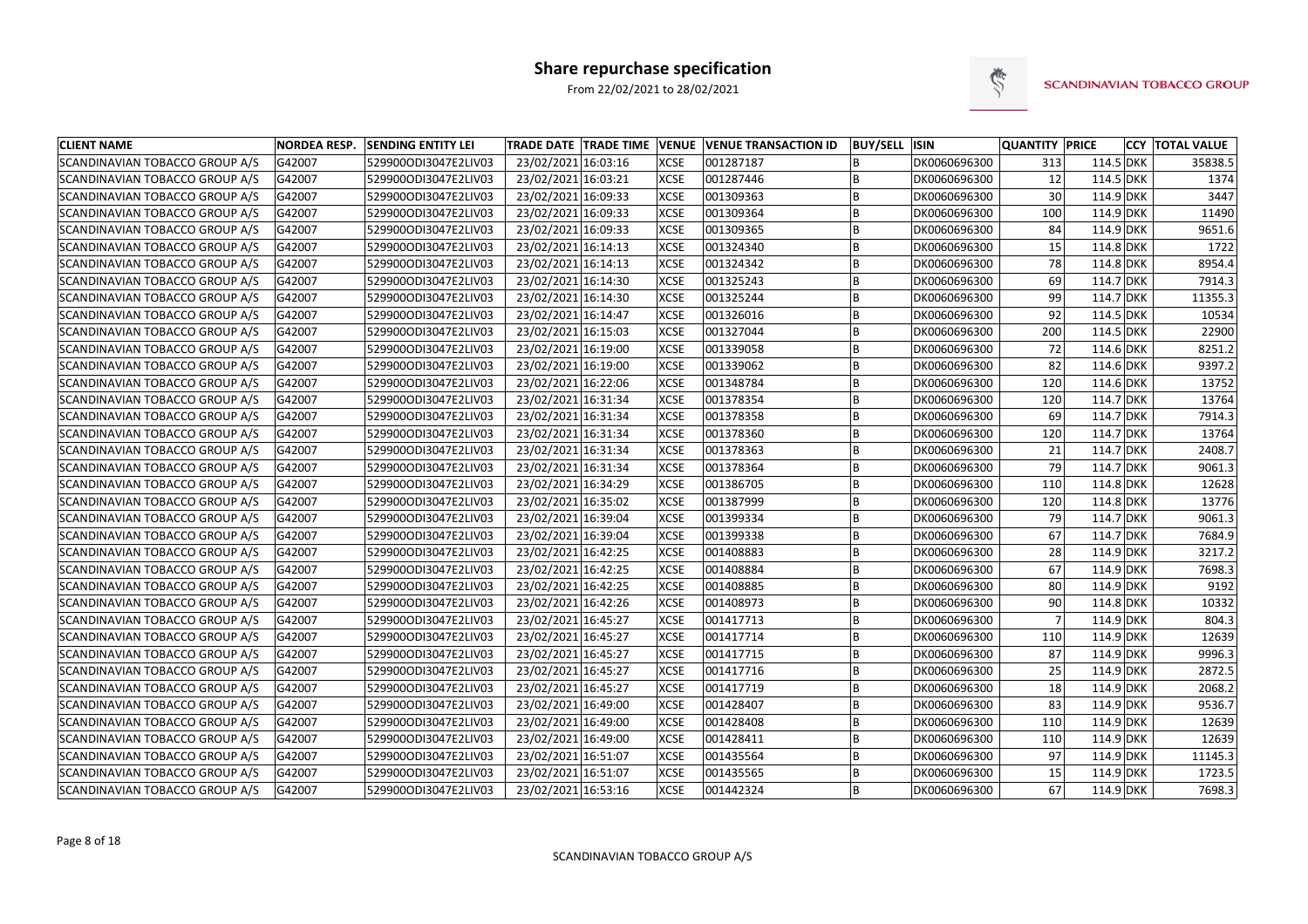

| <b>CLIENT NAME</b>                    | <b>NORDEA RESP.</b> | <b>SENDING ENTITY LEI</b> | TRADE DATE TRADE TIME VENUE VENUE TRANSACTION ID |             |           | <b>BUY/SELL ISIN</b> |              | <b>QUANTITY PRICE</b> |             |           | <b>CCY TOTAL VALUE</b> |
|---------------------------------------|---------------------|---------------------------|--------------------------------------------------|-------------|-----------|----------------------|--------------|-----------------------|-------------|-----------|------------------------|
| SCANDINAVIAN TOBACCO GROUP A/S        | G42007              | 529900ODI3047E2LIV03      | 24/02/2021 09:05:16                              | <b>XCSE</b> | 000051051 |                      | DK0060696300 | 130                   | $115.2$ DKK |           | 14976                  |
| SCANDINAVIAN TOBACCO GROUP A/S        | G42007              | 529900ODI3047E2LIV03      | 24/02/2021 09:05:16                              | <b>XCSE</b> | 000051052 |                      | DK0060696300 | 230                   | $115.2$ DKK |           | 26496                  |
| SCANDINAVIAN TOBACCO GROUP A/S        | G42007              | 529900ODI3047E2LIV03      | 24/02/2021 09:07:57                              | <b>XCSE</b> | 000064130 |                      | DK0060696300 | 122                   | $114.9$ DKK |           | 14017.8                |
| SCANDINAVIAN TOBACCO GROUP A/S        | G42007              | 529900ODI3047E2LIV03      | 24/02/2021 09:07:57                              | <b>XCSE</b> | 000064143 | ΙB                   | DK0060696300 | 128                   | $114.9$ DKK |           | 14707.2                |
| SCANDINAVIAN TOBACCO GROUP A/S        | G42007              | 529900ODI3047E2LIV03      | 24/02/2021 09:08:37                              | <b>XCSE</b> | 000067168 | ΙB                   | DK0060696300 | 180                   | $115.1$ DKK |           | 20718                  |
| SCANDINAVIAN TOBACCO GROUP A/S        | G42007              | 529900ODI3047E2LIV03      | 24/02/2021 09:15:32                              | <b>XCSE</b> | 000095434 |                      | DK0060696300 | 28                    | $115.3$ DKK |           | 3228.4                 |
| <b>SCANDINAVIAN TOBACCO GROUP A/S</b> | G42007              | 529900ODI3047E2LIV03      | 24/02/2021 09:15:32                              | <b>XCSE</b> | 000095435 | lΒ                   | DK0060696300 | 37                    | 115.3 DKK   |           | 4266.1                 |
| SCANDINAVIAN TOBACCO GROUP A/S        | G42007              | 529900ODI3047E2LIV03      | 24/02/2021 09:15:32                              | <b>XCSE</b> | 000095436 |                      | DK0060696300 | 165                   | 115.3 DKK   |           | 19024.5                |
| SCANDINAVIAN TOBACCO GROUP A/S        | G42007              | 529900ODI3047E2LIV03      | 24/02/2021 09:16:08                              | <b>XCSE</b> | 000097818 | ΙB                   | DK0060696300 | 180                   | $115.3$ DKK |           | 20754                  |
| SCANDINAVIAN TOBACCO GROUP A/S        | G42007              | 529900ODI3047E2LIV03      | 24/02/2021 09:18:32                              | <b>XCSE</b> | 000107175 |                      | DK0060696300 | 57                    | $115.2$ DKK |           | 6566.4                 |
| SCANDINAVIAN TOBACCO GROUP A/S        | G42007              | 529900ODI3047E2LIV03      | 24/02/2021 09:18:32                              | <b>XCSE</b> | 000107176 | ΙB                   | DK0060696300 | 183                   | $115.2$ DKK |           | 21081.6                |
| SCANDINAVIAN TOBACCO GROUP A/S        | G42007              | 529900ODI3047E2LIV03      | 24/02/2021 09:18:32                              | <b>XCSE</b> | 000107189 | ΙB                   | DK0060696300 | 162                   | 115.2 DKK   |           | 18662.4                |
| SCANDINAVIAN TOBACCO GROUP A/S        | G42007              | 529900ODI3047E2LIV03      | 24/02/2021 09:18:32                              | <b>XCSE</b> | 000107190 | lΒ                   | DK0060696300 | 41                    | 115.2 DKK   |           | 4723.2                 |
| SCANDINAVIAN TOBACCO GROUP A/S        | G42007              | 529900ODI3047E2LIV03      | 24/02/2021 09:18:32                              | <b>XCSE</b> | 000107198 | lΒ                   | DK0060696300 | 37                    | $115.2$ DKK |           | 4262.4                 |
| <b>SCANDINAVIAN TOBACCO GROUP A/S</b> | G42007              | 529900ODI3047E2LIV03      | 24/02/2021 09:19:29                              | <b>XCSE</b> | 000111022 | B                    | DK0060696300 | 240                   | $115.4$ DKK |           | 27696                  |
| SCANDINAVIAN TOBACCO GROUP A/S        | G42007              | 529900ODI3047E2LIV03      | 24/02/2021 09:22:07                              | <b>XCSE</b> | 000121709 | lΒ                   | DK0060696300 | 240                   | $115.2$ DKK |           | 27648                  |
| <b>SCANDINAVIAN TOBACCO GROUP A/S</b> | G42007              | 529900ODI3047E2LIV03      | 24/02/2021 09:26:57                              | <b>XCSE</b> | 000137495 |                      | DK0060696300 | 21                    | $115.2$ DKK |           | 2419.2                 |
| SCANDINAVIAN TOBACCO GROUP A/S        | G42007              | 529900ODI3047E2LIV03      | 24/02/2021 09:26:57                              | <b>XCSE</b> | 000137496 | lΒ                   | DK0060696300 | 100                   | $115.2$ DKK |           | 11520                  |
| SCANDINAVIAN TOBACCO GROUP A/S        | G42007              | 529900ODI3047E2LIV03      | 24/02/2021 09:26:57                              | <b>XCSE</b> | 000137497 | lΒ                   | DK0060696300 | 59                    | $115.2$ DKK |           | 6796.8                 |
| SCANDINAVIAN TOBACCO GROUP A/S        | G42007              | 529900ODI3047E2LIV03      | 24/02/2021 09:28:44                              | <b>XCSE</b> | 000142824 | B                    | DK0060696300 | 10                    | $115.1$ DKK |           | 1151                   |
| SCANDINAVIAN TOBACCO GROUP A/S        | G42007              | 529900ODI3047E2LIV03      | 24/02/2021 09:28:44                              | <b>XCSE</b> | 000142825 | ΙB                   | DK0060696300 | 190                   | $115.1$ DKK |           | 21869                  |
| SCANDINAVIAN TOBACCO GROUP A/S        | G42007              | 529900ODI3047E2LIV03      | 24/02/2021 09:31:06                              | <b>XCSE</b> | 000150387 | lΒ                   | DK0060696300 | 177                   |             | 115 DKK   | 20355                  |
| SCANDINAVIAN TOBACCO GROUP A/S        | G42007              | 529900ODI3047E2LIV03      | 24/02/2021 09:31:06                              | <b>XCSE</b> | 000150389 | ΙB                   | DK0060696300 | 13                    |             | $115$ DKK | 1495                   |
| SCANDINAVIAN TOBACCO GROUP A/S        | G42007              | 529900ODI3047E2LIV03      | 24/02/2021 09:40:17                              | <b>XCSE</b> | 000179940 |                      | DK0060696300 | 170                   | $115.2$ DKK |           | 19584                  |
| SCANDINAVIAN TOBACCO GROUP A/S        | G42007              | 529900ODI3047E2LIV03      | 24/02/2021 09:40:17                              | <b>XCSE</b> | 000179941 | ΙB                   | DK0060696300 | 1000                  | $115.1$ DKK |           | 115100                 |
| SCANDINAVIAN TOBACCO GROUP A/S        | G42007              | 529900ODI3047E2LIV03      | 24/02/2021 09:40:17                              | <b>XCSE</b> | 000179943 | ΙB                   | DK0060696300 | 180                   | $115.2$ DKK |           | 20736                  |
| <b>SCANDINAVIAN TOBACCO GROUP A/S</b> | G42007              | 529900ODI3047E2LIV03      | 24/02/2021 09:41:18                              | <b>XCSE</b> | 000182604 | B                    | DK0060696300 |                       | 115.1 DKK   |           | 575.5                  |
| SCANDINAVIAN TOBACCO GROUP A/S        | G42007              | 529900ODI3047E2LIV03      | 24/02/2021 09:45:13                              | <b>XCSE</b> | 000193412 | ΙB                   | DK0060696300 | 170                   | 115.2 DKK   |           | 19584                  |
| SCANDINAVIAN TOBACCO GROUP A/S        | G42007              | 529900ODI3047E2LIV03      | 24/02/2021 09:45:13                              | <b>XCSE</b> | 000193413 |                      | DK0060696300 | 195                   | $115.1$ DKK |           | 22444.5                |
| SCANDINAVIAN TOBACCO GROUP A/S        | G42007              | 529900ODI3047E2LIV03      | 24/02/2021 09:55:46                              | <b>XCSE</b> | 000224408 |                      | DK0060696300 | 51                    | $115.2$ DKK |           | 5875.2                 |
| SCANDINAVIAN TOBACCO GROUP A/S        | G42007              | 529900ODI3047E2LIV03      | 24/02/2021 09:55:46                              | <b>XCSE</b> | 000224409 | lΒ                   | DK0060696300 | 129                   | $115.2$ DKK |           | 14860.8                |
| SCANDINAVIAN TOBACCO GROUP A/S        | G42007              | 529900ODI3047E2LIV03      | 24/02/2021 09:55:46                              | <b>XCSE</b> | 000224410 | ΙB                   | DK0060696300 | 170                   | $115.2$ DKK |           | 19584                  |
| SCANDINAVIAN TOBACCO GROUP A/S        | G42007              | 529900ODI3047E2LIV03      | 24/02/2021 09:55:46                              | <b>XCSE</b> | 000224411 | ΙB.                  | DK0060696300 | 170                   | $115.2$ DKK |           | 19584                  |
| SCANDINAVIAN TOBACCO GROUP A/S        | G42007              | 529900ODI3047E2LIV03      | 24/02/2021 09:57:03                              | <b>XCSE</b> | 000227857 | ΙB                   | DK0060696300 | 100                   | $115.1$ DKK |           | 11510                  |
| SCANDINAVIAN TOBACCO GROUP A/S        | G42007              | 529900ODI3047E2LIV03      | 24/02/2021 09:57:03                              | <b>XCSE</b> | 000227858 | IB.                  | DK0060696300 | 72                    | $115.1$ DKK |           | 8287.2                 |
| SCANDINAVIAN TOBACCO GROUP A/S        | G42007              | 529900ODI3047E2LIV03      | 24/02/2021 09:57:03                              | <b>XCSE</b> | 000227859 | ΙB                   | DK0060696300 | 16                    | $115.1$ DKK |           | 1841.6                 |
| SCANDINAVIAN TOBACCO GROUP A/S        | G42007              | 529900ODI3047E2LIV03      | 24/02/2021 09:58:29                              | <b>XCSE</b> | 000231704 | İΒ                   | DK0060696300 | 12                    | $115.1$ DKK |           | 1381.2                 |
| SCANDINAVIAN TOBACCO GROUP A/S        | G42007              | 529900ODI3047E2LIV03      | 24/02/2021 10:04:56                              | <b>XCSE</b> | 000250745 | B                    | DK0060696300 | 200                   |             | $115$ DKK | 23000                  |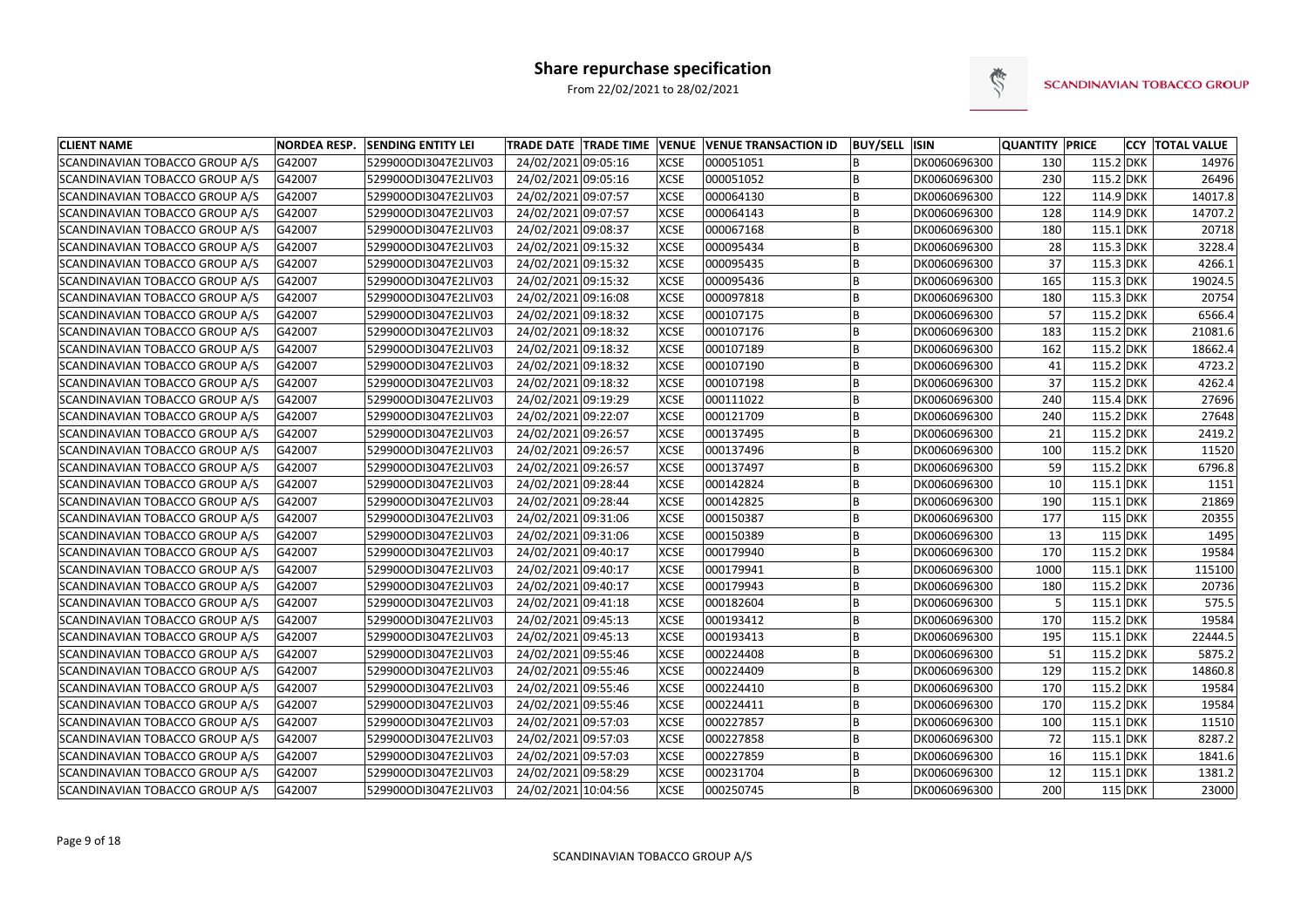

| <b>CLIENT NAME</b>                    | <b>NORDEA RESP.</b> | <b>SENDING ENTITY LEI</b> | <b>TRADE DATE TRADE TIME VENUE VENUE TRANSACTION ID</b> |             |           | <b>BUY/SELL ISIN</b> |              | <b>QUANTITY PRICE</b> |             | <b>CCY TOTAL VALUE</b> |
|---------------------------------------|---------------------|---------------------------|---------------------------------------------------------|-------------|-----------|----------------------|--------------|-----------------------|-------------|------------------------|
| SCANDINAVIAN TOBACCO GROUP A/S        | G42007              | 529900ODI3047E2LIV03      | 24/02/2021 10:06:57                                     | <b>XCSE</b> | 000256719 |                      | DK0060696300 | 220                   | $114.8$ DKK | 25256                  |
| SCANDINAVIAN TOBACCO GROUP A/S        | G42007              | 529900ODI3047E2LIV03      | 24/02/2021 10:09:45                                     | <b>XCSE</b> | 000264218 |                      | DK0060696300 | 170                   | 114.7 DKK   | 19499                  |
| SCANDINAVIAN TOBACCO GROUP A/S        | G42007              | 529900ODI3047E2LIV03      | 24/02/2021 10:12:28                                     | <b>XCSE</b> | 000271500 | <b>B</b>             | DK0060696300 | 150                   | 114.7 DKK   | 17205                  |
| SCANDINAVIAN TOBACCO GROUP A/S        | G42007              | 529900ODI3047E2LIV03      | 24/02/2021 10:13:03                                     | <b>XCSE</b> | 000272966 |                      | DK0060696300 | 185                   | 114.6 DKK   | 21201                  |
| SCANDINAVIAN TOBACCO GROUP A/S        | G42007              | 529900ODI3047E2LIV03      | 24/02/2021 10:13:03                                     | <b>XCSE</b> | 000272967 |                      | DK0060696300 |                       | 114.6 DKK   | 573                    |
| SCANDINAVIAN TOBACCO GROUP A/S        | G42007              | 529900ODI3047E2LIV03      | 24/02/2021 10:28:48                                     | <b>XCSE</b> | 000307414 |                      | DK0060696300 | 8                     | 114.7 DKK   | 917.6                  |
| SCANDINAVIAN TOBACCO GROUP A/S        | G42007              | 529900ODI3047E2LIV03      | 24/02/2021 10:28:48                                     | <b>XCSE</b> | 000307415 | B                    | DK0060696300 | 132                   | 114.7 DKK   | 15140.4                |
| SCANDINAVIAN TOBACCO GROUP A/S        | G42007              | 529900ODI3047E2LIV03      | 24/02/2021 10:28:48                                     | <b>XCSE</b> | 000307428 |                      | DK0060696300 | 150                   | 114.7 DKK   | 17205                  |
| SCANDINAVIAN TOBACCO GROUP A/S        | G42007              | 529900ODI3047E2LIV03      | 24/02/2021 10:36:07                                     | <b>XCSE</b> | 000322770 | B                    | DK0060696300 | 316                   | $114.8$ DKK | 36276.8                |
| SCANDINAVIAN TOBACCO GROUP A/S        | G42007              | 529900ODI3047E2LIV03      | 24/02/2021 10:36:07                                     | <b>XCSE</b> | 000322771 |                      | DK0060696300 | 170                   | $114.8$ DKK | 19516                  |
| SCANDINAVIAN TOBACCO GROUP A/S        | G42007              | 529900ODI3047E2LIV03      | 24/02/2021 10:36:07                                     | <b>XCSE</b> | 000322772 |                      | DK0060696300 | 64                    | $114.8$ DKK | 7347.2                 |
| SCANDINAVIAN TOBACCO GROUP A/S        | G42007              | 529900ODI3047E2LIV03      | 24/02/2021 10:36:07                                     | <b>XCSE</b> | 000322791 | B                    | DK0060696300 | 90                    | $114.8$ DKK | 10332                  |
| SCANDINAVIAN TOBACCO GROUP A/S        | G42007              | 529900ODI3047E2LIV03      | 24/02/2021 10:36:07                                     | <b>XCSE</b> | 000322792 |                      | DK0060696300 | 60                    | $114.8$ DKK | 6888                   |
| <b>SCANDINAVIAN TOBACCO GROUP A/S</b> | G42007              | 529900ODI3047E2LIV03      | 24/02/2021 10:52:48                                     | <b>XCSE</b> | 000354752 |                      | DK0060696300 | 119                   | $114.9$ DKK | 13673.1                |
| SCANDINAVIAN TOBACCO GROUP A/S        | G42007              | 529900ODI3047E2LIV03      | 24/02/2021 10:52:48                                     | <b>XCSE</b> | 000354753 |                      | DK0060696300 | 31                    | 114.9 DKK   | 3561.9                 |
| <b>SCANDINAVIAN TOBACCO GROUP A/S</b> | G42007              | 529900ODI3047E2LIV03      | 24/02/2021 10:52:48                                     | <b>XCSE</b> | 000354754 | <b>B</b>             | DK0060696300 | 200                   | 114.9 DKK   | 22980                  |
| <b>SCANDINAVIAN TOBACCO GROUP A/S</b> | G42007              | 529900ODI3047E2LIV03      | 24/02/2021 10:52:48                                     | <b>XCSE</b> | 000354755 |                      | DK0060696300 | 160                   | $114.8$ DKK | 18368                  |
| SCANDINAVIAN TOBACCO GROUP A/S        | G42007              | 529900ODI3047E2LIV03      | 24/02/2021 10:52:48                                     | <b>XCSE</b> | 000354756 |                      | DK0060696300 | 140                   | $114.8$ DKK | 16072                  |
| SCANDINAVIAN TOBACCO GROUP A/S        | G42007              | 529900ODI3047E2LIV03      | 24/02/2021 10:52:48                                     | <b>XCSE</b> | 000354760 |                      | DK0060696300 | 140                   | $114.8$ DKK | 16072                  |
| SCANDINAVIAN TOBACCO GROUP A/S        | G42007              | 529900ODI3047E2LIV03      | 24/02/2021 10:52:48                                     | <b>XCSE</b> | 000354761 | B                    | DK0060696300 | 86                    | $114.8$ DKK | 9872.8                 |
| SCANDINAVIAN TOBACCO GROUP A/S        | G42007              | 529900ODI3047E2LIV03      | 24/02/2021 10:52:48                                     | <b>XCSE</b> | 000354762 | B                    | DK0060696300 | 74                    | 114.8 DKK   | 8495.2                 |
| SCANDINAVIAN TOBACCO GROUP A/S        | G42007              | 529900ODI3047E2LIV03      | 24/02/2021 10:52:48                                     | <b>XCSE</b> | 000354763 |                      | DK0060696300 | 140                   | 114.8 DKK   | 16072                  |
| SCANDINAVIAN TOBACCO GROUP A/S        | G42007              | 529900ODI3047E2LIV03      | 24/02/2021 10:54:07                                     | <b>XCSE</b> | 000357300 |                      | DK0060696300 | 160                   | 114.9 DKK   | 18384                  |
| SCANDINAVIAN TOBACCO GROUP A/S        | G42007              | 529900ODI3047E2LIV03      | 24/02/2021 10:54:17                                     | <b>XCSE</b> | 000357646 |                      | DK0060696300 | 40                    | 114.9 DKK   | 4596                   |
| SCANDINAVIAN TOBACCO GROUP A/S        | G42007              | 529900ODI3047E2LIV03      | 24/02/2021 10:54:17                                     | <b>XCSE</b> | 000357647 |                      | DK0060696300 | 100                   | $114.9$ DKK | 11490                  |
| SCANDINAVIAN TOBACCO GROUP A/S        | G42007              | 529900ODI3047E2LIV03      | 24/02/2021 10:57:07                                     | <b>XCSE</b> | 000362988 |                      | DK0060696300 | 21                    | $114.8$ DKK | 2410.8                 |
| SCANDINAVIAN TOBACCO GROUP A/S        | G42007              | 529900ODI3047E2LIV03      | 24/02/2021 10:57:07                                     | <b>XCSE</b> | 000362989 |                      | DK0060696300 | 139                   | $114.8$ DKK | 15957.2                |
| SCANDINAVIAN TOBACCO GROUP A/S        | G42007              | 529900ODI3047E2LIV03      | 24/02/2021 11:01:07                                     | <b>XCSE</b> | 000370933 |                      | DK0060696300 | 41                    | 114.8 DKK   | 4706.8                 |
| SCANDINAVIAN TOBACCO GROUP A/S        | G42007              | 529900ODI3047E2LIV03      | 24/02/2021 11:01:07                                     | <b>XCSE</b> | 000370934 |                      | DK0060696300 | 109                   | $114.8$ DKK | 12513.2                |
| SCANDINAVIAN TOBACCO GROUP A/S        | G42007              | 529900ODI3047E2LIV03      | 24/02/2021 11:06:15                                     | <b>XCSE</b> | 000381141 |                      | DK0060696300 | <b>70</b>             | 114.8 DKK   | 8036                   |
| SCANDINAVIAN TOBACCO GROUP A/S        | G42007              | 529900ODI3047E2LIV03      | 24/02/2021 11:06:15                                     | <b>XCSE</b> | 000381142 | <b>B</b>             | DK0060696300 | 22                    | $114.8$ DKK | 2525.6                 |
| SCANDINAVIAN TOBACCO GROUP A/S        | G42007              | 529900ODI3047E2LIV03      | 24/02/2021 11:06:15                                     | <b>XCSE</b> | 000381143 | B                    | DK0060696300 | 21                    | $114.8$ DKK | 2410.8                 |
| SCANDINAVIAN TOBACCO GROUP A/S        | G42007              | 529900ODI3047E2LIV03      | 24/02/2021 11:06:15                                     | <b>XCSE</b> | 000381144 | B                    | DK0060696300 | 57                    | 114.8 DKK   | 6543.6                 |
| SCANDINAVIAN TOBACCO GROUP A/S        | G42007              | 529900ODI3047E2LIV03      | 24/02/2021 11:07:07                                     | <b>XCSE</b> | 000383488 | B                    | DK0060696300 | 57                    | 114.8 DKK   | 6543.6                 |
| SCANDINAVIAN TOBACCO GROUP A/S        | G42007              | 529900ODI3047E2LIV03      | 24/02/2021 11:07:07                                     | <b>XCSE</b> | 000383489 | ΙB                   | DK0060696300 | 15                    | $114.8$ DKK | 1722                   |
| SCANDINAVIAN TOBACCO GROUP A/S        | G42007              | 529900ODI3047E2LIV03      | 24/02/2021 11:07:07                                     | <b>XCSE</b> | 000383490 | B                    | DK0060696300 | 178                   | $114.8$ DKK | 20434.4                |
| SCANDINAVIAN TOBACCO GROUP A/S        | G42007              | 529900ODI3047E2LIV03      | 24/02/2021 11:21:43                                     | <b>XCSE</b> | 000413921 | B                    | DK0060696300 | 192                   | $114.8$ DKK | 22041.6                |
| SCANDINAVIAN TOBACCO GROUP A/S        | G42007              | 529900ODI3047E2LIV03      | 24/02/2021 11:21:43                                     | <b>XCSE</b> | 000413922 | B                    | DK0060696300 | 18                    | 114.8 DKK   | 2066.4                 |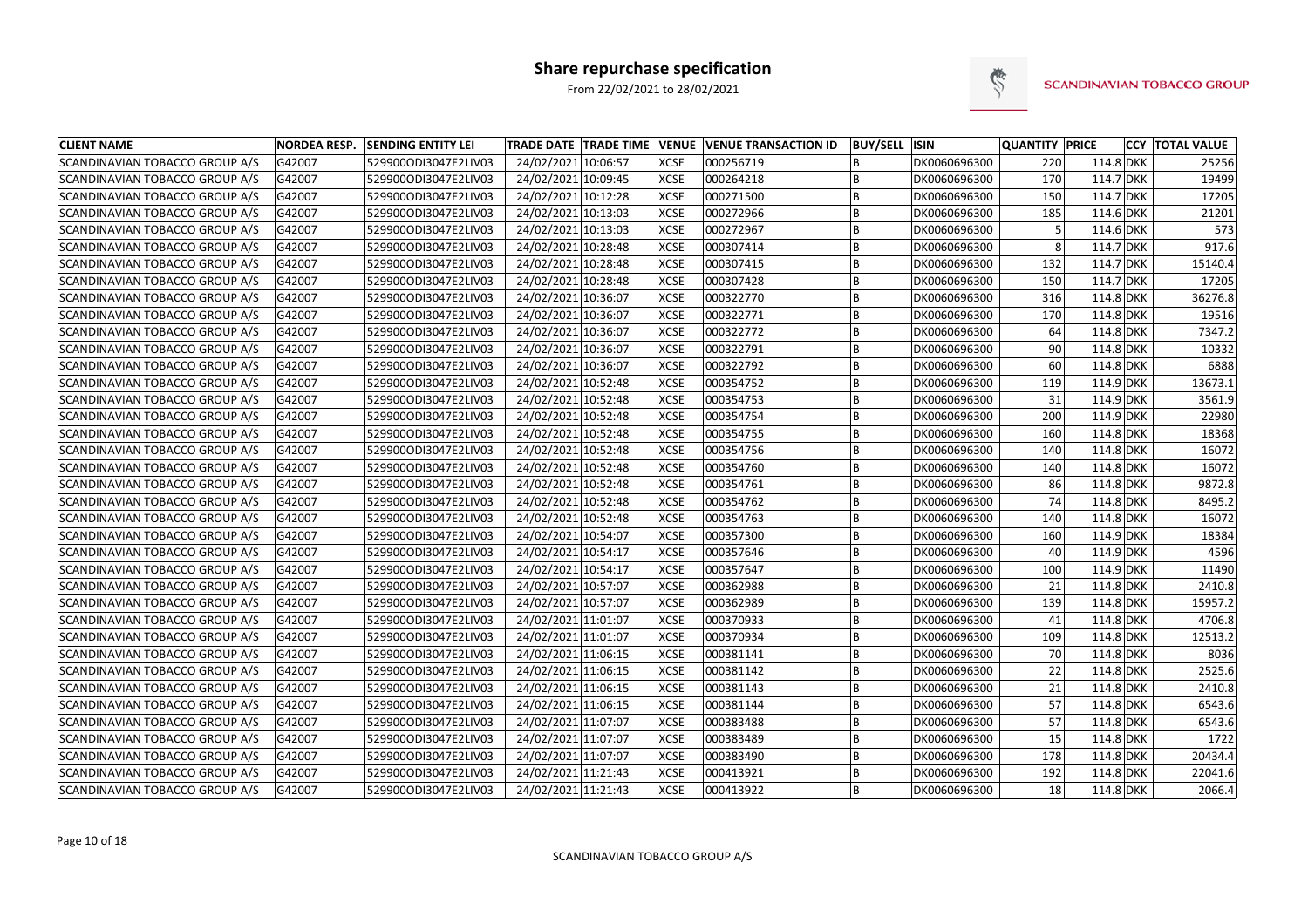

| <b>CLIENT NAME</b>             | <b>NORDEA RESP.</b> | <b>SENDING ENTITY LEI</b> |                     |             | <b>TRADE DATE TRADE TIME VENUE VENUE TRANSACTION ID</b> | <b>BUY/SELL ISIN</b> |              | QUANTITY PRICE |             | <b>CCY  TOTAL VALUE</b> |
|--------------------------------|---------------------|---------------------------|---------------------|-------------|---------------------------------------------------------|----------------------|--------------|----------------|-------------|-------------------------|
| SCANDINAVIAN TOBACCO GROUP A/S | G42007              | 529900ODI3047E2LIV03      | 24/02/2021 11:21:43 | <b>XCSE</b> | 000413927                                               |                      | DK0060696300 | 140            | 114.8 DKK   | 16072                   |
| SCANDINAVIAN TOBACCO GROUP A/S | G42007              | 529900ODI3047E2LIV03      | 24/02/2021 11:40:53 | <b>XCSE</b> | 000447991                                               | ΙB                   | DK0060696300 | 150            | $114.7$ DKK | 17205                   |
| SCANDINAVIAN TOBACCO GROUP A/S | G42007              | 529900ODI3047E2LIV03      | 24/02/2021 11:40:53 | <b>XCSE</b> | 000447992                                               | ΙB                   | DK0060696300 | 23             | 114.7 DKK   | 2638.1                  |
| SCANDINAVIAN TOBACCO GROUP A/S | G42007              | 529900ODI3047E2LIV03      | 24/02/2021 11:42:20 | <b>XCSE</b> | 000450151                                               | B                    | DK0060696300 | 117            | 114.7 DKK   | 13419.9                 |
| SCANDINAVIAN TOBACCO GROUP A/S | G42007              | 529900ODI3047E2LIV03      | 24/02/2021 11:42:20 | <b>XCSE</b> | 000450152                                               | B                    | DK0060696300 | 150            | $114.7$ DKK | 17205                   |
| SCANDINAVIAN TOBACCO GROUP A/S | G42007              | 529900ODI3047E2LIV03      | 24/02/2021 11:42:20 | <b>XCSE</b> | 000450153                                               | B                    | DK0060696300 | 33             | 114.7 DKK   | 3785.1                  |
| SCANDINAVIAN TOBACCO GROUP A/S | G42007              | 529900ODI3047E2LIV03      | 24/02/2021 11:47:53 | <b>XCSE</b> | 000460269                                               | ΙB                   | DK0060696300 | 84             | 114.8 DKK   | 9643.2                  |
| SCANDINAVIAN TOBACCO GROUP A/S | G42007              | 529900ODI3047E2LIV03      | 24/02/2021 11:47:53 | <b>XCSE</b> | 000460270                                               | ΙB                   | DK0060696300 | 62             | $114.8$ DKK | 7117.6                  |
| SCANDINAVIAN TOBACCO GROUP A/S | G42007              | 529900ODI3047E2LIV03      | 24/02/2021 11:47:54 | <b>XCSE</b> | 000460295                                               | ΙB                   | DK0060696300 | 54             | $114.8$ DKK | 6199.2                  |
| SCANDINAVIAN TOBACCO GROUP A/S | G42007              | 529900ODI3047E2LIV03      | 24/02/2021 11:47:54 | <b>XCSE</b> | 000460296                                               | B                    | DK0060696300 | 140            | $114.8$ DKK | 16072                   |
| SCANDINAVIAN TOBACCO GROUP A/S | G42007              | 529900ODI3047E2LIV03      | 24/02/2021 11:47:55 | <b>XCSE</b> | 000460301                                               | ΙB                   | DK0060696300 | 160            | $114.8$ DKK | 18368                   |
| SCANDINAVIAN TOBACCO GROUP A/S | G42007              | 529900ODI3047E2LIV03      | 24/02/2021 12:06:25 | <b>XCSE</b> | 000490873                                               | ΙB                   | DK0060696300 | 150            | $114.9$ DKK | 17235                   |
| SCANDINAVIAN TOBACCO GROUP A/S | G42007              | 529900ODI3047E2LIV03      | 24/02/2021 12:06:25 | <b>XCSE</b> | 000490874                                               | l B                  | DK0060696300 | 170            | $114.9$ DKK | 19533                   |
| SCANDINAVIAN TOBACCO GROUP A/S | G42007              | 529900ODI3047E2LIV03      | 24/02/2021 12:06:25 | <b>XCSE</b> | 000490875                                               | ΙB                   | DK0060696300 | 160            | $114.9$ DKK | 18384                   |
| SCANDINAVIAN TOBACCO GROUP A/S | G42007              | 529900ODI3047E2LIV03      | 24/02/2021 12:06:25 | <b>XCSE</b> | 000490876                                               | B                    | DK0060696300 | 150            | $114.9$ DKK | 17235                   |
| SCANDINAVIAN TOBACCO GROUP A/S | G42007              | 529900ODI3047E2LIV03      | 24/02/2021 12:06:25 | <b>XCSE</b> | 000490877                                               | B                    | DK0060696300 | 15             | $114.9$ DKK | 1723.5                  |
| SCANDINAVIAN TOBACCO GROUP A/S | G42007              | 529900ODI3047E2LIV03      | 24/02/2021 12:14:35 | <b>XCSE</b> | 000504236                                               | ΙB                   | DK0060696300 | 130            | $115.1$ DKK | 14963                   |
| SCANDINAVIAN TOBACCO GROUP A/S | G42007              | 529900ODI3047E2LIV03      | 24/02/2021 12:21:07 | <b>XCSE</b> | 000514382                                               | ΙB                   | DK0060696300 | 85             | $115.1$ DKK | 9783.5                  |
| SCANDINAVIAN TOBACCO GROUP A/S | G42007              | 529900ODI3047E2LIV03      | 24/02/2021 12:21:07 | <b>XCSE</b> | 000514383                                               |                      | DK0060696300 | 55             | $115.1$ DKK | 6330.5                  |
| SCANDINAVIAN TOBACCO GROUP A/S | G42007              | 529900ODI3047E2LIV03      | 24/02/2021 12:21:07 | <b>XCSE</b> | 000514390                                               | İΒ                   | DK0060696300 | 208            | $115.1$ DKK | 23940.8                 |
| SCANDINAVIAN TOBACCO GROUP A/S | G42007              | 529900ODI3047E2LIV03      | 24/02/2021 12:21:07 | <b>XCSE</b> | 000514391                                               | ΙB                   | DK0060696300 | 142            | $115.1$ DKK | 16344.2                 |
| SCANDINAVIAN TOBACCO GROUP A/S | G42007              | 529900ODI3047E2LIV03      | 24/02/2021 12:30:12 | <b>XCSE</b> | 000528654                                               | ΙB                   | DK0060696300 | 147            | 115.2 DKK   | 16934.4                 |
| SCANDINAVIAN TOBACCO GROUP A/S | G42007              | 529900ODI3047E2LIV03      | 24/02/2021 12:30:12 | <b>XCSE</b> | 000528655                                               | B                    | DK0060696300 | 135            | 115.2 DKK   | 15552                   |
| SCANDINAVIAN TOBACCO GROUP A/S | G42007              | 529900ODI3047E2LIV03      | 24/02/2021 12:30:13 | <b>XCSE</b> | 000528658                                               | B                    | DK0060696300 | 80             | $115.2$ DKK | 9216                    |
| SCANDINAVIAN TOBACCO GROUP A/S | G42007              | 529900ODI3047E2LIV03      | 24/02/2021 12:30:13 | <b>XCSE</b> | 000528659                                               | ΙB                   | DK0060696300 | 80             | $115.2$ DKK | 9216                    |
| SCANDINAVIAN TOBACCO GROUP A/S | G42007              | 529900ODI3047E2LIV03      | 24/02/2021 12:40:18 | <b>XCSE</b> | 000544372                                               | ΙB                   | DK0060696300 | 41             | $115.2$ DKK | 4723.2                  |
| SCANDINAVIAN TOBACCO GROUP A/S | G42007              | 529900ODI3047E2LIV03      | 24/02/2021 12:40:18 | <b>XCSE</b> | 000544373                                               | l B                  | DK0060696300 | 159            | $115.2$ DKK | 18316.8                 |
| SCANDINAVIAN TOBACCO GROUP A/S | G42007              | 529900ODI3047E2LIV03      | 24/02/2021 12:41:26 | <b>XCSE</b> | 000546331                                               | ΙB                   | DK0060696300 | 130            | 115.3 DKK   | 14989                   |
| SCANDINAVIAN TOBACCO GROUP A/S | G42007              | 529900ODI3047E2LIV03      | 24/02/2021 12:41:26 | <b>XCSE</b> | 000546332                                               |                      | DK0060696300 | 40             | 115.3 DKK   | 4612                    |
| SCANDINAVIAN TOBACCO GROUP A/S | G42007              | 529900ODI3047E2LIV03      | 24/02/2021 12:42:21 | <b>XCSE</b> | 000547822                                               |                      | DK0060696300 | 27             | 115.3 DKK   | 3113.1                  |
| SCANDINAVIAN TOBACCO GROUP A/S | G42007              | 529900ODI3047E2LIV03      | 24/02/2021 12:42:23 | <b>XCSE</b> | 000547848                                               | B                    | DK0060696300 | 113            | 115.3 DKK   | 13028.9                 |
| SCANDINAVIAN TOBACCO GROUP A/S | G42007              | 529900ODI3047E2LIV03      | 24/02/2021 12:44:54 | <b>XCSE</b> | 000551299                                               | B                    | DK0060696300 | 270            | $115.2$ DKK | 31104                   |
| SCANDINAVIAN TOBACCO GROUP A/S | G42007              | 529900ODI3047E2LIV03      | 24/02/2021 12:44:54 | <b>XCSE</b> | 000551302                                               | B                    | DK0060696300 | 150            | $115.2$ DKK | 17280                   |
| SCANDINAVIAN TOBACCO GROUP A/S | G42007              | 529900ODI3047E2LIV03      | 24/02/2021 13:07:06 | <b>XCSE</b> | 000586869                                               | İΒ                   | DK0060696300 | 139            | 115.4 DKK   | 16040.6                 |
| SCANDINAVIAN TOBACCO GROUP A/S | G42007              | 529900ODI3047E2LIV03      | 24/02/2021 13:07:06 | <b>XCSE</b> | 000586871                                               | B                    | DK0060696300 | 21             | 115.4 DKK   | 2423.4                  |
| SCANDINAVIAN TOBACCO GROUP A/S | G42007              | 529900ODI3047E2LIV03      | 24/02/2021 13:09:59 | <b>XCSE</b> | 000591227                                               | B                    | DK0060696300 | 34             | 115.3 DKK   | 3920.2                  |
| SCANDINAVIAN TOBACCO GROUP A/S | G42007              | 529900ODI3047E2LIV03      | 24/02/2021 13:09:59 | <b>XCSE</b> | 000591228                                               | B                    | DK0060696300 | 116            | 115.3 DKK   | 13374.8                 |
| SCANDINAVIAN TOBACCO GROUP A/S | G42007              | 529900ODI3047E2LIV03      | 24/02/2021 13:10:00 | <b>XCSE</b> | 000591251                                               | B                    | DK0060696300 | 153            | 115.3 DKK   | 17640.9                 |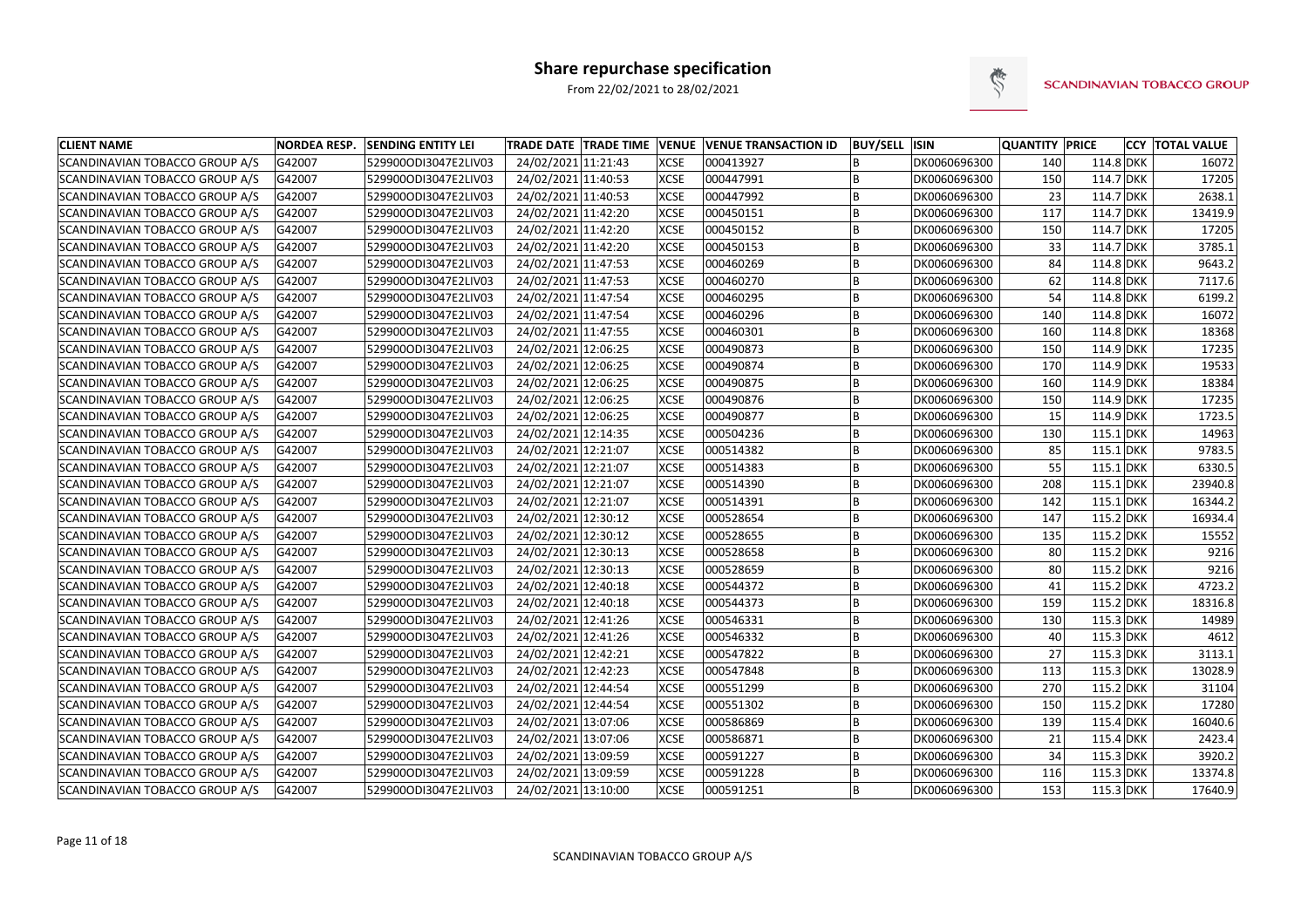

| <b>CLIENT NAME</b>                    | <b>NORDEA RESP.</b> | <b>SENDING ENTITY LEI</b> | TRADE DATE TRADE TIME VENUE |             | <b>VENUE TRANSACTION ID</b> | <b>BUY/SELL ISIN</b> |              | <b>QUANTITY PRICE</b> |             |           | <b>CCY TOTAL VALUE</b> |
|---------------------------------------|---------------------|---------------------------|-----------------------------|-------------|-----------------------------|----------------------|--------------|-----------------------|-------------|-----------|------------------------|
| SCANDINAVIAN TOBACCO GROUP A/S        | G42007              | 529900ODI3047E2LIV03      | 24/02/2021 13:10:00         | <b>XCSE</b> | 000591252                   |                      | DK0060696300 | 97                    | 115.3 DKK   |           | 11184.1                |
| SCANDINAVIAN TOBACCO GROUP A/S        | G42007              | 529900ODI3047E2LIV03      | 24/02/2021 13:10:00         | <b>XCSE</b> | 000591253                   |                      | DK0060696300 | 140                   | 115.3 DKK   |           | 16142                  |
| SCANDINAVIAN TOBACCO GROUP A/S        | G42007              | 529900ODI3047E2LIV03      | 24/02/2021 13:19:09         | <b>XCSE</b> | 000605742                   | lΒ                   | DK0060696300 | 150                   | $115.2$ DKK |           | 17280                  |
| <b>SCANDINAVIAN TOBACCO GROUP A/S</b> | G42007              | 529900ODI3047E2LIV03      | 24/02/2021 13:19:09         | <b>XCSE</b> | 000605743                   | ΙB                   | DK0060696300 | 130                   | 115.2 DKK   |           | 14976                  |
| SCANDINAVIAN TOBACCO GROUP A/S        | G42007              | 529900ODI3047E2LIV03      | 24/02/2021 13:19:09         | <b>XCSE</b> | 000605744                   | lΒ                   | DK0060696300 | 20                    | $115.2$ DKK |           | 2304                   |
| SCANDINAVIAN TOBACCO GROUP A/S        | G42007              | 529900ODI3047E2LIV03      | 24/02/2021 13:19:09         | <b>XCSE</b> | 000605745                   |                      | DK0060696300 | 140                   | $115.2$ DKK |           | 16128                  |
| SCANDINAVIAN TOBACCO GROUP A/S        | G42007              | 529900ODI3047E2LIV03      | 24/02/2021 13:27:12         | <b>XCSE</b> | 000619622                   | lΒ                   | DK0060696300 | 140                   | $115.1$ DKK |           | 16114                  |
| SCANDINAVIAN TOBACCO GROUP A/S        | G42007              | 529900ODI3047E2LIV03      | 24/02/2021 13:30:28         | <b>XCSE</b> | 000625392                   | B                    | DK0060696300 | 140                   | $115$ DKK   |           | 16100                  |
| SCANDINAVIAN TOBACCO GROUP A/S        | G42007              | 529900ODI3047E2LIV03      | 24/02/2021 13:37:50         | <b>XCSE</b> | 000636995                   |                      | DK0060696300 |                       | $115.1$ DKK |           | 805.7                  |
| SCANDINAVIAN TOBACCO GROUP A/S        | G42007              | 529900ODI3047E2LIV03      | 24/02/2021 13:37:50         | <b>XCSE</b> | 000636996                   |                      | DK0060696300 | 53                    | $115.1$ DKK |           | 6100.3                 |
| SCANDINAVIAN TOBACCO GROUP A/S        | G42007              | 529900ODI3047E2LIV03      | 24/02/2021 13:37:50         | <b>XCSE</b> | 000636998                   | ΙB                   | DK0060696300 | 19                    | $115.1$ DKK |           | 2186.9                 |
| SCANDINAVIAN TOBACCO GROUP A/S        | G42007              | 529900ODI3047E2LIV03      | 24/02/2021 13:37:50         | <b>XCSE</b> | 000636999                   | lΒ                   | DK0060696300 | 101                   | $115.1$ DKK |           | 11625.1                |
| SCANDINAVIAN TOBACCO GROUP A/S        | G42007              | 529900ODI3047E2LIV03      | 24/02/2021 13:41:31         | <b>XCSE</b> | 000642871                   | lΒ                   | DK0060696300 | 35                    | $115.1$ DKK |           | 4028.5                 |
| <b>SCANDINAVIAN TOBACCO GROUP A/S</b> | G42007              | 529900ODI3047E2LIV03      | 24/02/2021 13:41:31         | <b>XCSE</b> | 000642872                   | ΙB                   | DK0060696300 | 115                   | $115.1$ DKK |           | 13236.5                |
| SCANDINAVIAN TOBACCO GROUP A/S        | G42007              | 529900ODI3047E2LIV03      | 24/02/2021 13:41:34         | <b>XCSE</b> | 000642934                   |                      | DK0060696300 | 160                   | $115$ DKK   |           | 18400                  |
| SCANDINAVIAN TOBACCO GROUP A/S        | G42007              | 529900ODI3047E2LIV03      | 24/02/2021 13:46:45         | <b>XCSE</b> | 000651031                   |                      | DK0060696300 | 140                   | $114.9$ DKK |           | 16086                  |
| SCANDINAVIAN TOBACCO GROUP A/S        | G42007              | 529900ODI3047E2LIV03      | 24/02/2021 14:03:56         | <b>XCSE</b> | 000679646                   | lΒ                   | DK0060696300 | 51                    | $114.9$ DKK |           | 5859.9                 |
| SCANDINAVIAN TOBACCO GROUP A/S        | G42007              | 529900ODI3047E2LIV03      | 24/02/2021 14:03:56         | <b>XCSE</b> | 000679647                   | ΙB                   | DK0060696300 | 99                    | $114.9$ DKK |           | 11375.1                |
| SCANDINAVIAN TOBACCO GROUP A/S        | G42007              | 529900ODI3047E2LIV03      | 24/02/2021 14:03:56         | <b>XCSE</b> | 000679648                   | lΒ                   | DK0060696300 | 51                    | $114.9$ DKK |           | 5859.9                 |
| SCANDINAVIAN TOBACCO GROUP A/S        | G42007              | 529900ODI3047E2LIV03      | 24/02/2021 14:03:56         | <b>XCSE</b> | 000679649                   |                      | DK0060696300 |                       | $114.9$ DKK |           | 689.4                  |
| SCANDINAVIAN TOBACCO GROUP A/S        | G42007              | 529900ODI3047E2LIV03      | 24/02/2021 14:03:56         | <b>XCSE</b> | 000679650                   | lΒ                   | DK0060696300 | 103                   | $114.9$ DKK |           | 11834.7                |
| SCANDINAVIAN TOBACCO GROUP A/S        | G42007              | 529900ODI3047E2LIV03      | 24/02/2021 14:06:28         | <b>XCSE</b> | 000684541                   |                      | DK0060696300 | 73                    | $115$ DKK   |           | 8395                   |
| SCANDINAVIAN TOBACCO GROUP A/S        | G42007              | 529900ODI3047E2LIV03      | 24/02/2021 14:07:10         | <b>XCSE</b> | 000685608                   |                      | DK0060696300 | 57                    | $115$ DKK   |           | 6555                   |
| SCANDINAVIAN TOBACCO GROUP A/S        | G42007              | 529900ODI3047E2LIV03      | 24/02/2021 14:07:10         | <b>XCSE</b> | 000685609                   |                      | DK0060696300 | 93                    | $115$ DKK   |           | 10695                  |
| SCANDINAVIAN TOBACCO GROUP A/S        | G42007              | 529900ODI3047E2LIV03      | 24/02/2021 14:07:10         | <b>XCSE</b> | 000685610                   | ΙB                   | DK0060696300 | 37                    | $115$ DKK   |           | 4255                   |
| SCANDINAVIAN TOBACCO GROUP A/S        | G42007              | 529900ODI3047E2LIV03      | 24/02/2021 14:07:10         | <b>XCSE</b> | 000685611                   | lB.                  | DK0060696300 | 20                    | $115$ DKK   |           | 2300                   |
| SCANDINAVIAN TOBACCO GROUP A/S        | G42007              | 529900ODI3047E2LIV03      | 24/02/2021 14:17:26         | <b>XCSE</b> | 000702705                   | B                    | DK0060696300 | 390                   | $115$ DKK   |           | 44850                  |
| <b>SCANDINAVIAN TOBACCO GROUP A/S</b> | G42007              | 529900ODI3047E2LIV03      | 24/02/2021 14:17:26         | <b>XCSE</b> | 000702707                   | l B                  | DK0060696300 | 10                    | $115$ DKK   |           | 1150                   |
| SCANDINAVIAN TOBACCO GROUP A/S        | G42007              | 529900ODI3047E2LIV03      | 24/02/2021 14:17:26         | <b>XCSE</b> | 000702708                   |                      | DK0060696300 | 38                    | $115$ DKK   |           | 4370                   |
| SCANDINAVIAN TOBACCO GROUP A/S        | G42007              | 529900ODI3047E2LIV03      | 24/02/2021 14:17:26         | <b>XCSE</b> | 000702709                   |                      | DK0060696300 | 71                    |             | $115$ DKK | 8165                   |
| SCANDINAVIAN TOBACCO GROUP A/S        | G42007              | 529900ODI3047E2LIV03      | 24/02/2021 14:17:26         | <b>XCSE</b> | 000702710                   | ΙB.                  | DK0060696300 | 31                    | $115$ DKK   |           | 3565                   |
| SCANDINAVIAN TOBACCO GROUP A/S        | G42007              | 529900ODI3047E2LIV03      | 24/02/2021 14:17:26         | <b>XCSE</b> | 000702711                   | ΙB                   | DK0060696300 | 121                   | $115$ DKK   |           | 13915                  |
| SCANDINAVIAN TOBACCO GROUP A/S        | G42007              | 529900ODI3047E2LIV03      | 24/02/2021 14:17:26         | <b>XCSE</b> | 000702712                   | IB.                  | DK0060696300 | 99                    | $115$ DKK   |           | 11385                  |
| SCANDINAVIAN TOBACCO GROUP A/S        | G42007              | 529900ODI3047E2LIV03      | 24/02/2021 14:17:26         | <b>XCSE</b> | 000702713                   | ΙB                   | DK0060696300 | 150                   | $115$ DKK   |           | 17250                  |
| SCANDINAVIAN TOBACCO GROUP A/S        | G42007              | 529900ODI3047E2LIV03      | 24/02/2021 14:21:38         | <b>XCSE</b> | 000710330                   | ΙB                   | DK0060696300 | 37                    | 115 DKK     |           | 4255                   |
| SCANDINAVIAN TOBACCO GROUP A/S        | G42007              | 529900ODI3047E2LIV03      | 24/02/2021 14:21:38         | <b>XCSE</b> | 000710331                   | ΙB                   | DK0060696300 | 37                    | $115$ DKK   |           | 4255                   |
| SCANDINAVIAN TOBACCO GROUP A/S        | G42007              | 529900ODI3047E2LIV03      | 24/02/2021 14:21:38         | <b>XCSE</b> | 000710332                   | ΙB                   | DK0060696300 | 66                    | $115$ DKK   |           | 7590                   |
| SCANDINAVIAN TOBACCO GROUP A/S        | G42007              | 529900ODI3047E2LIV03      | 24/02/2021 14:27:32         | <b>XCSE</b> | 000720215                   | ∣B                   | DK0060696300 | 170                   | 114.8 DKK   |           | 19516                  |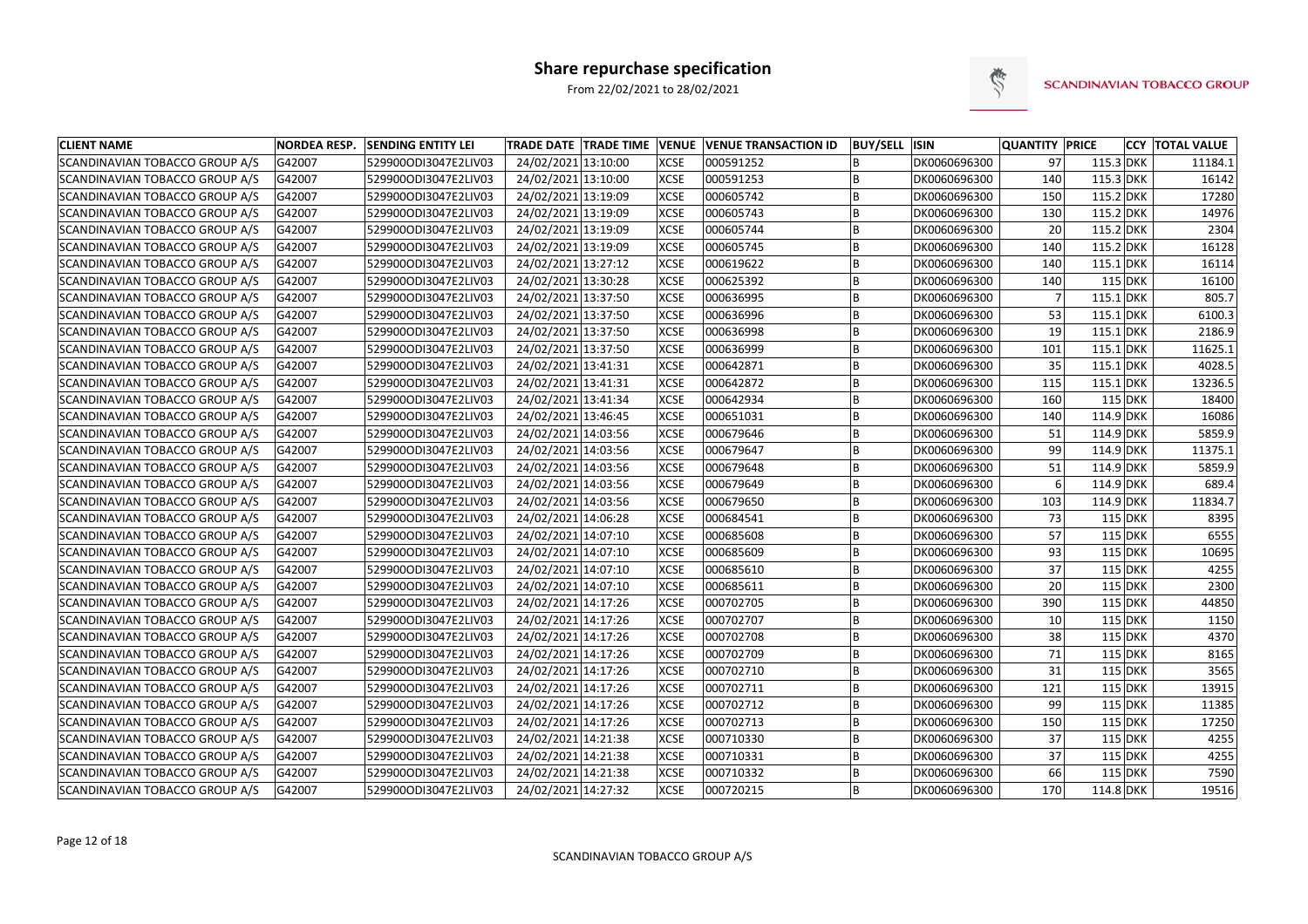

| <b>CLIENT NAME</b>                    | <b>NORDEA RESP.</b> | <b>SENDING ENTITY LEI</b> | TRADE DATE   TRADE TIME   VENUE   VENUE TRANSACTION ID |             |           | <b>BUY/SELL ISIN</b> |              | <b>QUANTITY PRICE</b> |             | <b>CCY TOTAL VALUE</b> |
|---------------------------------------|---------------------|---------------------------|--------------------------------------------------------|-------------|-----------|----------------------|--------------|-----------------------|-------------|------------------------|
| SCANDINAVIAN TOBACCO GROUP A/S        | G42007              | 529900ODI3047E2LIV03      | 24/02/2021 14:38:52                                    | <b>XCSE</b> | 000738063 |                      | DK0060696300 | 139                   | 114.7 DKK   | 15943.3                |
| SCANDINAVIAN TOBACCO GROUP A/S        | G42007              | 529900ODI3047E2LIV03      | 24/02/2021 14:39:38                                    | <b>XCSE</b> | 000739097 | ΙB                   | DK0060696300 | -11                   | 114.7 DKK   | 1261.7                 |
| <b>SCANDINAVIAN TOBACCO GROUP A/S</b> | G42007              | 529900ODI3047E2LIV03      | 24/02/2021 14:46:36                                    | <b>XCSE</b> | 000750442 | ΙB                   | DK0060696300 | 61                    | 114.6 DKK   | 6990.6                 |
| SCANDINAVIAN TOBACCO GROUP A/S        | G42007              | 529900ODI3047E2LIV03      | 24/02/2021 14:46:36                                    | <b>XCSE</b> | 000750443 | B                    | DK0060696300 | 37                    | 114.6 DKK   | 4240.2                 |
| SCANDINAVIAN TOBACCO GROUP A/S        | G42007              | 529900ODI3047E2LIV03      | 24/02/2021 14:46:36                                    | <b>XCSE</b> | 000750444 | B                    | DK0060696300 | 32                    | 114.6 DKK   | 3667.2                 |
| SCANDINAVIAN TOBACCO GROUP A/S        | G42007              | 529900ODI3047E2LIV03      | 24/02/2021 14:46:36                                    | <b>XCSE</b> | 000750445 | lΒ                   | DK0060696300 | 150                   | 114.6 DKK   | 17190                  |
| SCANDINAVIAN TOBACCO GROUP A/S        | G42007              | 529900ODI3047E2LIV03      | 24/02/2021 14:46:36                                    | <b>XCSE</b> | 000750446 | ΙB                   | DK0060696300 | 160                   | 114.6 DKK   | 18336                  |
| SCANDINAVIAN TOBACCO GROUP A/S        | G42007              | 529900ODI3047E2LIV03      | 24/02/2021 14:49:28                                    | <b>XCSE</b> | 000756724 | B                    | DK0060696300 | 150                   | 114.5 DKK   | 17175                  |
| SCANDINAVIAN TOBACCO GROUP A/S        | G42007              | 529900ODI3047E2LIV03      | 24/02/2021 14:53:59                                    | <b>XCSE</b> | 000768624 | B                    | DK0060696300 | 85                    | 114.4 DKK   | 9724                   |
| SCANDINAVIAN TOBACCO GROUP A/S        | G42007              | 529900ODI3047E2LIV03      | 24/02/2021 14:53:59                                    | <b>XCSE</b> | 000768625 | lB                   | DK0060696300 | 175                   | 114.4 DKK   | 20020                  |
| SCANDINAVIAN TOBACCO GROUP A/S        | G42007              | 529900ODI3047E2LIV03      | 24/02/2021 14:54:00                                    | <b>XCSE</b> | 000768645 | B                    | DK0060696300 | 160                   | 114.4 DKK   | 18304                  |
| SCANDINAVIAN TOBACCO GROUP A/S        | G42007              | 529900ODI3047E2LIV03      | 24/02/2021 14:59:25                                    | <b>XCSE</b> | 000783000 | lB                   | DK0060696300 | 82                    | 114.3 DKK   | 9372.6                 |
| SCANDINAVIAN TOBACCO GROUP A/S        | G42007              | 529900ODI3047E2LIV03      | 24/02/2021 14:59:25                                    | <b>XCSE</b> | 000783001 | ΙB                   | DK0060696300 | 58                    | 114.3 DKK   | 6629.4                 |
| SCANDINAVIAN TOBACCO GROUP A/S        | G42007              | 529900ODI3047E2LIV03      | 24/02/2021 15:05:23                                    | <b>XCSE</b> | 000797544 | B                    | DK0060696300 | 16                    | 114.3 DKK   | 1828.8                 |
| SCANDINAVIAN TOBACCO GROUP A/S        | G42007              | 529900ODI3047E2LIV03      | 24/02/2021 15:06:24                                    | <b>XCSE</b> | 000800100 |                      | DK0060696300 | 144                   | 114.3 DKK   | 16459.2                |
| SCANDINAVIAN TOBACCO GROUP A/S        | G42007              | 529900ODI3047E2LIV03      | 24/02/2021 15:12:46                                    | <b>XCSE</b> | 000811502 | B                    | DK0060696300 | 150                   | 114.3 DKK   | 17145                  |
| SCANDINAVIAN TOBACCO GROUP A/S        | G42007              | 529900ODI3047E2LIV03      | 24/02/2021 15:32:01                                    | <b>XCSE</b> | 000854692 | ΙB                   | DK0060696300 | 164                   | 114.4 DKK   | 18761.6                |
| SCANDINAVIAN TOBACCO GROUP A/S        | G42007              | 529900ODI3047E2LIV03      | 24/02/2021 15:32:01                                    | <b>XCSE</b> | 000854693 | lB                   | DK0060696300 |                       | 114.4 DKK   | 686.4                  |
| SCANDINAVIAN TOBACCO GROUP A/S        | G42007              | 529900ODI3047E2LIV03      | 24/02/2021 15:33:34                                    | <b>XCSE</b> | 000858835 |                      | DK0060696300 | 150                   | $114.2$ DKK | 17130                  |
| SCANDINAVIAN TOBACCO GROUP A/S        | G42007              | 529900ODI3047E2LIV03      | 24/02/2021 15:33:34                                    | <b>XCSE</b> | 000858836 | ΙB                   | DK0060696300 | 150                   | $114.2$ DKK | 17130                  |
| SCANDINAVIAN TOBACCO GROUP A/S        | G42007              | 529900ODI3047E2LIV03      | 24/02/2021 15:33:34                                    | <b>XCSE</b> | 000858837 | ΙB                   | DK0060696300 | 137                   | $114.2$ DKK | 15645.4                |
| SCANDINAVIAN TOBACCO GROUP A/S        | G42007              | 529900ODI3047E2LIV03      | 24/02/2021 15:33:34                                    | <b>XCSE</b> | 000858838 | B                    | DK0060696300 |                       | 114.2 DKK   | 342.6                  |
| SCANDINAVIAN TOBACCO GROUP A/S        | G42007              | 529900ODI3047E2LIV03      | 24/02/2021 15:33:34                                    | <b>XCSE</b> | 000858839 | ΙB                   | DK0060696300 | 140                   | 114.2 DKK   | 15988                  |
| SCANDINAVIAN TOBACCO GROUP A/S        | G42007              | 529900ODI3047E2LIV03      | 24/02/2021 15:33:34                                    | <b>XCSE</b> | 000858840 | B                    | DK0060696300 | 180                   | 114.2 DKK   | 20556                  |
| SCANDINAVIAN TOBACCO GROUP A/S        | G42007              | 529900ODI3047E2LIV03      | 24/02/2021 15:36:17                                    | <b>XCSE</b> | 000867646 | lΒ                   | DK0060696300 | 30                    | $114.1$ DKK | 3423                   |
| SCANDINAVIAN TOBACCO GROUP A/S        | G42007              | 529900ODI3047E2LIV03      | 24/02/2021 15:36:17                                    | <b>XCSE</b> | 000867647 | B                    | DK0060696300 | 150                   | $114.1$ DKK | 17115                  |
| SCANDINAVIAN TOBACCO GROUP A/S        | G42007              | 529900ODI3047E2LIV03      | 24/02/2021 15:37:59                                    | <b>XCSE</b> | 000874511 | ΙB                   | DK0060696300 | 37                    | 114.1 DKK   | 4221.7                 |
| SCANDINAVIAN TOBACCO GROUP A/S        | G42007              | 529900ODI3047E2LIV03      | 24/02/2021 15:37:59                                    | <b>XCSE</b> | 000874516 | B                    | DK0060696300 | 75                    | 114.1 DKK   | 8557.5                 |
| SCANDINAVIAN TOBACCO GROUP A/S        | G42007              | 529900ODI3047E2LIV03      | 24/02/2021 15:37:59                                    | <b>XCSE</b> | 000874520 | B                    | DK0060696300 |                       | $114.1$ DKK | 114.1                  |
| SCANDINAVIAN TOBACCO GROUP A/S        | G42007              | 529900ODI3047E2LIV03      | 24/02/2021 15:38:00                                    | <b>XCSE</b> | 000874555 |                      | DK0060696300 | 17                    | 114.1 DKK   | 1939.7                 |
| SCANDINAVIAN TOBACCO GROUP A/S        | G42007              | 529900ODI3047E2LIV03      | 24/02/2021 15:49:52                                    | <b>XCSE</b> | 000907781 | ΙB                   | DK0060696300 | 65                    | $114.2$ DKK | 7423                   |
| SCANDINAVIAN TOBACCO GROUP A/S        | G42007              | 529900ODI3047E2LIV03      | 24/02/2021 15:49:52                                    | <b>XCSE</b> | 000907782 | lΒ                   | DK0060696300 | 105                   | $114.2$ DKK | 11991                  |
| SCANDINAVIAN TOBACCO GROUP A/S        | G42007              | 529900ODI3047E2LIV03      | 24/02/2021 15:49:52                                    | <b>XCSE</b> | 000907783 | ΙB                   | DK0060696300 | 43                    | $114.2$ DKK | 4910.6                 |
| SCANDINAVIAN TOBACCO GROUP A/S        | G42007              | 529900ODI3047E2LIV03      | 24/02/2021 15:49:52                                    | <b>XCSE</b> | 000907784 | B                    | DK0060696300 | 97                    | 114.2 DKK   | 11077.4                |
| SCANDINAVIAN TOBACCO GROUP A/S        | G42007              | 529900ODI3047E2LIV03      | 24/02/2021 15:49:52                                    | <b>XCSE</b> | 000907785 | B                    | DK0060696300 | 160                   | 114.2 DKK   | 18272                  |
| SCANDINAVIAN TOBACCO GROUP A/S        | G42007              | 529900ODI3047E2LIV03      | 24/02/2021 15:51:38                                    | <b>XCSE</b> | 000914955 | B                    | DK0060696300 | 150                   | 114.1 DKK   | 17115                  |
| SCANDINAVIAN TOBACCO GROUP A/S        | G42007              | 529900ODI3047E2LIV03      | 24/02/2021 15:51:38                                    | <b>XCSE</b> | 000914956 | B                    | DK0060696300 | 10 <sup>1</sup>       | $114.1$ DKK | 1141                   |
| SCANDINAVIAN TOBACCO GROUP A/S        | G42007              | 529900ODI3047E2LIV03      | 24/02/2021 15:51:38                                    | <b>XCSE</b> | 000914959 | B.                   | DK0060696300 | 140                   | $114.1$ DKK | 15974                  |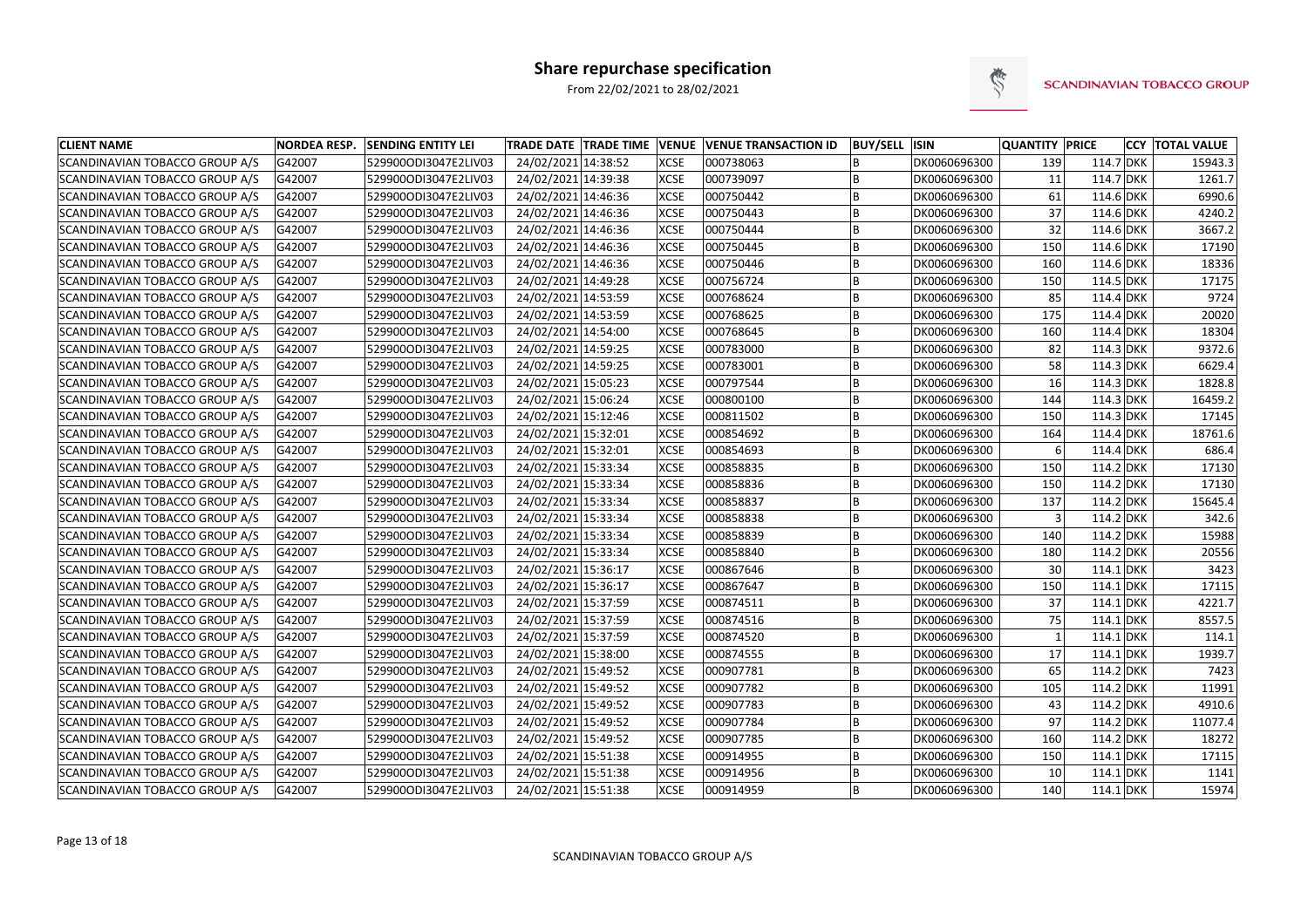

| <b>CLIENT NAME</b>             | <b>NORDEA RESP.</b> | <b>SENDING ENTITY LEI</b> | TRADE DATE TRADE TIME VENUE VENUE TRANSACTION ID |             |           | <b>BUY/SELL ISIN</b> |              | <b>QUANTITY PRICE</b> |             |           | <b>CCY TOTAL VALUE</b> |
|--------------------------------|---------------------|---------------------------|--------------------------------------------------|-------------|-----------|----------------------|--------------|-----------------------|-------------|-----------|------------------------|
| SCANDINAVIAN TOBACCO GROUP A/S | G42007              | 529900ODI3047E2LIV03      | 24/02/2021 15:55:54                              | <b>XCSE</b> | 000929898 |                      | DK0060696300 |                       | 114.1 DKK   |           | 456.4                  |
| SCANDINAVIAN TOBACCO GROUP A/S | G42007              | 529900ODI3047E2LIV03      | 24/02/2021 15:56:36                              | <b>XCSE</b> | 000932133 |                      | DK0060696300 | 80                    | 114.1 DKK   |           | 9128                   |
| SCANDINAVIAN TOBACCO GROUP A/S | G42007              | 529900ODI3047E2LIV03      | 24/02/2021 15:56:37                              | <b>XCSE</b> | 000932227 |                      | DK0060696300 | 126                   | 114.1 DKK   |           | 14376.6                |
| SCANDINAVIAN TOBACCO GROUP A/S | G42007              | 529900ODI3047E2LIV03      | 24/02/2021 15:57:45                              | <b>XCSE</b> | 000935618 | B                    | DK0060696300 | 450                   |             | 114 DKK   | 51300                  |
| SCANDINAVIAN TOBACCO GROUP A/S | G42007              | 529900ODI3047E2LIV03      | 24/02/2021 15:57:45                              | <b>XCSE</b> | 000935619 |                      | DK0060696300 | 220                   |             | 114 DKK   | 25080                  |
| SCANDINAVIAN TOBACCO GROUP A/S | G42007              | 529900ODI3047E2LIV03      | 24/02/2021 15:57:45                              | <b>XCSE</b> | 000935620 | B                    | DK0060696300 | 200                   |             | 114 DKK   | 22800                  |
| SCANDINAVIAN TOBACCO GROUP A/S | G42007              | 529900ODI3047E2LIV03      | 24/02/2021 15:57:45                              | <b>XCSE</b> | 000935621 | B                    | DK0060696300 | 250                   |             | $114$ DKK | 28500                  |
| SCANDINAVIAN TOBACCO GROUP A/S | G42007              | 529900ODI3047E2LIV03      | 24/02/2021 15:57:45                              | <b>XCSE</b> | 000935623 | B                    | DK0060696300 | 220                   |             | 114 DKK   | 25080                  |
| SCANDINAVIAN TOBACCO GROUP A/S | G42007              | 529900ODI3047E2LIV03      | 24/02/2021 15:57:45                              | <b>XCSE</b> | 000935624 | B                    | DK0060696300 | 150                   |             | 114 DKK   | 17100                  |
| SCANDINAVIAN TOBACCO GROUP A/S | G42007              | 529900ODI3047E2LIV03      | 24/02/2021 16:03:24                              | <b>XCSE</b> | 000951668 |                      | DK0060696300 | 80                    |             | 114 DKK   | 9120                   |
| SCANDINAVIAN TOBACCO GROUP A/S | G42007              | 529900ODI3047E2LIV03      | 24/02/2021 16:03:24                              | <b>XCSE</b> | 000951669 | B                    | DK0060696300 | 160                   |             | 114 DKK   | 18240                  |
| SCANDINAVIAN TOBACCO GROUP A/S | G42007              | 529900ODI3047E2LIV03      | 24/02/2021 16:03:24                              | <b>XCSE</b> | 000951670 | B                    | DK0060696300 | 86                    |             | 114 DKK   | 9804                   |
| SCANDINAVIAN TOBACCO GROUP A/S | G42007              | 529900ODI3047E2LIV03      | 24/02/2021 16:05:01                              | <b>XCSE</b> | 000957381 | B                    | DK0060696300 | 93                    | $114.1$ DKK |           | 10611.3                |
| SCANDINAVIAN TOBACCO GROUP A/S | G42007              | 529900ODI3047E2LIV03      | 24/02/2021 16:05:01                              | <b>XCSE</b> | 000957382 | B                    | DK0060696300 | 57                    | $114.1$ DKK |           | 6503.7                 |
| SCANDINAVIAN TOBACCO GROUP A/S | G42007              | 529900ODI3047E2LIV03      | 24/02/2021 16:05:19                              | <b>XCSE</b> | 000958451 |                      | DK0060696300 | 74                    | $114.1$ DKK |           | 8443.4                 |
| SCANDINAVIAN TOBACCO GROUP A/S | G42007              | 529900ODI3047E2LIV03      | 24/02/2021 16:05:19                              | <b>XCSE</b> | 000958457 | B                    | DK0060696300 |                       | 114.1 DKK   |           | 912.8                  |
| SCANDINAVIAN TOBACCO GROUP A/S | G42007              | 529900ODI3047E2LIV03      | 24/02/2021 16:06:47                              | <b>XCSE</b> | 000964929 | B                    | DK0060696300 | 12                    | $114.1$ DKK |           | 1369.2                 |
| SCANDINAVIAN TOBACCO GROUP A/S | G42007              | 529900ODI3047E2LIV03      | 24/02/2021 16:18:40                              | <b>XCSE</b> | 000999457 | B                    | DK0060696300 | 27                    | $114.3$ DKK |           | 3086.1                 |
| SCANDINAVIAN TOBACCO GROUP A/S | G42007              | 529900ODI3047E2LIV03      | 24/02/2021 16:18:40                              | <b>XCSE</b> | 000999458 |                      | DK0060696300 | 79                    | $114.3$ DKK |           | 9029.7                 |
| SCANDINAVIAN TOBACCO GROUP A/S | G42007              | 529900ODI3047E2LIV03      | 24/02/2021 16:18:40                              | <b>XCSE</b> | 000999459 | B                    | DK0060696300 | 24                    | $114.3$ DKK |           | 2743.2                 |
| SCANDINAVIAN TOBACCO GROUP A/S | G42007              | 529900ODI3047E2LIV03      | 24/02/2021 16:19:10                              | <b>XCSE</b> | 001000944 | B                    | DK0060696300 | 170                   | 114.3 DKK   |           | 19431                  |
| SCANDINAVIAN TOBACCO GROUP A/S | G42007              | 529900ODI3047E2LIV03      | 24/02/2021 16:19:27                              | <b>XCSE</b> | 001001897 |                      | DK0060696300 | 47                    | 114.4 DKK   |           | 5376.8                 |
| SCANDINAVIAN TOBACCO GROUP A/S | G42007              | 529900ODI3047E2LIV03      | 24/02/2021 16:19:27                              | <b>XCSE</b> | 001001898 | B                    | DK0060696300 |                       | 114.4 DKK   |           | 800.8                  |
| SCANDINAVIAN TOBACCO GROUP A/S | G42007              | 529900ODI3047E2LIV03      | 24/02/2021 16:19:27                              | <b>XCSE</b> | 001001899 | <b>B</b>             | DK0060696300 | 116                   | 114.4 DKK   |           | 13270.4                |
| SCANDINAVIAN TOBACCO GROUP A/S | G42007              | 529900ODI3047E2LIV03      | 24/02/2021 16:19:27                              | <b>XCSE</b> | 001001900 | B                    | DK0060696300 | 44                    | 114.4 DKK   |           | 5033.6                 |
| SCANDINAVIAN TOBACCO GROUP A/S | G42007              | 529900ODI3047E2LIV03      | 24/02/2021 16:19:27                              | <b>XCSE</b> | 001001901 | B                    | DK0060696300 | 126                   | 114.4 DKK   |           | 14414.4                |
| SCANDINAVIAN TOBACCO GROUP A/S | G42007              | 529900ODI3047E2LIV03      | 24/02/2021 16:22:10                              | <b>XCSE</b> | 001009422 | B                    | DK0060696300 | 50                    | $114.3$ DKK |           | 5715                   |
| SCANDINAVIAN TOBACCO GROUP A/S | G42007              | 529900ODI3047E2LIV03      | 24/02/2021 16:22:10                              | <b>XCSE</b> | 001009426 |                      | DK0060696300 | 130                   | $114.3$ DKK |           | 14859                  |
| SCANDINAVIAN TOBACCO GROUP A/S | G42007              | 529900ODI3047E2LIV03      | 24/02/2021 16:25:53                              | <b>XCSE</b> | 001020278 |                      | DK0060696300 | 106                   | 114.4 DKK   |           | 12126.4                |
| SCANDINAVIAN TOBACCO GROUP A/S | G42007              | 529900ODI3047E2LIV03      | 24/02/2021 16:25:53                              | <b>XCSE</b> | 001020279 |                      | DK0060696300 | 64                    | 114.4 DKK   |           | 7321.6                 |
| SCANDINAVIAN TOBACCO GROUP A/S | G42007              | 529900ODI3047E2LIV03      | 24/02/2021 16:33:14                              | <b>XCSE</b> | 001040109 | B                    | DK0060696300 | 140                   | 114.3 DKK   |           | 16002                  |
| SCANDINAVIAN TOBACCO GROUP A/S | G42007              | 529900ODI3047E2LIV03      | 24/02/2021 16:33:14                              | <b>XCSE</b> | 001040111 | B                    | DK0060696300 | 160                   | $114.3$ DKK |           | 18288                  |
| SCANDINAVIAN TOBACCO GROUP A/S | G42007              | 529900ODI3047E2LIV03      | 24/02/2021 16:33:14                              | <b>XCSE</b> | 001040112 | B                    | DK0060696300 | 160                   | 114.3 DKK   |           | 18288                  |
| SCANDINAVIAN TOBACCO GROUP A/S | G42007              | 529900ODI3047E2LIV03      | 24/02/2021 16:33:14                              | <b>XCSE</b> | 001040113 | B                    | DK0060696300 |                       | 114.3 DKK   |           | 1028.7                 |
| SCANDINAVIAN TOBACCO GROUP A/S | G42007              | 529900ODI3047E2LIV03      | 24/02/2021 16:33:14                              | <b>XCSE</b> | 001040114 | B                    | DK0060696300 | 81                    | $114.3$ DKK |           | 9258.3                 |
| SCANDINAVIAN TOBACCO GROUP A/S | G42007              | 529900ODI3047E2LIV03      | 24/02/2021 16:33:14                              | <b>XCSE</b> | 001040115 | B                    | DK0060696300 | 60                    | 114.3 DKK   |           | 6858                   |
| SCANDINAVIAN TOBACCO GROUP A/S | G42007              | 529900ODI3047E2LIV03      | 24/02/2021 16:38:01                              | <b>XCSE</b> | 001052860 | B                    | DK0060696300 | 150                   | $114.1$ DKK |           | 17115                  |
| SCANDINAVIAN TOBACCO GROUP A/S | G42007              | 529900ODI3047E2LIV03      | 24/02/2021 16:38:01                              | <b>XCSE</b> | 001052861 | İΒ.                  | DK0060696300 | 10                    | $114.1$ DKK |           | 1141                   |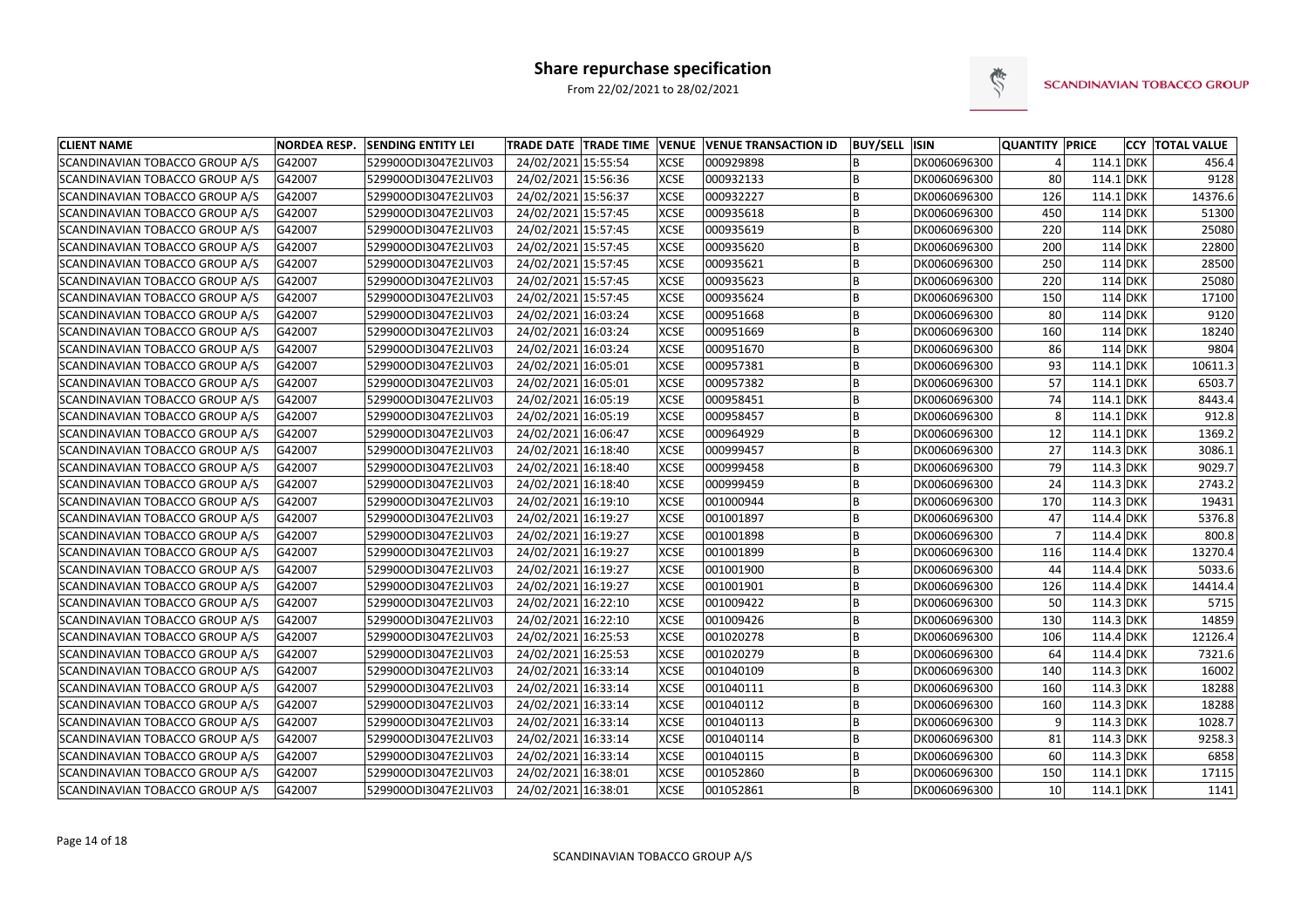

| <b>CLIENT NAME</b>             | <b>NORDEA RESP.</b> | <b>SENDING ENTITY LEI</b> |                     | <b>TRADE DATE TRADE TIME VENUE</b> |             | <b>VENUE TRANSACTION ID</b> | <b>BUY/SELL ISIN</b> |              | <b>QUANTITY PRICE</b> |             | <b>CCY TOTAL VALUE</b> |
|--------------------------------|---------------------|---------------------------|---------------------|------------------------------------|-------------|-----------------------------|----------------------|--------------|-----------------------|-------------|------------------------|
| SCANDINAVIAN TOBACCO GROUP A/S | G42007              | 529900ODI3047E2LIV03      | 24/02/2021 16:38:01 |                                    | <b>XCSE</b> | 001052862                   |                      | DK0060696300 | 140                   | $114.1$ DKK | 15974                  |
| SCANDINAVIAN TOBACCO GROUP A/S | G42007              | 529900ODI3047E2LIV03      | 24/02/2021 16:38:01 |                                    | <b>XCSE</b> | 001052863                   |                      | DK0060696300 | 10 <sup>1</sup>       | $114.1$ DKK | 1141                   |
| SCANDINAVIAN TOBACCO GROUP A/S | G42007              | 529900ODI3047E2LIV03      | 24/02/2021 16:38:07 |                                    | <b>XCSE</b> | 001053210                   |                      | DK0060696300 | 275                   | 114 DKK     | 31350                  |
| SCANDINAVIAN TOBACCO GROUP A/S | G42007              | 529900ODI3047E2LIV03      | 24/02/2021 16:38:21 |                                    | <b>XCSE</b> | 001053791                   | B                    | DK0060696300 | 51                    | $114.1$ DKK | 5819.1                 |
| SCANDINAVIAN TOBACCO GROUP A/S | G42007              | 529900ODI3047E2LIV03      | 24/02/2021 16:38:21 |                                    | <b>XCSE</b> | 001053794                   | B                    | DK0060696300 | 89                    | $114.1$ DKK | 10154.9                |
| SCANDINAVIAN TOBACCO GROUP A/S | G42007              | 529900ODI3047E2LIV03      | 24/02/2021 16:39:55 |                                    | <b>XCSE</b> | 001058469                   |                      | DK0060696300 | 84                    | $114.1$ DKK | 9584.4                 |
| SCANDINAVIAN TOBACCO GROUP A/S | G42007              | 529900ODI3047E2LIV03      | 24/02/2021 16:39:55 |                                    | <b>XCSE</b> | 001058470                   |                      | DK0060696300 | 66                    | $114.1$ DKK | 7530.6                 |
| SCANDINAVIAN TOBACCO GROUP A/S | G42007              | 529900ODI3047E2LIV03      | 24/02/2021 16:41:58 |                                    | <b>XCSE</b> | 001064257                   |                      | DK0060696300 | 81                    | $114.1$ DKK | 9242.1                 |
| SCANDINAVIAN TOBACCO GROUP A/S | G42007              | 529900ODI3047E2LIV03      | 24/02/2021 16:42:17 |                                    | <b>XCSE</b> | 001065126                   |                      | DK0060696300 | 566                   | $114.1$ DKK | 64580.6                |
| SCANDINAVIAN TOBACCO GROUP A/S | G42007              | 529900ODI3047E2LIV03      | 24/02/2021 16:44:01 |                                    | <b>XCSE</b> | 001069438                   |                      | DK0060696300 | 40                    | $114.2$ DKK | 4568                   |
| SCANDINAVIAN TOBACCO GROUP A/S | G42007              | 529900ODI3047E2LIV03      | 24/02/2021 16:44:01 |                                    | <b>XCSE</b> | 001069439                   |                      | DK0060696300 | 160                   | $114.2$ DKK | 18272                  |
| SCANDINAVIAN TOBACCO GROUP A/S | G42007              | 529900ODI3047E2LIV03      | 24/02/2021 16:50:05 |                                    | <b>XCSE</b> | 001086901                   |                      | DK0060696300 | 75                    | 114.3 DKK   | 8572.5                 |
| SCANDINAVIAN TOBACCO GROUP A/S | G42007              | 529900ODI3047E2LIV03      | 24/02/2021 16:50:05 |                                    | <b>XCSE</b> | 001086902                   | B                    | DK0060696300 | 78                    | 114.3 DKK   | 8915.4                 |
| SCANDINAVIAN TOBACCO GROUP A/S | G42007              | 529900ODI3047E2LIV03      | 24/02/2021 16:50:05 |                                    | <b>XCSE</b> | 001086903                   |                      | DK0060696300 | 27                    | 114.3 DKK   | 3086.1                 |
| SCANDINAVIAN TOBACCO GROUP A/S | G42007              | 529900ODI3047E2LIV03      | 24/02/2021 16:50:05 |                                    | <b>XCSE</b> | 001086904                   |                      | DK0060696300 | 28                    | 114.3 DKK   | 3200.4                 |
| SCANDINAVIAN TOBACCO GROUP A/S | G42007              | 529900ODI3047E2LIV03      | 24/02/2021 16:50:23 |                                    | <b>XCSE</b> | 001087744                   |                      | DK0060696300 | 172                   | 114.3 DKK   | 19659.6                |
| SCANDINAVIAN TOBACCO GROUP A/S | G42007              | 529900ODI3047E2LIV03      | 24/02/2021 16:50:23 |                                    | <b>XCSE</b> | 001087745                   | B                    | DK0060696300 | 140                   | 114.3 DKK   | 16002                  |
| SCANDINAVIAN TOBACCO GROUP A/S | G42007              | 529900ODI3047E2LIV03      | 24/02/2021 16:50:23 |                                    | <b>XCSE</b> | 001087746                   | B                    | DK0060696300 | 150                   | 114.3 DKK   | 17145                  |
| SCANDINAVIAN TOBACCO GROUP A/S | G42007              | 529900ODI3047E2LIV03      | 24/02/2021 16:53:01 |                                    | <b>XCSE</b> | 001095049                   | B                    | DK0060696300 | 34                    | 114.3 DKK   | 3886.2                 |
| SCANDINAVIAN TOBACCO GROUP A/S | G42007              | 529900ODI3047E2LIV03      | 24/02/2021 16:53:01 |                                    | <b>XCSE</b> | 001095050                   |                      | DK0060696300 | 216                   | 114.3 DKK   | 24688.8                |
| SCANDINAVIAN TOBACCO GROUP A/S | G42007              | 529900ODI3047E2LIV03      | 24/02/2021 16:53:01 |                                    | <b>XCSE</b> | 001095051                   |                      | DK0060696300 | 110                   | 114.3 DKK   | 12573                  |
| SCANDINAVIAN TOBACCO GROUP A/S | G42007              | 529900ODI3047E2LIV03      | 25/02/2021 09:04:13 |                                    | <b>XCSE</b> | 000053985                   |                      | DK0060696300 | 360                   | $115.2$ DKK | 41472                  |
| SCANDINAVIAN TOBACCO GROUP A/S | G42007              | 529900ODI3047E2LIV03      | 25/02/2021 09:04:14 |                                    | <b>XCSE</b> | 000054078                   |                      | DK0060696300 | 93                    | $115.1$ DKK | 10704.3                |
| SCANDINAVIAN TOBACCO GROUP A/S | G42007              | 529900ODI3047E2LIV03      | 25/02/2021 09:04:15 |                                    | <b>XCSE</b> | 000054196                   |                      | DK0060696300 | 87                    | $115.1$ DKK | 10013.7                |
| SCANDINAVIAN TOBACCO GROUP A/S | G42007              | 529900ODI3047E2LIV03      | 25/02/2021 09:06:00 |                                    | <b>XCSE</b> | 000065170                   |                      | DK0060696300 | 19                    | $115.2$ DKK | 2188.8                 |
| SCANDINAVIAN TOBACCO GROUP A/S | G42007              | 529900ODI3047E2LIV03      | 25/02/2021 09:06:00 |                                    | <b>XCSE</b> | 000065171                   | B                    | DK0060696300 | 231                   | $115.2$ DKK | 26611.2                |
| SCANDINAVIAN TOBACCO GROUP A/S | G42007              | 529900ODI3047E2LIV03      | 25/02/2021 09:10:15 |                                    | <b>XCSE</b> | 000088658                   |                      | DK0060696300 | 240                   | $115.1$ DKK | 27624                  |
| SCANDINAVIAN TOBACCO GROUP A/S | G42007              | 529900ODI3047E2LIV03      | 25/02/2021 09:17:32 |                                    | <b>XCSE</b> | 000121973                   |                      | DK0060696300 | 180                   | $115.1$ DKK | 20718                  |
| SCANDINAVIAN TOBACCO GROUP A/S | G42007              | 529900ODI3047E2LIV03      | 25/02/2021 09:20:12 |                                    | <b>XCSE</b> | 000133968                   |                      | DK0060696300 | 240                   | $115.1$ DKK | 27624                  |
| SCANDINAVIAN TOBACCO GROUP A/S | G42007              | 529900ODI3047E2LIV03      | 25/02/2021 09:20:12 |                                    | <b>XCSE</b> | 000133977                   |                      | DK0060696300 | 230                   | 115 DKK     | 26450                  |
| SCANDINAVIAN TOBACCO GROUP A/S | G42007              | 529900ODI3047E2LIV03      | 25/02/2021 09:24:14 |                                    | <b>XCSE</b> | 000150843                   | B                    | DK0060696300 | 68                    | 115.1 DKK   | 7826.8                 |
| SCANDINAVIAN TOBACCO GROUP A/S | G42007              | 529900ODI3047E2LIV03      | 25/02/2021 09:24:14 |                                    | <b>XCSE</b> | 000150851                   | ΙB                   | DK0060696300 | 172                   | $115.1$ DKK | 19797.2                |
| SCANDINAVIAN TOBACCO GROUP A/S | G42007              | 529900ODI3047E2LIV03      | 25/02/2021 09:30:35 |                                    | <b>XCSE</b> | 000175641                   | ΙB.                  | DK0060696300 | 180                   | 115.5 DKK   | 20790                  |
| SCANDINAVIAN TOBACCO GROUP A/S | G42007              | 529900ODI3047E2LIV03      | 25/02/2021 09:30:35 |                                    | <b>XCSE</b> | 000175642                   | lB.                  | DK0060696300 | 200                   | 115.5 DKK   | 23100                  |
| SCANDINAVIAN TOBACCO GROUP A/S | G42007              | 529900ODI3047E2LIV03      | 25/02/2021 09:32:02 |                                    | <b>XCSE</b> | 000181423                   | ΙB.                  | DK0060696300 | 160                   | 115.5 DKK   | 18480                  |
| SCANDINAVIAN TOBACCO GROUP A/S | G42007              | 529900ODI3047E2LIV03      | 25/02/2021 09:32:02 |                                    | <b>XCSE</b> | 000181424                   | ΙB.                  | DK0060696300 | 80                    | 115.5 DKK   | 9240                   |
| SCANDINAVIAN TOBACCO GROUP A/S | G42007              | 529900ODI3047E2LIV03      | 25/02/2021 09:32:28 |                                    | <b>XCSE</b> | 000183429                   | ΙB                   | DK0060696300 | 1000                  | 115.4 DKK   | 115400                 |
| SCANDINAVIAN TOBACCO GROUP A/S | G42007              | 529900ODI3047E2LIV03      | 25/02/2021 09:32:28 |                                    | <b>XCSE</b> | 000183431                   | B                    | DK0060696300 | 190                   | 115.4 DKK   | 21926                  |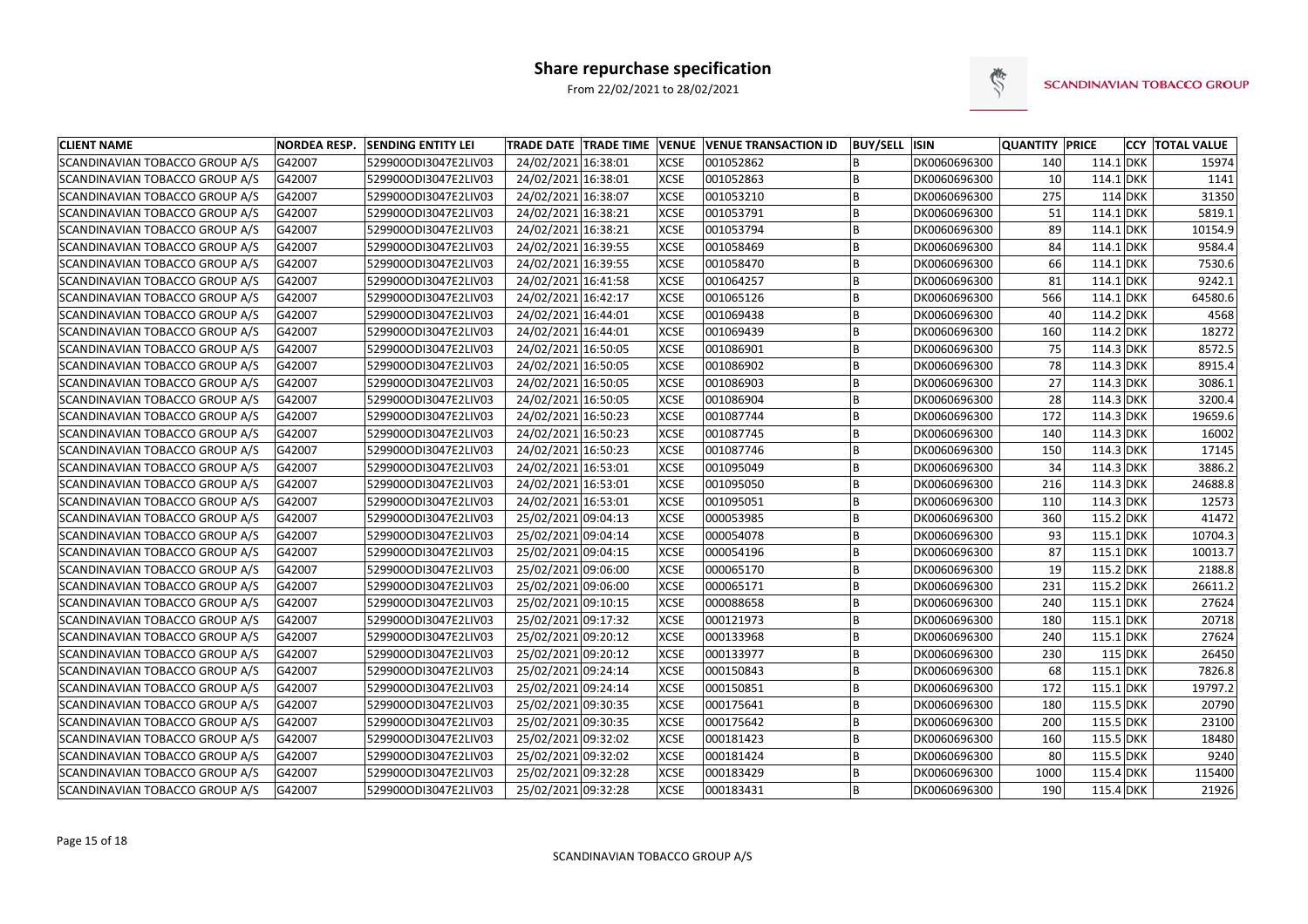

| <b>CLIENT NAME</b>                    | <b>NORDEA RESP.</b> | <b>SENDING ENTITY LEI</b> | TRADE DATE TRADE TIME VENUE VENUE TRANSACTION ID |             |           | <b>BUY/SELL ISIN</b> |              | <b>QUANTITY PRICE</b> |             | <b>CCY TOTAL VALUE</b> |
|---------------------------------------|---------------------|---------------------------|--------------------------------------------------|-------------|-----------|----------------------|--------------|-----------------------|-------------|------------------------|
| SCANDINAVIAN TOBACCO GROUP A/S        | G42007              | 529900ODI3047E2LIV03      | 25/02/2021 09:35:30                              | <b>XCSE</b> | 000193460 |                      | DK0060696300 | 170                   | 115.3 DKK   | 19601                  |
| SCANDINAVIAN TOBACCO GROUP A/S        | G42007              | 529900ODI3047E2LIV03      | 25/02/2021 09:37:10                              | <b>XCSE</b> | 000199242 |                      | DK0060696300 | 160                   | 115.5 DKK   | 18480                  |
| SCANDINAVIAN TOBACCO GROUP A/S        | G42007              | 529900ODI3047E2LIV03      | 25/02/2021 09:37:10                              | <b>XCSE</b> | 000199243 | <b>B</b>             | DK0060696300 | 20                    | 115.5 DKK   | 2310                   |
| SCANDINAVIAN TOBACCO GROUP A/S        | G42007              | 529900ODI3047E2LIV03      | 25/02/2021 09:47:20                              | <b>XCSE</b> | 000233928 |                      | DK0060696300 | 99                    | $115.8$ DKK | 11464.2                |
| SCANDINAVIAN TOBACCO GROUP A/S        | G42007              | 529900ODI3047E2LIV03      | 25/02/2021 09:47:20                              | <b>XCSE</b> | 000233929 |                      | DK0060696300 | 9                     | $115.8$ DKK | 1042.2                 |
| SCANDINAVIAN TOBACCO GROUP A/S        | G42007              | 529900ODI3047E2LIV03      | 25/02/2021 09:47:20                              | <b>XCSE</b> | 000233930 |                      | DK0060696300 | 92                    | $115.8$ DKK | 10653.6                |
| SCANDINAVIAN TOBACCO GROUP A/S        | G42007              | 529900ODI3047E2LIV03      | 25/02/2021 09:47:20                              | <b>XCSE</b> | 000233935 | B                    | DK0060696300 | 51                    | $115.8$ DKK | 5905.8                 |
| SCANDINAVIAN TOBACCO GROUP A/S        | G42007              | 529900ODI3047E2LIV03      | 25/02/2021 09:47:20                              | <b>XCSE</b> | 000233936 |                      | DK0060696300 | 119                   | $115.8$ DKK | 13780.2                |
| SCANDINAVIAN TOBACCO GROUP A/S        | G42007              | 529900ODI3047E2LIV03      | 25/02/2021 09:47:35                              | <b>XCSE</b> | 000234744 | B                    | DK0060696300 | 129                   | $115.8$ DKK | 14938.2                |
| SCANDINAVIAN TOBACCO GROUP A/S        | G42007              | 529900ODI3047E2LIV03      | 25/02/2021 09:47:35                              | <b>XCSE</b> | 000234745 |                      | DK0060696300 | 41                    | $115.8$ DKK | 4747.8                 |
| SCANDINAVIAN TOBACCO GROUP A/S        | G42007              | 529900ODI3047E2LIV03      | 25/02/2021 09:53:45                              | <b>XCSE</b> | 000254606 | B                    | DK0060696300 | 149                   | $115.8$ DKK | 17254.2                |
| SCANDINAVIAN TOBACCO GROUP A/S        | G42007              | 529900ODI3047E2LIV03      | 25/02/2021 09:53:45                              | <b>XCSE</b> | 000254607 | B                    | DK0060696300 | 21                    | $115.8$ DKK | 2431.8                 |
| SCANDINAVIAN TOBACCO GROUP A/S        | G42007              | 529900ODI3047E2LIV03      | 25/02/2021 09:54:27                              | <b>XCSE</b> | 000256929 |                      | DK0060696300 | 29                    | 115.6 DKK   | 3352.4                 |
| SCANDINAVIAN TOBACCO GROUP A/S        | G42007              | 529900ODI3047E2LIV03      | 25/02/2021 09:54:27                              | <b>XCSE</b> | 000256930 |                      | DK0060696300 | 151                   | 115.6 DKK   | 17455.6                |
| SCANDINAVIAN TOBACCO GROUP A/S        | G42007              | 529900ODI3047E2LIV03      | 25/02/2021 10:01:47                              | <b>XCSE</b> | 000280462 |                      | DK0060696300 | 124                   | 115.6 DKK   | 14334.4                |
| SCANDINAVIAN TOBACCO GROUP A/S        | G42007              | 529900ODI3047E2LIV03      | 25/02/2021 10:01:47                              | <b>XCSE</b> | 000280463 | <b>B</b>             | DK0060696300 | 76                    | 115.6 DKK   | 8785.6                 |
| SCANDINAVIAN TOBACCO GROUP A/S        | G42007              | 529900ODI3047E2LIV03      | 25/02/2021 10:07:42                              | <b>XCSE</b> | 000300515 |                      | DK0060696300 | 47                    | 115.7 DKK   | 5437.9                 |
| SCANDINAVIAN TOBACCO GROUP A/S        | G42007              | 529900ODI3047E2LIV03      | 25/02/2021 10:07:42                              | <b>XCSE</b> | 000300516 |                      | DK0060696300 | 173                   | 115.7 DKK   | 20016.1                |
| SCANDINAVIAN TOBACCO GROUP A/S        | G42007              | 529900ODI3047E2LIV03      | 25/02/2021 10:07:42                              | <b>XCSE</b> | 000300519 |                      | DK0060696300 | 200                   | 115.7 DKK   | 23140                  |
| SCANDINAVIAN TOBACCO GROUP A/S        | G42007              | 529900ODI3047E2LIV03      | 25/02/2021 10:11:31                              | <b>XCSE</b> | 000311321 | B                    | DK0060696300 | 190                   | 115.4 DKK   | 21926                  |
| SCANDINAVIAN TOBACCO GROUP A/S        | G42007              | 529900ODI3047E2LIV03      | 25/02/2021 10:11:31                              | <b>XCSE</b> | 000311323 | B                    | DK0060696300 | 210                   | 115.4 DKK   | 24234                  |
| SCANDINAVIAN TOBACCO GROUP A/S        | G42007              | 529900ODI3047E2LIV03      | 25/02/2021 10:22:47                              | <b>XCSE</b> | 000343678 |                      | DK0060696300 | 170                   | 115.5 DKK   | 19635                  |
| SCANDINAVIAN TOBACCO GROUP A/S        | G42007              | 529900ODI3047E2LIV03      | 25/02/2021 10:30:31                              | <b>XCSE</b> | 000362286 | B                    | DK0060696300 | 61                    | 115.7 DKK   | 7057.7                 |
| SCANDINAVIAN TOBACCO GROUP A/S        | G42007              | 529900ODI3047E2LIV03      | 25/02/2021 10:30:31                              | <b>XCSE</b> | 000362287 | <b>B</b>             | DK0060696300 | 119                   | 115.7 DKK   | 13768.3                |
| SCANDINAVIAN TOBACCO GROUP A/S        | G42007              | 529900ODI3047E2LIV03      | 25/02/2021 10:30:31                              | <b>XCSE</b> | 000362304 |                      | DK0060696300 | 200                   | 115.7 DKK   | 23140                  |
| SCANDINAVIAN TOBACCO GROUP A/S        | G42007              | 529900ODI3047E2LIV03      | 25/02/2021 10:38:06                              | <b>XCSE</b> | 000380556 |                      | DK0060696300 | 40                    | $115.7$ DKK | 4628                   |
| SCANDINAVIAN TOBACCO GROUP A/S        | G42007              | 529900ODI3047E2LIV03      | 25/02/2021 10:38:06                              | <b>XCSE</b> | 000380557 |                      | DK0060696300 | 19                    | 115.7 DKK   | 2198.3                 |
| SCANDINAVIAN TOBACCO GROUP A/S        | G42007              | 529900ODI3047E2LIV03      | 25/02/2021 10:38:06                              | <b>XCSE</b> | 000380558 |                      | DK0060696300 | 100                   | 115.7 DKK   | 11570                  |
| SCANDINAVIAN TOBACCO GROUP A/S        | G42007              | 529900ODI3047E2LIV03      | 25/02/2021 10:38:06                              | <b>XCSE</b> | 000380559 |                      | DK0060696300 | 300                   | 115.7 DKK   | 34710                  |
| SCANDINAVIAN TOBACCO GROUP A/S        | G42007              | 529900ODI3047E2LIV03      | 25/02/2021 10:38:06                              | <b>XCSE</b> | 000380560 |                      | DK0060696300 | 41                    | 115.7 DKK   | 4743.7                 |
| SCANDINAVIAN TOBACCO GROUP A/S        | G42007              | 529900ODI3047E2LIV03      | 25/02/2021 10:52:04                              | <b>XCSE</b> | 000412467 | <b>B</b>             | DK0060696300 | 185                   | 115.7 DKK   | 21404.5                |
| SCANDINAVIAN TOBACCO GROUP A/S        | G42007              | 529900ODI3047E2LIV03      | 25/02/2021 10:52:04                              | <b>XCSE</b> | 000412468 | B                    | DK0060696300 | 5                     | $115.7$ DKK | 578.5                  |
| SCANDINAVIAN TOBACCO GROUP A/S        | G42007              | 529900ODI3047E2LIV03      | 25/02/2021 10:52:04                              | <b>XCSE</b> | 000412469 | B                    | DK0060696300 | 56                    | $115.7$ DKK | 6479.2                 |
| SCANDINAVIAN TOBACCO GROUP A/S        | G42007              | 529900ODI3047E2LIV03      | 25/02/2021 10:52:04                              | <b>XCSE</b> | 000412470 | B                    | DK0060696300 | 24                    | 115.7 DKK   | 2776.8                 |
| SCANDINAVIAN TOBACCO GROUP A/S        | G42007              | 529900ODI3047E2LIV03      | 25/02/2021 10:52:04                              | <b>XCSE</b> | 000412471 | ΙB                   | DK0060696300 | 19                    | 115.7 DKK   | 2198.3                 |
| SCANDINAVIAN TOBACCO GROUP A/S        | G42007              | 529900ODI3047E2LIV03      | 25/02/2021 10:52:04                              | <b>XCSE</b> | 000412472 | B                    | DK0060696300 | 111                   | 115.7 DKK   | 12842.7                |
| <b>SCANDINAVIAN TOBACCO GROUP A/S</b> | G42007              | 529900ODI3047E2LIV03      | 25/02/2021 10:52:16                              | <b>XCSE</b> | 000412961 | B                    | DK0060696300 | 200                   | 115.7 DKK   | 23140                  |
| SCANDINAVIAN TOBACCO GROUP A/S        | G42007              | 529900ODI3047E2LIV03      | 25/02/2021 11:04:21                              | <b>XCSE</b> | 000439307 | B                    | DK0060696300 | 190                   | $116$ DKK   | 22040                  |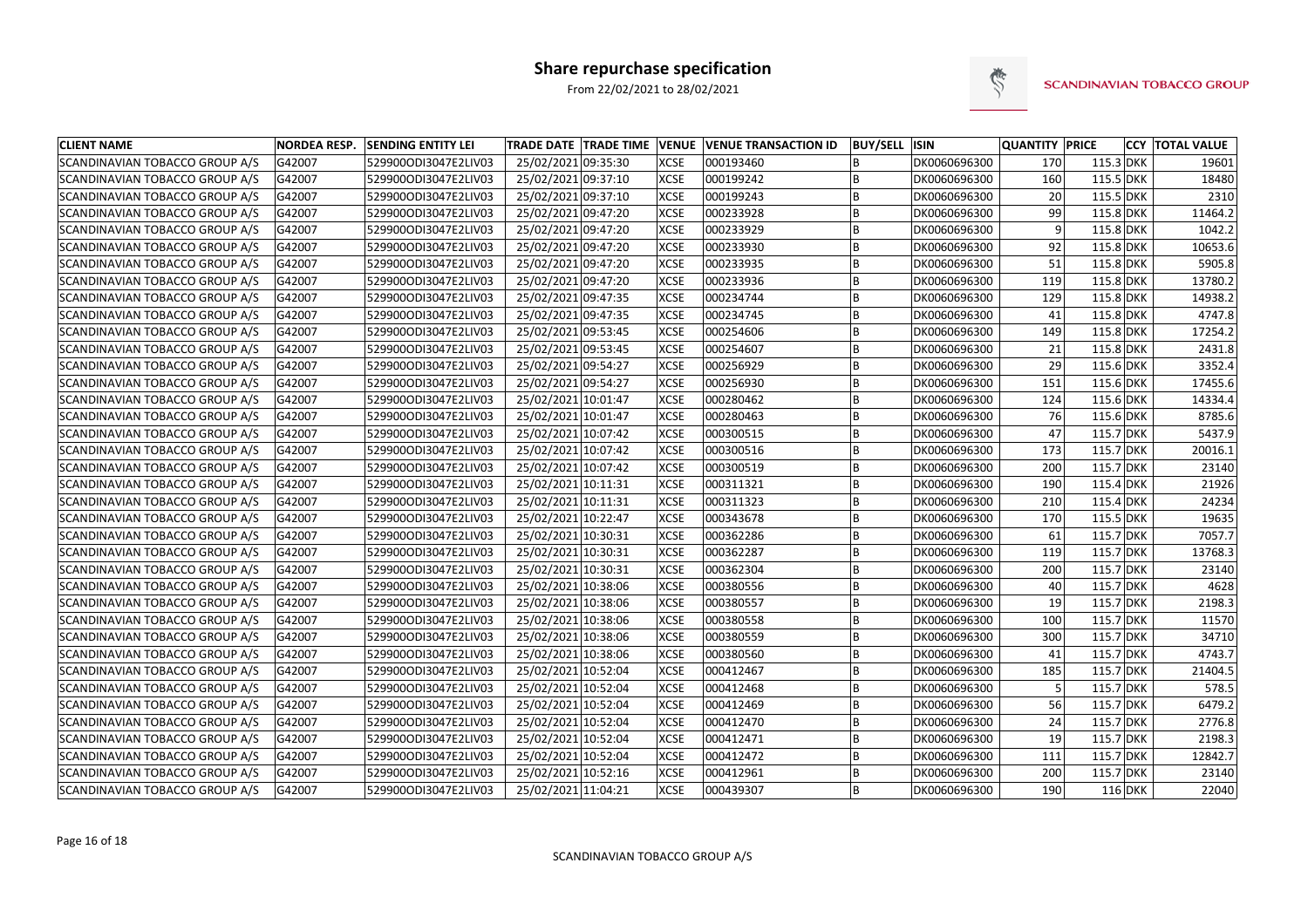

| <b>CLIENT NAME</b>             | <b>NORDEA RESP.</b> | <b>SENDING ENTITY LEI</b> |                     |             | TRADE DATE TRADE TIME VENUE VENUE TRANSACTION ID | <b>BUY/SELL ISIN</b> |              | <b>QUANTITY PRICE</b> |             | <b>CCY TOTAL VALUE</b> |
|--------------------------------|---------------------|---------------------------|---------------------|-------------|--------------------------------------------------|----------------------|--------------|-----------------------|-------------|------------------------|
| SCANDINAVIAN TOBACCO GROUP A/S | G42007              | 529900ODI3047E2LIV03      | 25/02/2021 11:05:54 | <b>XCSE</b> | 000443259                                        |                      | DK0060696300 | 190                   | 115.9 DKK   | 22021                  |
| SCANDINAVIAN TOBACCO GROUP A/S | G42007              | 529900ODI3047E2LIV03      | 25/02/2021 11:05:54 | <b>XCSE</b> | 000443268                                        |                      | DK0060696300 | 230                   | 115.9 DKK   | 26657                  |
| SCANDINAVIAN TOBACCO GROUP A/S | G42007              | 529900ODI3047E2LIV03      | 25/02/2021 11:05:54 | <b>XCSE</b> | 000443269                                        |                      | DK0060696300 | 20                    | 115.9 DKK   | 2318                   |
| SCANDINAVIAN TOBACCO GROUP A/S | G42007              | 529900ODI3047E2LIV03      | 25/02/2021 11:05:54 | <b>XCSE</b> | 000443270                                        |                      | DK0060696300 | 22                    | 115.9 DKK   | 2549.8                 |
| SCANDINAVIAN TOBACCO GROUP A/S | G42007              | 529900ODI3047E2LIV03      | 25/02/2021 11:05:54 | <b>XCSE</b> | 000443271                                        | B                    | DK0060696300 | 119                   | 115.9 DKK   | 13792.1                |
| SCANDINAVIAN TOBACCO GROUP A/S | G42007              | 529900ODI3047E2LIV03      | 25/02/2021 11:05:54 | <b>XCSE</b> | 000443277                                        |                      | DK0060696300 | 139                   | 115.9 DKK   | 16110.1                |
| SCANDINAVIAN TOBACCO GROUP A/S | G42007              | 529900ODI3047E2LIV03      | 25/02/2021 11:05:54 | <b>XCSE</b> | 000443278                                        |                      | DK0060696300 | 151                   | 115.9 DKK   | 17500.9                |
| SCANDINAVIAN TOBACCO GROUP A/S | G42007              | 529900ODI3047E2LIV03      | 25/02/2021 11:05:56 | <b>XCSE</b> | 000443368                                        |                      | DK0060696300 | 19                    | 115.9 DKK   | 2202.1                 |
| SCANDINAVIAN TOBACCO GROUP A/S | G42007              | 529900ODI3047E2LIV03      | 25/02/2021 11:15:52 | <b>XCSE</b> | 000463333                                        |                      | DK0060696300 | 148                   | 115.9 DKK   | 17153.2                |
| SCANDINAVIAN TOBACCO GROUP A/S | G42007              | 529900ODI3047E2LIV03      | 25/02/2021 11:20:11 | <b>XCSE</b> | 000471718                                        |                      | DK0060696300 | 52                    | 115.9 DKK   | 6026.8                 |
| SCANDINAVIAN TOBACCO GROUP A/S | G42007              | 529900ODI3047E2LIV03      | 25/02/2021 11:20:11 | <b>XCSE</b> | 000471721                                        |                      | DK0060696300 | 59                    | $115.9$ DKK | 6838.1                 |
| SCANDINAVIAN TOBACCO GROUP A/S | G42007              | 529900ODI3047E2LIV03      | 25/02/2021 11:20:21 | <b>XCSE</b> | 000472139                                        | B                    | DK0060696300 | 191                   | 115.9 DKK   | 22136.9                |
| SCANDINAVIAN TOBACCO GROUP A/S | G42007              | 529900ODI3047E2LIV03      | 25/02/2021 11:20:24 | <b>XCSE</b> | 000472213                                        |                      | DK0060696300 | 149                   | 115.8 DKK   | 17254.2                |
| SCANDINAVIAN TOBACCO GROUP A/S | G42007              | 529900ODI3047E2LIV03      | 25/02/2021 11:20:24 | <b>XCSE</b> | 000472214                                        |                      | DK0060696300 | 51                    | 115.8 DKK   | 5905.8                 |
| SCANDINAVIAN TOBACCO GROUP A/S | G42007              | 529900ODI3047E2LIV03      | 25/02/2021 11:20:24 | <b>XCSE</b> | 000472217                                        |                      | DK0060696300 | 340                   | 115.8 DKK   | 39372                  |
| SCANDINAVIAN TOBACCO GROUP A/S | G42007              | 529900ODI3047E2LIV03      | 25/02/2021 11:20:24 | <b>XCSE</b> | 000472219                                        |                      | DK0060696300 | 44                    | 115.8 DKK   | 5095.2                 |
| SCANDINAVIAN TOBACCO GROUP A/S | G42007              | 529900ODI3047E2LIV03      | 25/02/2021 11:20:24 | <b>XCSE</b> | 000472220                                        | B                    | DK0060696300 | 140                   | 115.8 DKK   | 16212                  |
| SCANDINAVIAN TOBACCO GROUP A/S | G42007              | 529900ODI3047E2LIV03      | 25/02/2021 11:20:24 | <b>XCSE</b> | 000472221                                        |                      | DK0060696300 |                       | 115.8 DKK   | 694.8                  |
| SCANDINAVIAN TOBACCO GROUP A/S | G42007              | 529900ODI3047E2LIV03      | 25/02/2021 11:45:03 | <b>XCSE</b> | 000519605                                        | B                    | DK0060696300 | 180                   | $116.1$ DKK | 20898                  |
| SCANDINAVIAN TOBACCO GROUP A/S | G42007              | 529900ODI3047E2LIV03      | 25/02/2021 11:45:03 | <b>XCSE</b> | 000519607                                        |                      | DK0060696300 | 200                   | $116.1$ DKK | 23220                  |
| SCANDINAVIAN TOBACCO GROUP A/S | G42007              | 529900ODI3047E2LIV03      | 25/02/2021 12:07:01 | <b>XCSE</b> | 000558754                                        |                      | DK0060696300 | 77                    | 115.8 DKK   | 8916.6                 |
| SCANDINAVIAN TOBACCO GROUP A/S | G42007              | 529900ODI3047E2LIV03      | 25/02/2021 12:07:01 | <b>XCSE</b> | 000558755                                        |                      | DK0060696300 | 81                    | 115.8 DKK   | 9379.8                 |
| SCANDINAVIAN TOBACCO GROUP A/S | G42007              | 529900ODI3047E2LIV03      | 25/02/2021 12:16:14 | <b>XCSE</b> | 000573739                                        |                      | DK0060696300 | 39                    | 115.8 DKK   | 4516.2                 |
| SCANDINAVIAN TOBACCO GROUP A/S | G42007              | 529900ODI3047E2LIV03      | 25/02/2021 12:25:15 | <b>XCSE</b> | 000591352                                        |                      | DK0060696300 | 32                    | 115.8 DKK   | 3705.6                 |
| SCANDINAVIAN TOBACCO GROUP A/S | G42007              | 529900ODI3047E2LIV03      | 25/02/2021 12:25:15 | <b>XCSE</b> | 000591353                                        |                      | DK0060696300 | 93                    | 115.8 DKK   | 10769.4                |
| SCANDINAVIAN TOBACCO GROUP A/S | G42007              | 529900ODI3047E2LIV03      | 25/02/2021 12:25:15 | <b>XCSE</b> | 000591354                                        | B                    | DK0060696300 |                       | 115.8 DKK   | 579                    |
| SCANDINAVIAN TOBACCO GROUP A/S | G42007              | 529900ODI3047E2LIV03      | 25/02/2021 12:25:15 | <b>XCSE</b> | 000591355                                        |                      | DK0060696300 | 83                    | 115.8 DKK   | 9611.4                 |
| SCANDINAVIAN TOBACCO GROUP A/S | G42007              | 529900ODI3047E2LIV03      | 25/02/2021 12:25:15 | <b>XCSE</b> | 000591357                                        | B                    | DK0060696300 | 160                   | 115.8 DKK   | 18528                  |
| SCANDINAVIAN TOBACCO GROUP A/S | G42007              | 529900ODI3047E2LIV03      | 25/02/2021 12:25:15 | <b>XCSE</b> | 000591360                                        |                      | DK0060696300 | 90 <sub>l</sub>       | 115.8 DKK   | 10422                  |
| SCANDINAVIAN TOBACCO GROUP A/S | G42007              | 529900ODI3047E2LIV03      | 25/02/2021 12:31:17 | <b>XCSE</b> | 000603411                                        |                      | DK0060696300 | 150                   | 115.9 DKK   | 17385                  |
| SCANDINAVIAN TOBACCO GROUP A/S | G42007              | 529900ODI3047E2LIV03      | 25/02/2021 12:36:30 | <b>XCSE</b> | 000611831                                        | B                    | DK0060696300 | 81                    | 115.9 DKK   | 9387.9                 |
| SCANDINAVIAN TOBACCO GROUP A/S | G42007              | 529900ODI3047E2LIV03      | 25/02/2021 12:48:34 | <b>XCSE</b> | 000633264                                        | B                    | DK0060696300 | 65                    | 115.9 DKK   | 7533.5                 |
| SCANDINAVIAN TOBACCO GROUP A/S | G42007              | 529900ODI3047E2LIV03      | 25/02/2021 12:48:34 | <b>XCSE</b> | 000633265                                        | B                    | DK0060696300 | 26                    | 115.9 DKK   | 3013.4                 |
| SCANDINAVIAN TOBACCO GROUP A/S | G42007              | 529900ODI3047E2LIV03      | 25/02/2021 12:48:34 | <b>XCSE</b> | 000633266                                        | B                    | DK0060696300 | 78                    | 115.9 DKK   | 9040.2                 |
| SCANDINAVIAN TOBACCO GROUP A/S | G42007              | 529900ODI3047E2LIV03      | 25/02/2021 12:48:34 | <b>XCSE</b> | 000633268                                        | B                    | DK0060696300 | 77                    | 115.9 DKK   | 8924.3                 |
| SCANDINAVIAN TOBACCO GROUP A/S | G42007              | 529900ODI3047E2LIV03      | 25/02/2021 12:49:36 | <b>XCSE</b> | 000636605                                        | B                    | DK0060696300 | 56                    | 115.8 DKK   | 6484.8                 |
| SCANDINAVIAN TOBACCO GROUP A/S | G42007              | 529900ODI3047E2LIV03      | 25/02/2021 12:49:36 | <b>XCSE</b> | 000636606                                        | B                    | DK0060696300 | 14                    | 115.8 DKK   | 1621.2                 |
| SCANDINAVIAN TOBACCO GROUP A/S | G42007              | 529900ODI3047E2LIV03      | 25/02/2021 12:49:41 | <b>XCSE</b> | 000636882                                        | B                    | DK0060696300 | 91                    | 115.8 DKK   | 10537.8                |